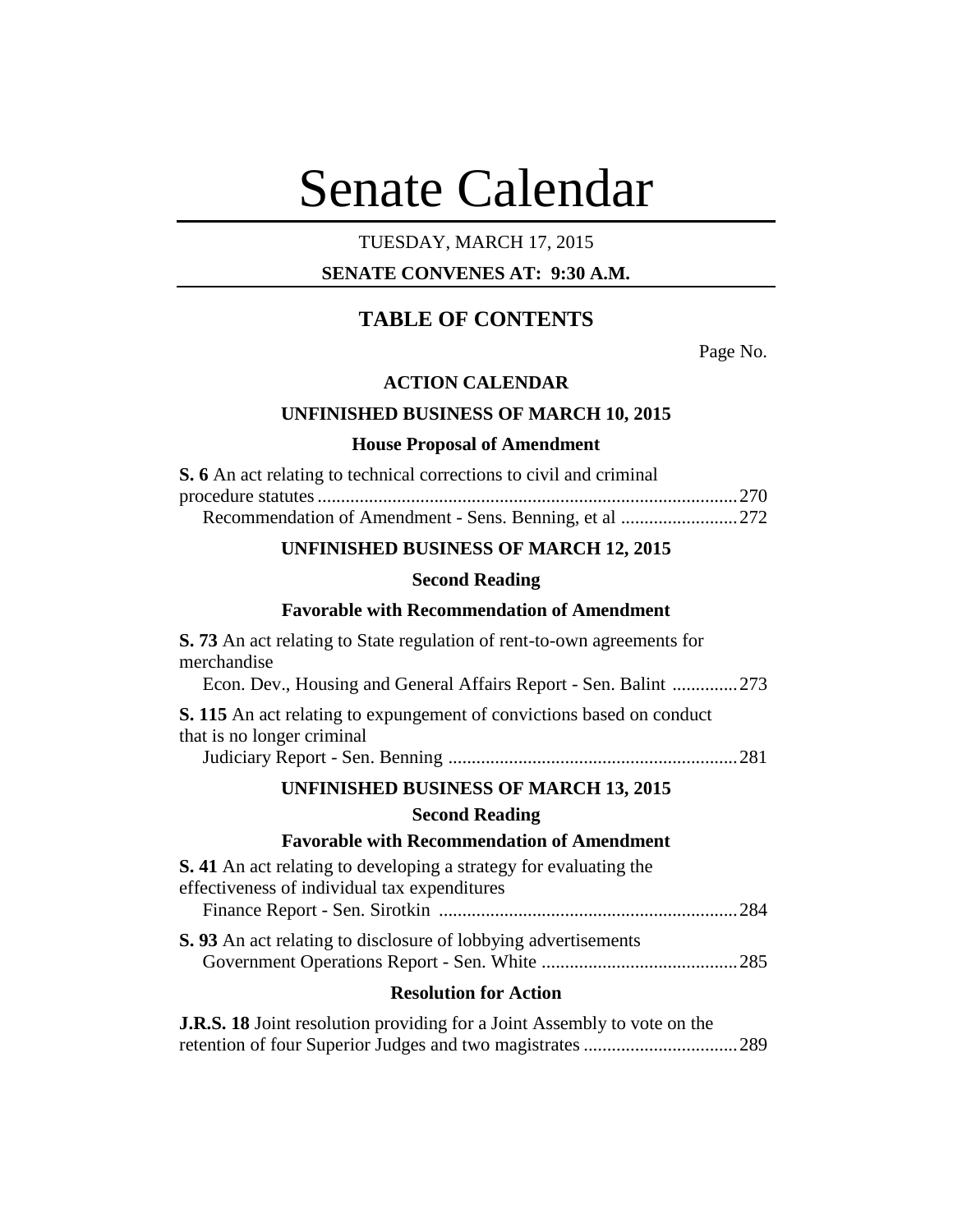## **NOTICE CALENDAR**

## **Committee Bill for Second Reading**

| <b>S. 122</b> An act relating to miscellaneous changes to laws related to                                                              |
|----------------------------------------------------------------------------------------------------------------------------------------|
| By the Committee on Transportation (Sen. Westman for the Committee)                                                                    |
| <b>Second Reading</b>                                                                                                                  |
| <b>Favorable with Recommendation of Amendment</b>                                                                                      |
| <b>S. 18</b> An act relating to privacy protection                                                                                     |
| S. 29 An act relating to election day registration                                                                                     |
| <b>S.</b> 42 An act relating to the substance abuse system of care                                                                     |
| <b>S.</b> 44 An act relating to creating flexibility in early college enrollment<br>numbers                                            |
|                                                                                                                                        |
| S. 62 An act relating to surrogate decision making for do-not-resuscitate<br>orders and clinician orders for life-sustaining treatment |

|  | <b>S. 133</b> An act relating to an employee's use of benefits |  |                                                                  |
|--|----------------------------------------------------------------|--|------------------------------------------------------------------|
|  |                                                                |  | Econ. Dev., Housing and General Affairs Report - Sen. Baruth 337 |

**S. 102** An act relating to forfeiture of property associated with an animal

Health and Welfare Report - Sen. Lyons .................................................312

 Government Operations Report - Sen. Pollina ........................................320 Appropriations Report - Sen. Nitka .........................................................328

Judiciary Report -Sen. Ashe ....................................................................329

**S. 66** An act relating to persons who are deaf or hard of hearing

fighting exhibition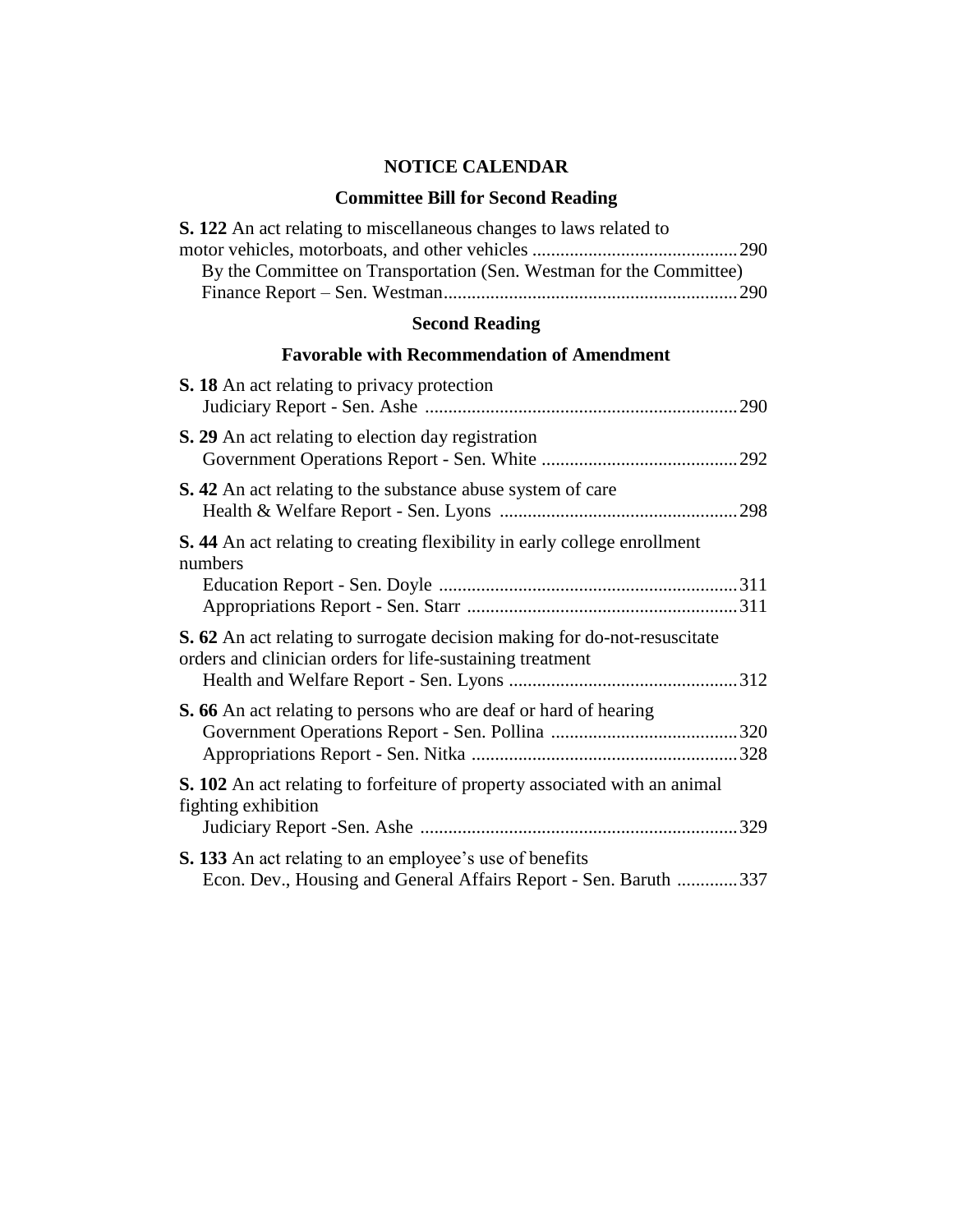## **ORDERS OF THE DAY**

#### **ACTION CALENDAR**

#### **UNFINISHED BUSINESS OF TUESDAY, MARCH 10, 2015**

#### **House Proposal of Amendment**

**S. 6.**

An act relating to technical corrections to civil and criminal procedure statutes.

The House proposes to the Senate to amend the bill by striking out all after the enacting clause and inserting in lieu thereof the following:

Sec. 1. 13 V.S.A. § 1501 is amended to read:

#### § 1501. ESCAPE AND ATTEMPTS TO ESCAPE

\* \* \*

(b) $(1)$  A person who shall not, while in lawful custody:

 $(1)$  fails (A) fail to return from work release to the correctional facility at the specified time, or visits other than the specified place, as required by the order issued in accordance with 28 V.S.A. § 753;

(2) fails (B) fail to return from furlough to the correctional facility at the specified time, or visits other than the specified place, as required by the order issued in accordance with 28 V.S.A. § 808, 808a, 808b, or 808c;

(3) escapes or attempts (C) escape or attempt to escape while on release from a correctional facility to do work in the service of such facility or of the Department of Corrections in accordance with 28 V.S.A. § 758; or

(4) escapes or attempts (D) escape elope or attempt to escape elope from the Vermont State Hospital, or its successor in interest Psychiatric Care Hospital or a participating hospital, when confined by court order pursuant to chapter 157 of this title, or when transferred there pursuant to 28 V.S.A. § 703 and while still serving a sentence, shall be imprisoned for not more than five years or fined not more than \$1,000.00, or both.

(2) A person who violates this subsection shall be imprisoned for not more than five years or fined not more than \$1,000.00, or both.

\* \* \*

(d) As used in this section:

\* \* \*

- 270 -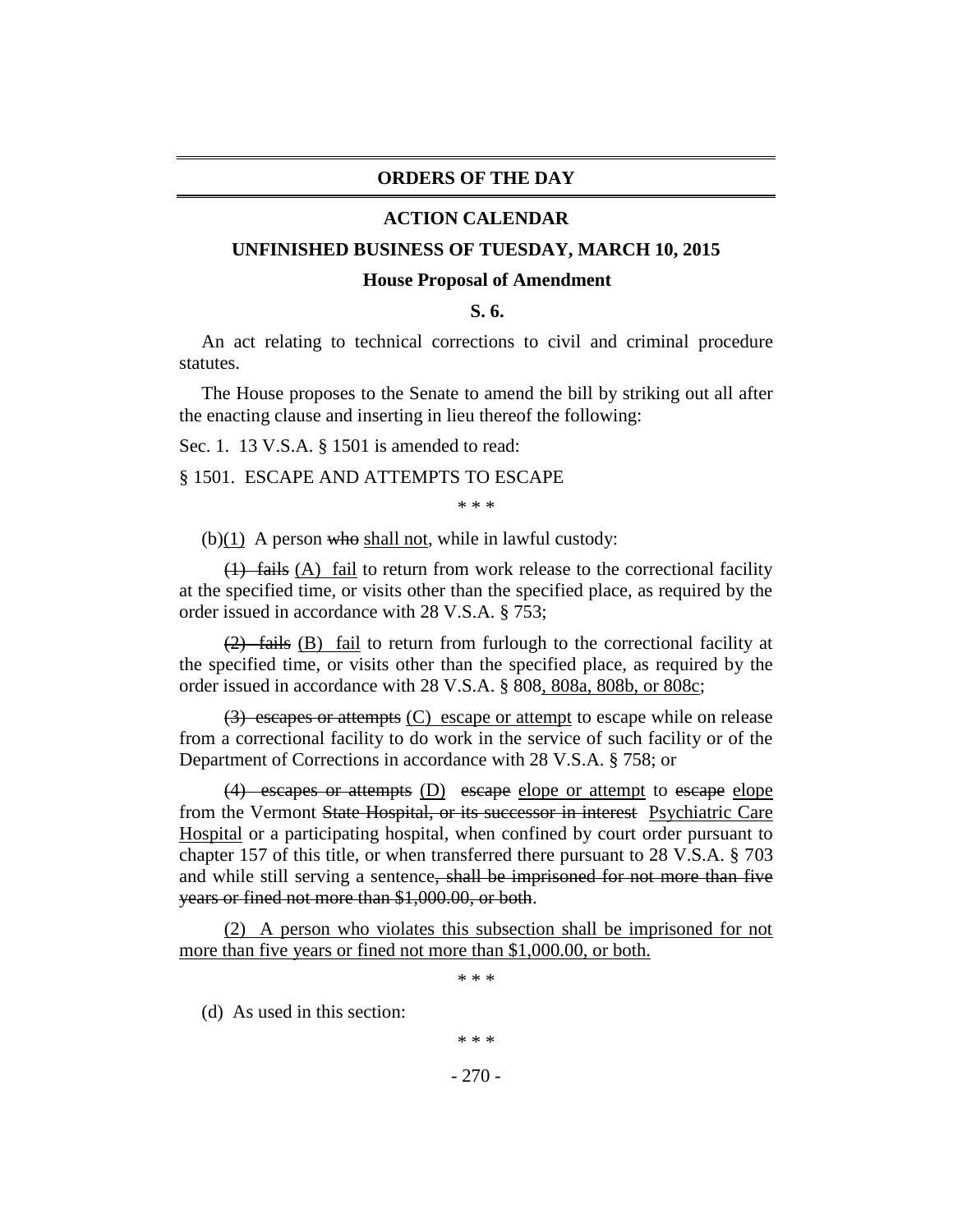(3) "Successor in interest" shall mean the mental health hospital owned and operated by the State that provides acute inpatient care and replaces the Vermont State Hospital. [Repealed.]

Sec. 2. 13 V.S.A. § 5321 is amended to read:

#### § 5321. APPEARANCE BY VICTIM

\* \* \*

(c) In accordance with court Court rules, at the sentencing hearing, the court Court shall ask if the victim is present and, if so, whether the victim would like to be heard regarding sentencing. in In imposing sentence, the court Court shall consider any views offered at the hearing by the victim. if If the victim is not present, the court Court shall ask whether the victim has expressed, either orally or in writing, views regarding sentencing and shall take those views into consideration in imposing sentence.

(d) At or before the sentencing hearing, the prosecutor's office shall instruct the victim of a listed crime, in all cases where the court imposes a sentence which includes a period of incarceration, that a sentence of incarceration is to the custody of the commissioner of corrections Commissioner of Corrections and that the commissioner of corrections Commissioner of Corrections has the authority to affect the actual time the defendant shall serve in incarceration through good time credit, furlough, work-release, and other early release programs. in In addition, the prosecutor's office shall explain the significance of a minimum and maximum sentence to the victim and shall also explain the function of parole and how it may affect the actual amount of time the defendant may be incarcerated.

\* \* \*

Sec. 3. 13 V.S.A. § 5574 is amended to read:

#### § 5574. BURDEN OF PROOF; JUDGMENT; DAMAGES

(a) A claimant shall be entitled to judgment in an action under this subchapter if the claimant establishes each of the following by clear and convincing evidence:

\* \* \*

(2)(A) The the complainant's conviction was reversed or vacated, the complainant's information or indictment was dismissed, or the complainant was acquitted after a second or subsequent trial.; or

(B) The the complainant was pardoned for the crime for which he or she was sentenced.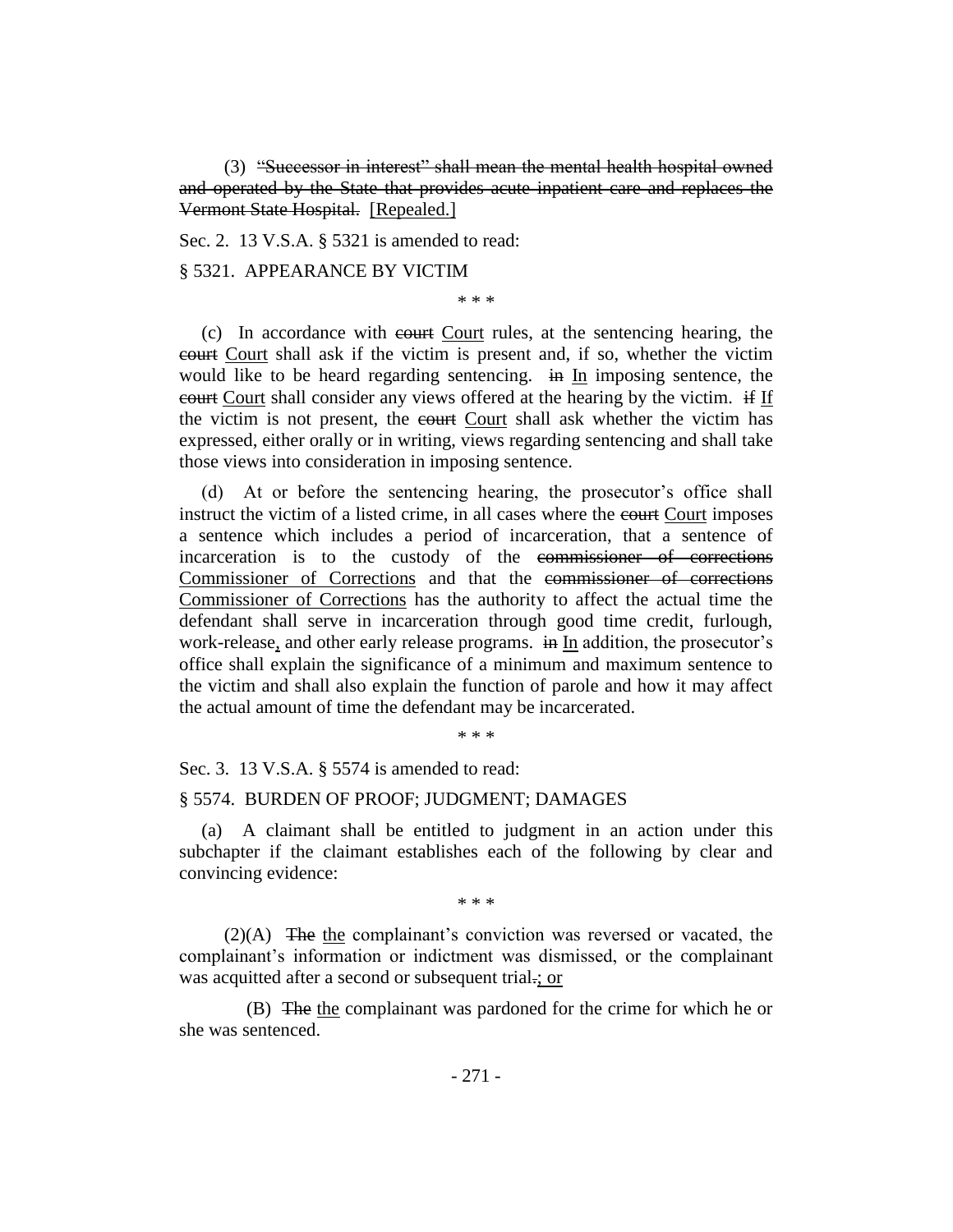\* \* \*

Sec. 4. 33 V.S.A. § 5308(a)(4) is amended to read:

(4) The custodial parent, guardian, or  $\frac{1}{2}$  eustodian has abandoned the child.

Sec. 5. 2014 Acts and Resolves No. 126, Sec. 7 is amended to read:

## Sec. 7. EFFECTIVE DATE

This act shall take effect on July 1, 2014, and shall apply to restitution orders issued after that date; provided, however, that notwithstanding 1 V.S.A. § 214, Secs. 1, 3, 4, 5, and 6 shall also apply retroactively to restitution orders issued on or before July 1, 2014.

#### Sec. 6. EFFECTIVE DATE

This act shall take effect on passage.

## **Recommendation of Amendment to House Proposal of Amendment to S. 6 to be offered by Senators Benning, Ashe, Nitka, Sears, and White**

Senators Benning, Ashe, Nitka, Sears, and White move that the Senate concur in the House proposal of amendment with the following amendment thereto:

By adding a new Sec. 6 to read as follows:

Sec. 6. 33 V.S.A. § 5284 is amended to read:

#### § 5284. DETERMINATION AND ORDER

(a) In a hearing on a motion for youthful offender status, the Court shall first consider whether public safety will be protected by treating the youth as a youthful offender. If the Court finds that public safety will not be protected by treating the youth as a youthful offender, the Court shall deny the motion and return the case to the Family Criminal Division of the Superior Court pursuant to subsection 5281(d) of this title. If the Court finds that public safety will be protected by treating the youth as a youthful offender, the Court shall proceed to make a determination under subsection (b) of this section.

\* \* \*

And by renumbering the remaining section to be numerically correct.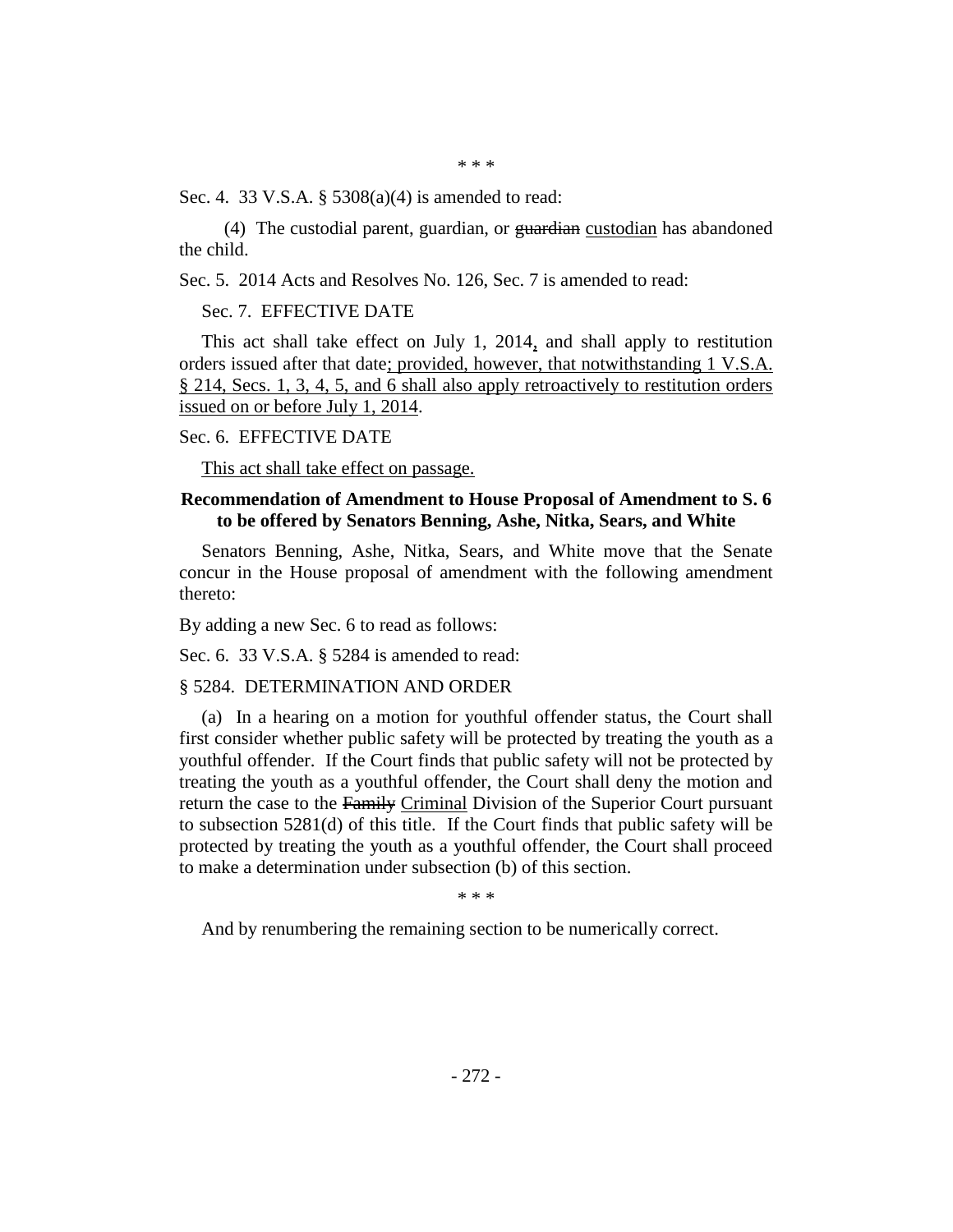#### **UNFINISHED BUSINESS OF THURSDAY, MARCH 12, 2015**

#### **Second Reading**

#### **Favorable with Recommendation of Amendment**

#### **S. 73.**

An act relating to State regulation of rent-to-own agreements for merchandise.

## **Reported favorably with recommendation of amendment by Senator Balint for the Committee on Economic Development, Housing & General Affairs.**

The Committee recommends that the bill be amended by striking out all after the enacting clause and inserting in lieu thereof the following:

Sec. 1. 9 V.S.A. § 41b is amended to read:

#### § 41b. RENT-TO-OWN AGREEMENTS; DISCLOSURE OF TERMS

(a) The attorney general shall adopt by rule standards for the full and conspicuous disclosure to consumers of the terms of rent-to-own agreements. For purposes of this section a rent-to-own agreement means an agreement for the use of merchandise by a consumer for personal, family, or household purposes, for an initial period of four months or less, that is renewable with each payment after the initial period and that permits the lessee to become the owner of the property. An agreement that complies with this article is not a retail installment sales contract, agreement or obligation as defined in this chapter or a security interest as defined in section 1-201(37) of Title 9A.

(b) The attorney general, or an aggrieved person, may enforce a violation of the rules adopted pursuant to this section as an unfair or deceptive act or practice in commerce under section 2453 of this title.

(a) Definitions. In this section:

(1) "Advertisement" means a commercial message that solicits a consumer to enter into a rent-to-own agreement for a specific item of merchandise that is conveyed:

(A) at a merchant's place of business;

(B) on a merchant's website;

(C) on television or radio.

(2) "Cash price" means the price of merchandise available under a rent-to-own agreement that the consumer may pay in cash to the merchant at the inception of the agreement to acquire ownership of the merchandise.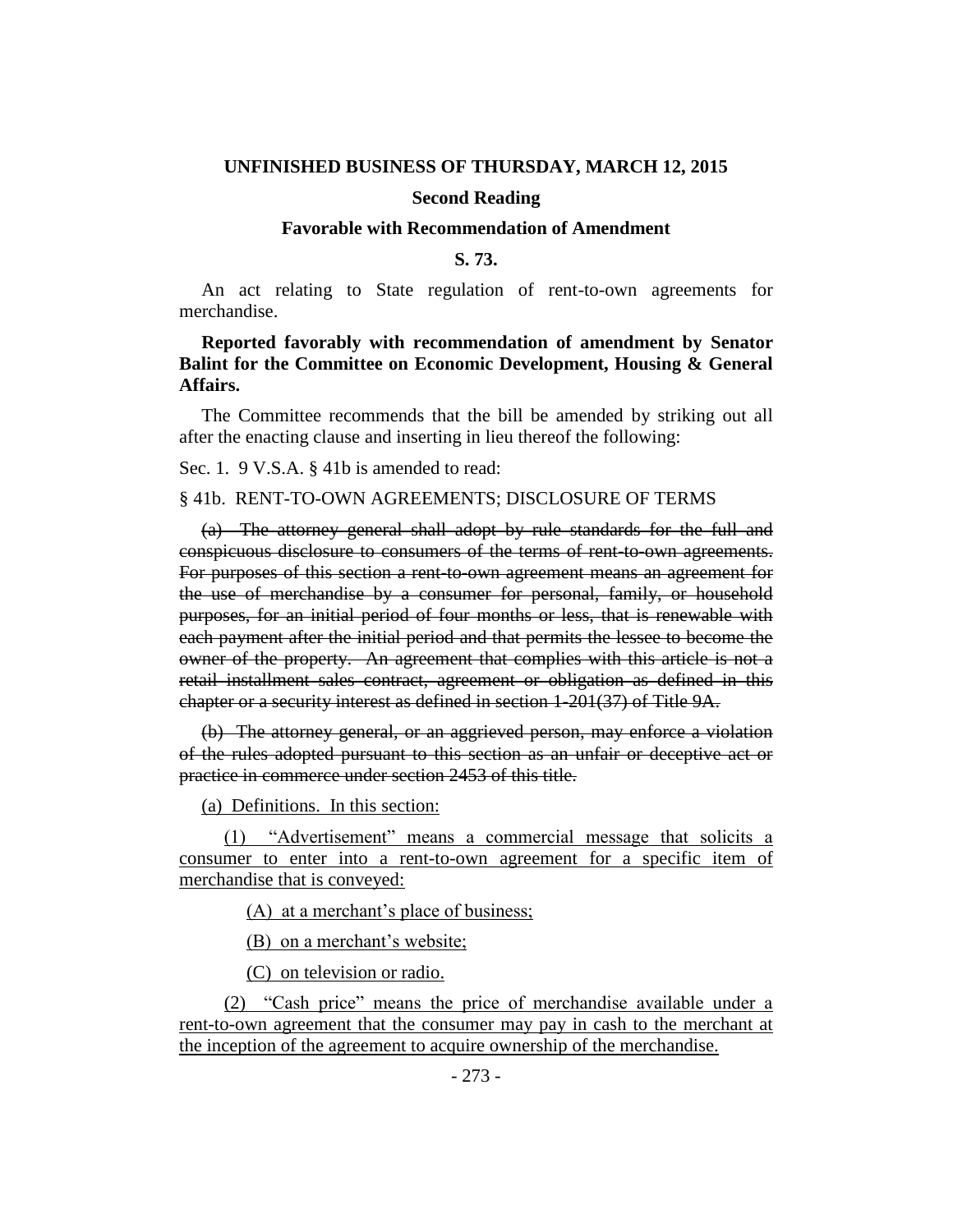(3) "Clear and conspicuous" means that the statement or term being disclosed is of such size, color, contrast, or audibility, as applicable, so that the nature, content, and significance of the statement or term is reasonably apparent to the person to whom it is disclosed.

(4) "Consumer" has the same meaning as in subsection  $2451a(a)$  of this title.

(5) "Merchandise" means an item of a merchant's property that is available for use under a rent-to-own agreement. The term does not include:

(A) real property;

(B) a mobile home, as defined in section 2601 of this title;

(C) a motor vehicle, as defined in 23 V.S.A. § 4;

(D) an assistive device, as defined in section 41c of this title; or

(E) a musical instrument intended to be used primarily in an elementary or secondary school.

(6) "Merchant" means a person who offers, or contracts for, the use of merchandise under a rent-to-own agreement.

(7) "Merchant's cost" means the documented actual cost, including actual freight charges, of merchandise to the merchant from a wholesaler, distributor, supplier, or manufacturer and net of any discounts, rebates, and incentives that are vested and calculable as to a specific item of merchandise at the time the merchant accepts delivery of the merchandise.

(8)(A) "Rent-to-own agreement" means a contract under which a consumer agrees to pay a merchant for the right to use merchandise until:

(i) the consumer returns the merchandise to the merchant;

(ii) the merchant retakes possession of the merchandise; or

(iii) the consumer pays the total cost and acquires ownership of the merchandise.

(B) A "rent-to-own agreement" as defined in subdivision  $(7)(A)$  of this subsection is not:

(i) a sale subject to 9A V.S.A. Article 2;

(ii) a lease subject to 9A V.S.A. Article 2A;

(iii) a security interest as defined in section 9A V.S.A.  $§ 1-201(a)(35);$  or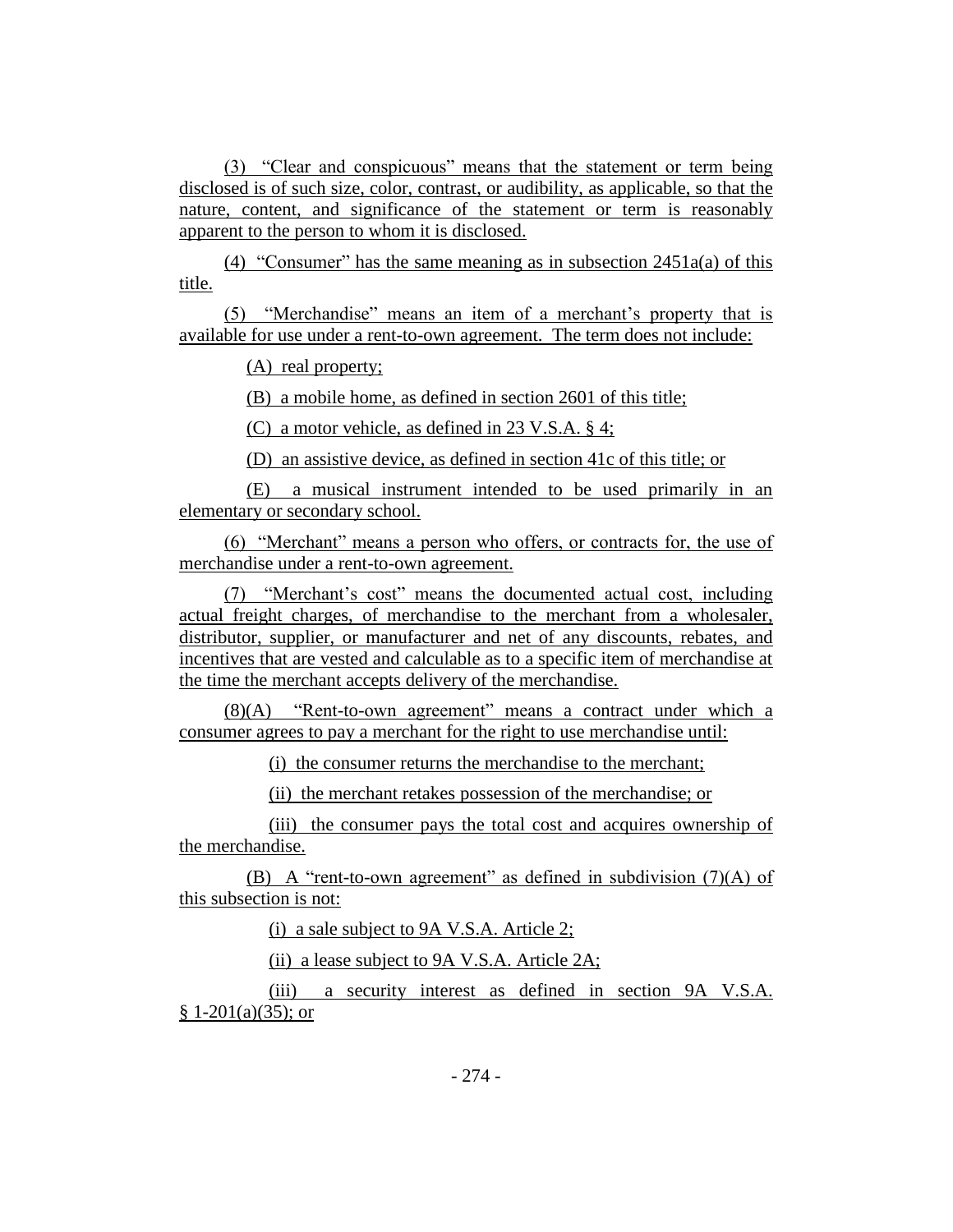(iv) a retail installment contract or retail charge agreement as defined in chapter 61 of this title.

(9) "Rent-to-own charge" means the difference between the total cost and the cash price of an item of merchandise.

(10) "Total cost" means the sum of all payments, charges, fees, and taxes that a consumer must pay to acquire ownership of merchandise under a rent-to-own agreement. The term does not include charges for optional services or charges due only upon the occurrence of a contingency specified in the agreement.

(b) General requirements.

(1) Prior to execution, a merchant shall give a consumer the opportunity to review a written copy of a rent-to-own agreement that includes all of the information required by this section for each item of merchandise covered by the agreement and shall not refuse a consumer's reasonable request to review the agreement with a third party, either inside the merchant's place of business or at another location.

(2) A disclosure required by this section shall be clear and conspicuous.

(3) In an advertisement or rent-to-own agreement, a merchant shall state a numerical amount or percentage as a figure and shall print or legibly handwrite the figure in the equivalent of 12-point type or greater.

(4) A merchant may supply information not required by this section with the disclosures required by this section, but shall not state or place additional information in such a way as to cause the required disclosures to be misleading or confusing, or to contradict, obscure, or detract attention from the required disclosures.

(5) A merchant shall preserve an advertisement, or a digital copy of the advertisement, for not less than two years after the date the advertisement appeared. In the case of a radio, television, or Internet advertisement, a merchant may preserve a copy of the script or storyboard.

(6) A merchant shall make merchandise available to all consumers on the terms and conditions that appear in the advertisement.

(7) A rent-to-own agreement that is substantially modified, including a change that increases the consumer's payments or other obligations or diminishes the consumer's rights, shall be considered a new agreement subject to the requirements of this chapter.

(8) For each item of merchandise available under a rent-to-own agreement, a merchant shall keep an electronic or hard copy for a period of six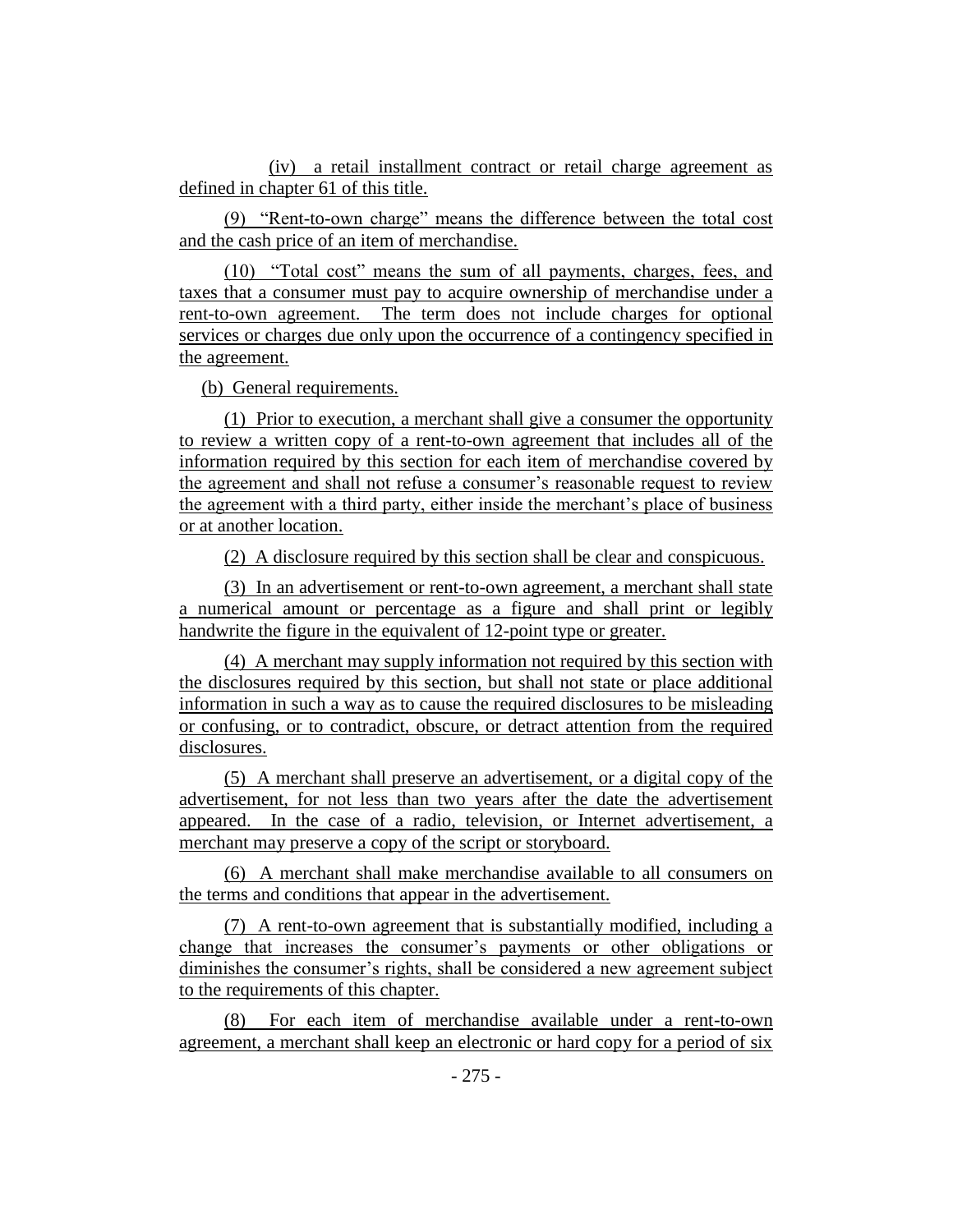years following the date the merchant ceases to own the merchandise:

(A) each rent-to-own agreement covering the item; and

(B) a record that establishes the merchant's cost for the item.

(9) A rent-to-own agreement executed by a merchant doing business in Vermont and a resident of Vermont shall be governed by Vermont law.

(10) If a rent-to-own agreement includes a provision requiring mediation or arbitration in the event of a dispute, the mediation or arbitration shall occur within Vermont.

(c) Cash price; total cost; maximum limits.

(1) The maximum cash price for an item of merchandise shall not exceed:

(A) for an appliance, 1.75 times the merchant's cost;

(B) for an item of electronics that has a merchant's cost of less than \$150.00, 1.75 times the merchant's cost;

(C) for an item of electronics that has a merchant's cost of \$150.00 or more, 2.00 times the merchant's cost;

(D) for an item of furniture or jewelry, 2.50 times the merchant's cost; and

(E) for any other item, 2.00 times the merchant's cost.

(2) The total cost for an item of merchandise shall not exceed two times the maximum cash price for the item.

(d) Disclosures in advertising. An advertisement shall state:

(1) the cash price of the item;

(2) that the merchandise is available under a rent-to-own agreement;

(3) the amount, frequency, and total number of payments required for ownership;

(4) the total cost for the item;

(5) the rent-to-own charge for the item; and

(6) that the consumer will not own the merchandise until the consumer pays the total cost for ownership.

(e) Disclosures on site. In addition to the information required in subsection (d) of this section, an advertisement at a merchant's place of business shall include: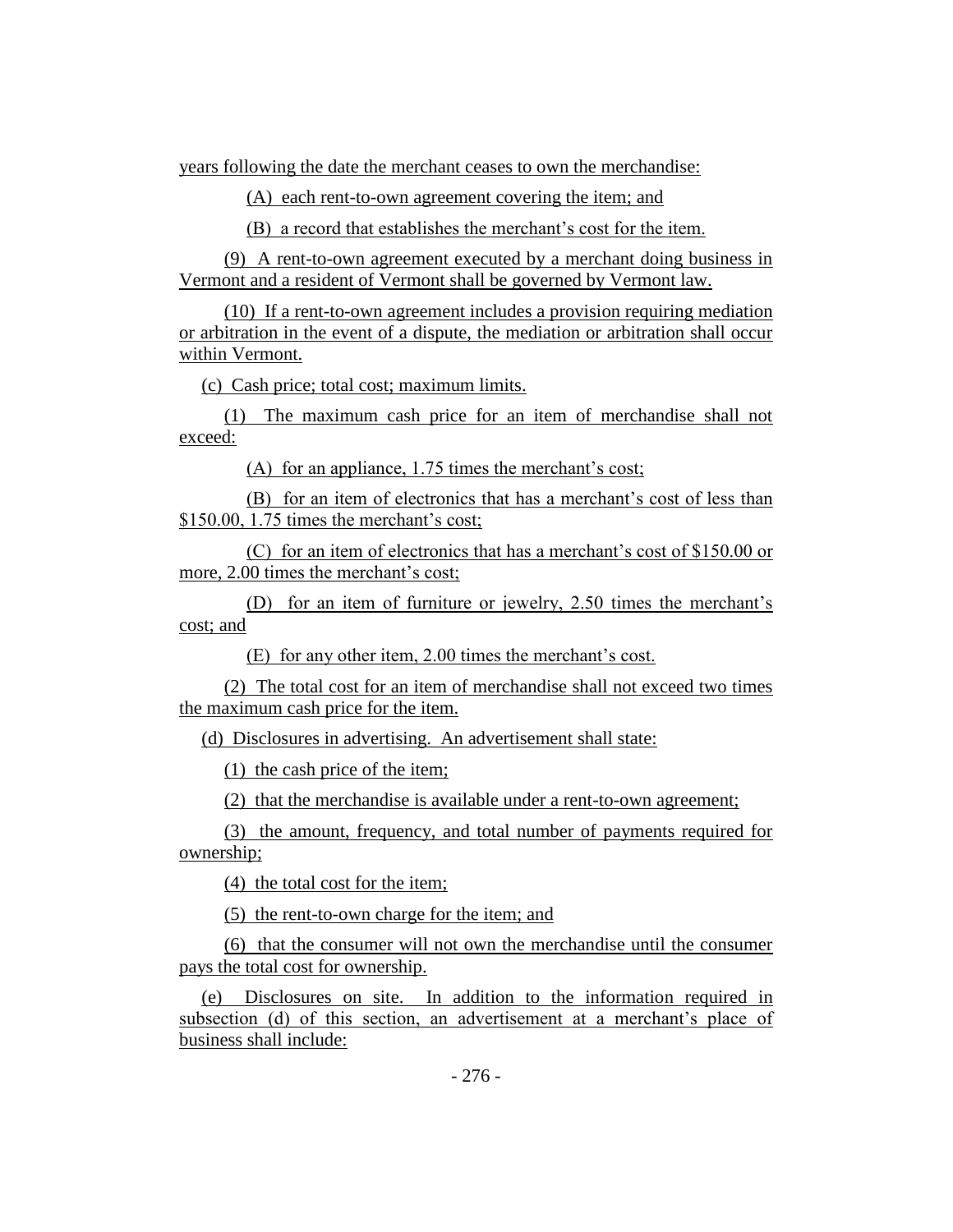(1) whether the item is new or used;

(2) when the merchant acquired the item; and

(3) the number of times a consumer has taken possession of the item under a rent-to-own agreement.

(f) Disclosures in rent-to-own agreement.

(1) The first page of a rent-to-own agreement shall include:

(A) a heading in bold-face type that reads: "IMPORTANT INFORMATION ABOUT THIS RENT-TO-OWN AGREEMENT. Do Not Sign this Agreement Before You Read It or If It Contains any Blank Spaces"; and

(B) the following information in the following order:

(i) the name, address, and contact information of the merchant;

(ii) the name, address, and contact information of the consumer;

(iii) the date of the transaction;

(iv) a description of the merchandise sufficient to identify the merchandise to the consumer and the merchant, including any applicable model and identification numbers;

(v) a statement whether the merchandise is new or used, and in the case of used merchandise, a description of the condition of, and any damage to, the merchandise.

(2) A rent-to-own agreement shall include the following cost disclosures, printed and grouped as indicated below, immediately preceding the signature lines:

(1)Cash Price: \$

(2) Payments required to become owner:

 $\text{\$}$  /(weekly)(biweekly)(monthly)  $\times$  (# of payments) =  $\text{\$}$ 

(3) Mandatory charges, fees, and taxes required to become owner (itemize):

|               | Total required taxes, fees, and charges: |                |
|---------------|------------------------------------------|----------------|
| ) Total cost: |                                          | $(2)+(3) =$ \$ |
|               | (5) Rent-to-Own Charge:                  |                |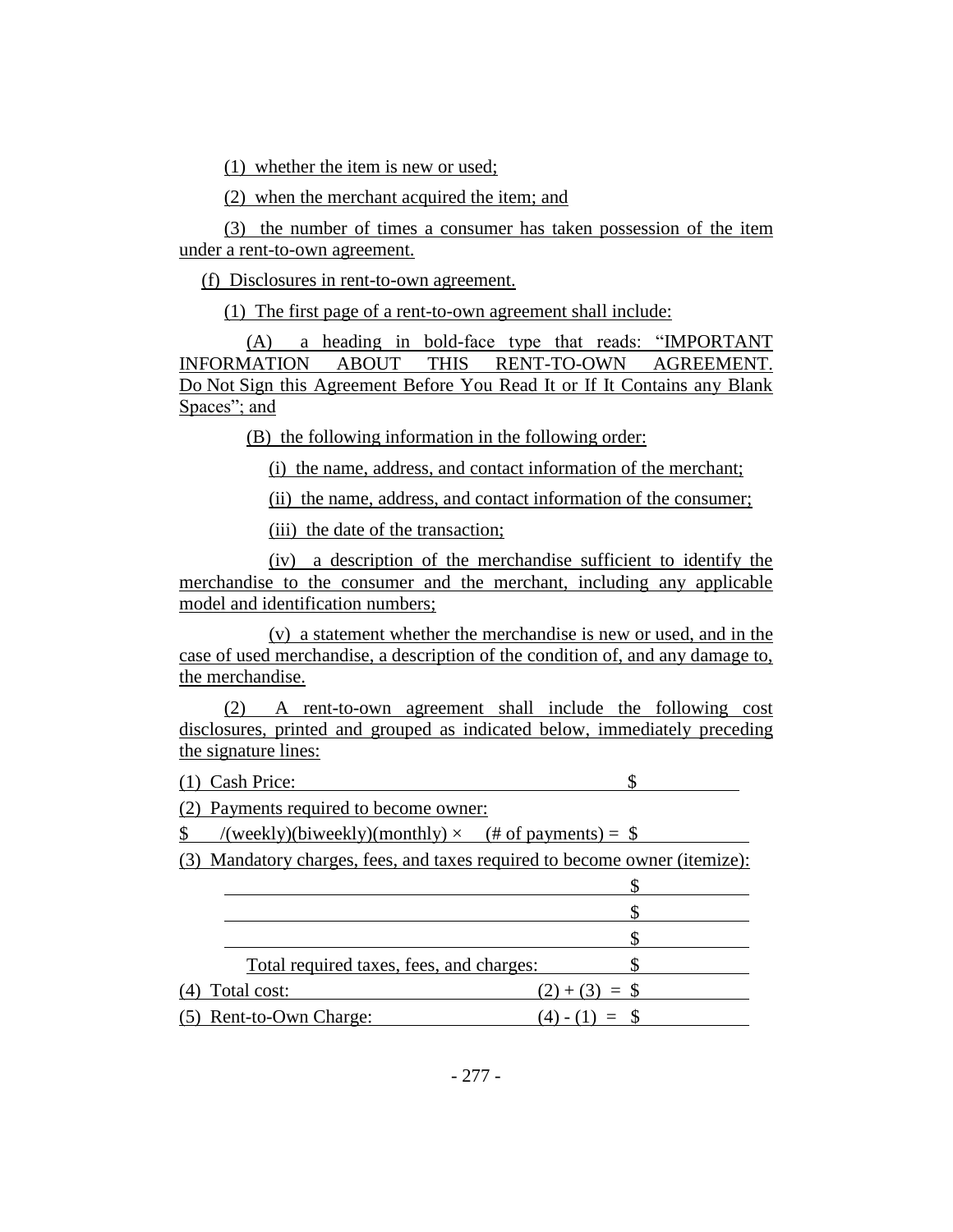(g) Required provisions of rent-to-own agreement. A rent-to-own agreement shall provide:

(1) a statement of payment due dates;

(2) a line-item list of any other charges or fees the consumer could be charged or have the option of paying in the course of acquiring ownership or during or after the term of the agreement;

(3) that the consumer will not own the merchandise until he or she makes all of the required payments for ownership;

(4) that the consumer has the right to receive a receipt for a payment and, upon reasonable notice, a written statement of account;

(5) who is responsible for service, maintenance, and repair of an item of merchandise;

(6) that, except in the case of the consumer's negligence or abuse, if the merchant must retake possession of the merchandise for maintenance, repair, or service, or the item cannot be repaired, the merchant is responsible for providing the consumer with a replacement item of equal quality and comparable design;

(7) the maximum amount of the consumer's liability for damage or loss to the merchandise in the case of the consumer's negligence or abuse;

(8) a description of a manufacturer's warranty or other warranty on the merchandise, which may be in a separate document furnished to the consumer;

(9) a description of any insurance required of the consumer, or a statement that the consumer is not required to purchase insurance and a description of any insurance purchased by the consumer;

(10) an explanation of the consumer's options to purchase the merchandise;

(11) an explanation of the merchant's right to repossess the merchandise; and

(12) an explanation of the parties' respective rights to terminate the agreement, and to reinstate the agreement.

(h) Prohibited provisions of rent-to-own agreement. A rent-to-own agreement shall not contain a provision:

(1) requiring a confession of judgment;

(2) requiring a garnishment of wages;

(3) authorizing a merchant or its agent to enter unlawfully upon the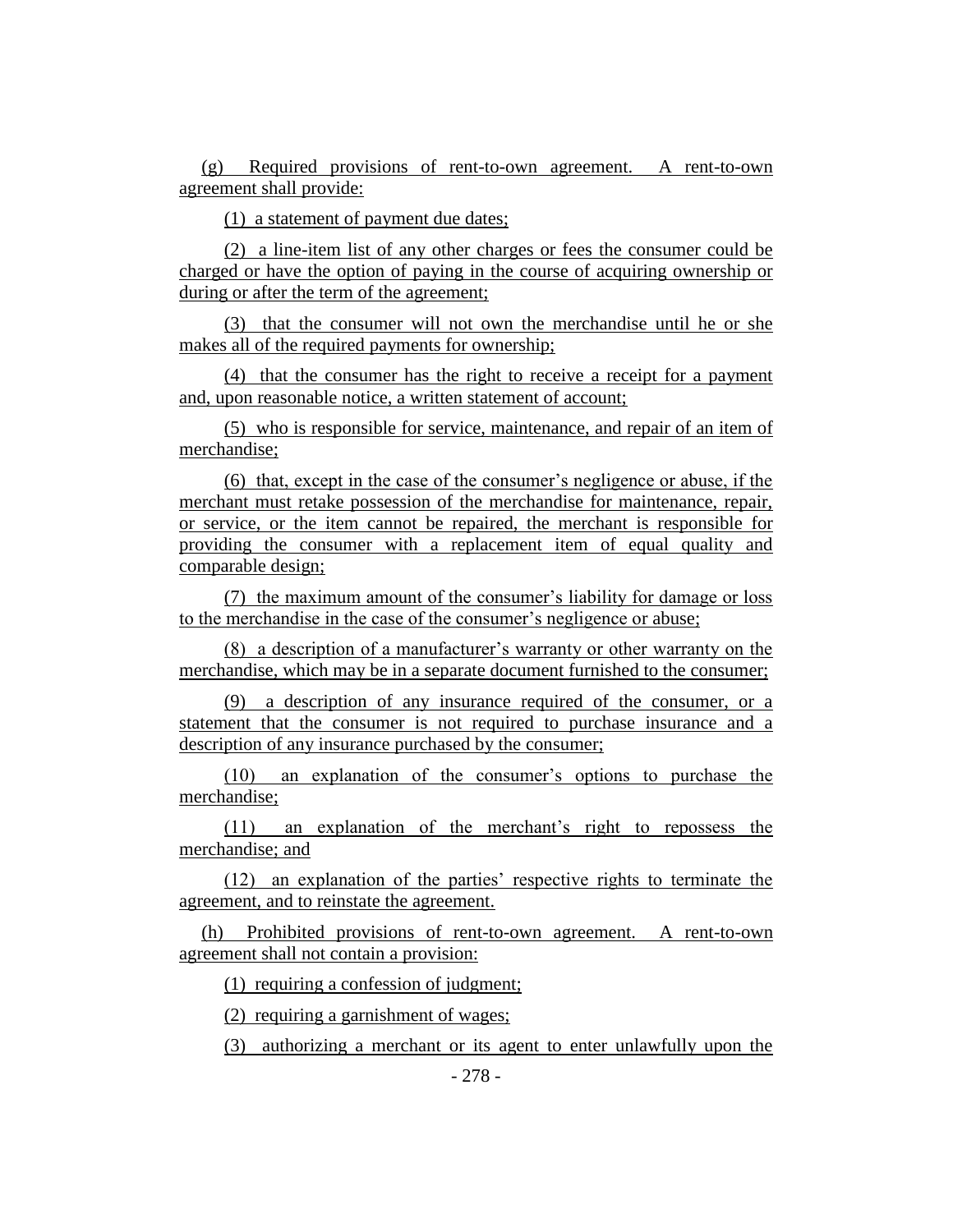consumer's premises or to commit any breach of the peace in the repossession of property;

(4) requiring the consumer to waive any defense, counterclaim, or right of action against the merchant or its agent in collection of payment under the agreement or in the repossession of property; or

(5) requiring the consumer to purchase insurance from the merchant to cover the property.

(i) Option to purchase. Notwithstanding any other provision of this section, at any time after the first payment a consumer who is not in violation of a rent-to-own agreement may acquire ownership of the merchandise covered by the agreement by paying an amount equal to the cash price of the merchandise minus 50 percent of the value of the consumer's previous payments.

(j) Collections; repossession of merchandise; prohibited acts. When attempting to collect a debt or enforce an obligation under a rent-to-own agreement, a merchant shall not:

(1) call or visit a consumer's workplace after a request by the consumer or his or her employer not to do so;

(2) use profanity or any language to abuse, ridicule, or degrade a consumer;

(3) repeatedly call, leave messages, knock on doors, or ring doorbells;

(4) ask someone, other than a spouse, to make a payment on behalf of a consumer;

(5) obtain payment through a consumer's bank, credit card, or other account without authorization;

(6) speak with a consumer more than six times per week to discuss an overdue account;

(7) engage in violence;

(8) trespass;

(9) call or visit a consumer at home or work after receiving legal notice that the consumer has filed for bankruptcy;

(10) impersonate others;

(11) discuss a consumer's account with anyone other than a spouse of the consumer;

(12) threaten unwarranted legal action; or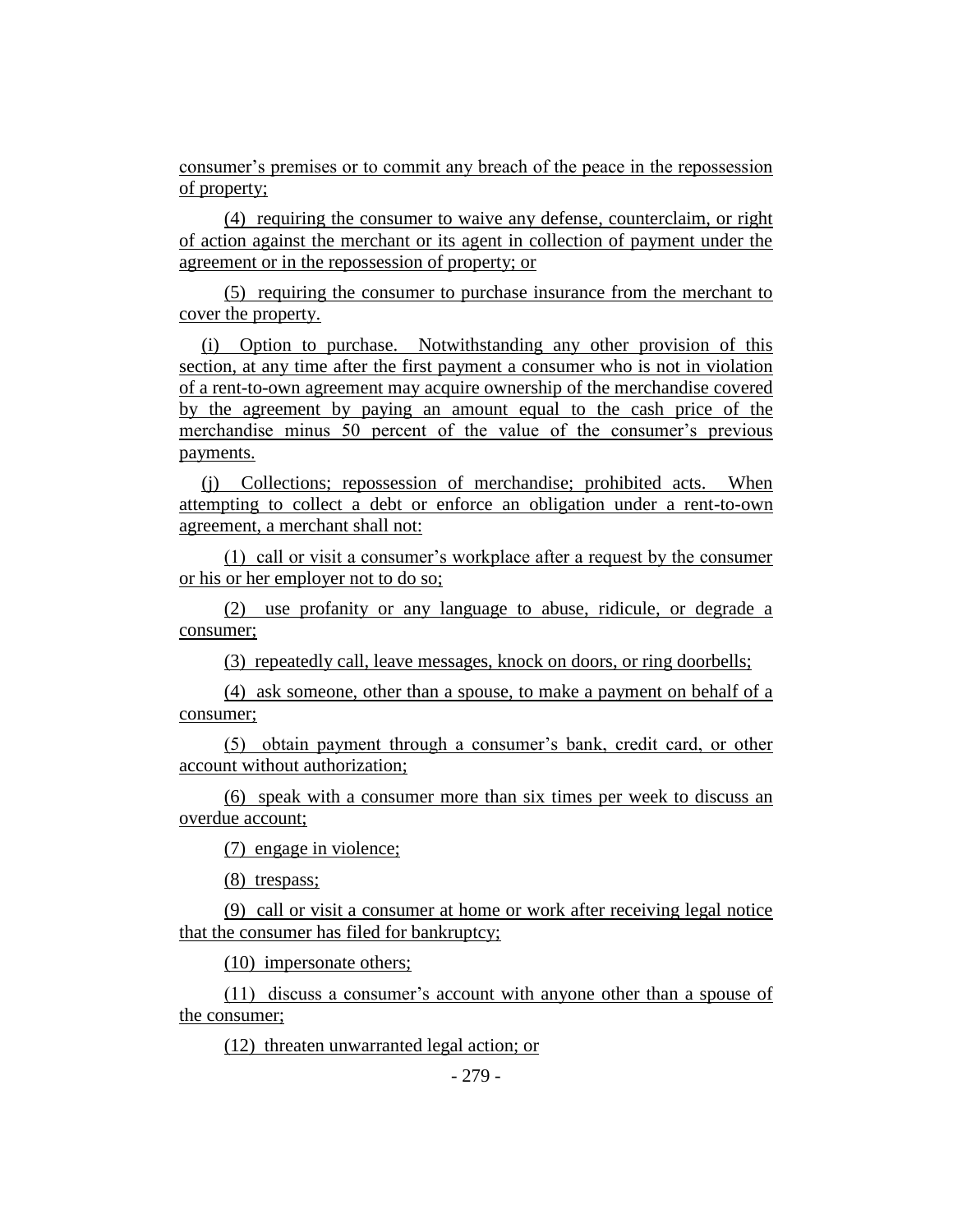(13) leave a recorded message for a consumer that includes anything other than the caller's name, contact information, and a courteous request that the consumer return the call.

(k) Reinstatement of agreement.

(1) A consumer who fails to make a timely payment may reinstate a rent-to-own agreement without losing any rights or options that exist under the agreement by paying all past-due charges, the reasonable costs of pickup, redelivery, and any refurbishing, and any applicable late fee:

(A) within five business days of the renewal date of the agreement if the consumer pays monthly; or

(B) within three business days of the renewal date of the agreement if the consumer pays more frequently than monthly.

(2) If a consumer promptly returns or voluntarily surrenders merchandise upon a merchant's request, the consumer may reinstate a rent-to-own agreement during a period of not less than 180 days after the date the merchant retakes possession of the merchandise.

(3) In the case of a rent-to-own agreement that is reinstated pursuant to this subsection, the merchant is not required to provide the consumer with the identical item of merchandise and may provide the consumer with a replacement item of equal quality and comparable design.

(l) Reasonable charges and fees. Any charge or fee assessed under a rent-to-own agreement shall be reasonably related to the actual cost to the merchant of the service or hardship for which it is charged.

(m) Prohibition on rent-to-own businesses and licensed lenders. A person engaged in the business of selling merchandise under a rent-to-own agreement subject to this section shall not engage in any conduct or business at the same physical location that would require a license under 8 V.S.A. chapter 73 (licensed lenders).

(n) Enforcement; remedies; damages. A person who violates this section commits an unfair and deceptive act in commerce in violation of section 2453 of this title.

Sec. 2. EFFECTIVE DATE

This act shall take effect on July 1, 2015.

(Committee vote: 5-0-0)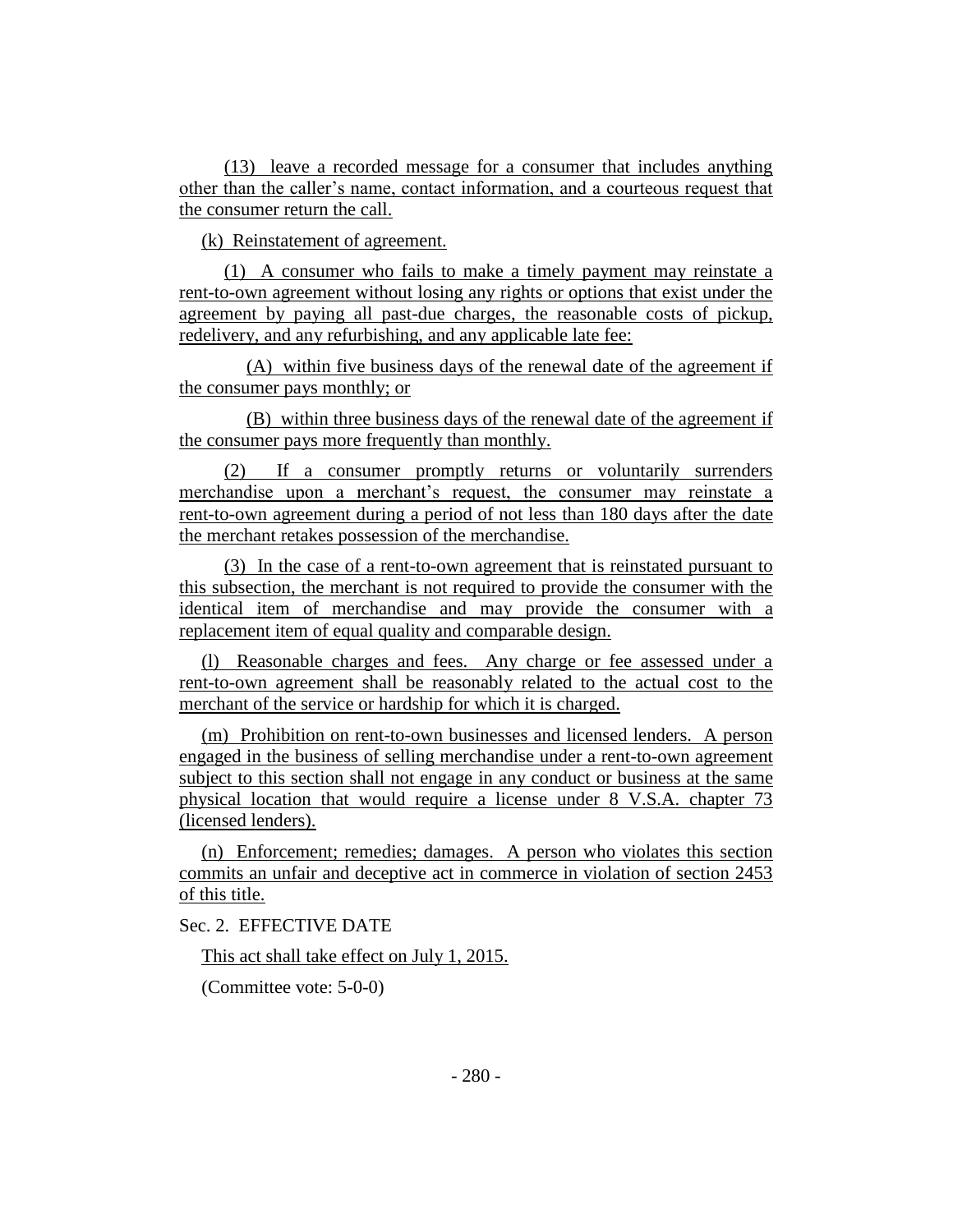An act relating to expungement of convictions based on conduct that is no longer criminal.

**Reported favorably with recommendation of amendment by Senator Benning for the Committee on Judiciary.**

The Committee recommends that the bill be amended by striking out all after the enacting clause and inserting in lieu thereof the following:

Sec. 1. 13 V.S.A. § 7601 is amended to read:

§ 7601. DEFINITIONS

As used in this chapter:

\* \* \*

(4) "Qualifying crime" means:

(A) a misdemeanor offense which is not a listed crime as defined in subdivision 5301(7) of this title, an offense involving sexual exploitation of children in violation of chapter 64 of this title, an offense involving violation of a protection order in violation of section 1030 of this title, a prohibited act as defined in section 2632 of this title, or a predicate offense;

(B) a violation of subsection 3701(a) of this title related to criminal mischief; or

(C) a violation of section 2501 of this title related to grand larceny; or

(D) a violation of section 1201 of this title related to burglary, excluding any burglary into an occupied dwelling, as defined in subdivision 1201(b)(2) of this title.

Sec. 2. 13 V.S.A. § 7602 is amended to read:

§ 7602. EXPUNGEMENT AND SEALING OF RECORD, POSTCONVICTION; PROCEDURE

 $(a)(1)$  A person who was convicted of a qualifying crime or qualifying crimes arising out of the same incident or occurrence may file a petition with the Court requesting expungement or sealing of the criminal history record related to the conviction. The State's Attorney or Attorney General shall be the respondent in the matter. if:

(A) the person was convicted of a qualifying crime or qualifying crimes arising out of the same incident or occurrence; or

 $(B)(i)$  the person was convicted of: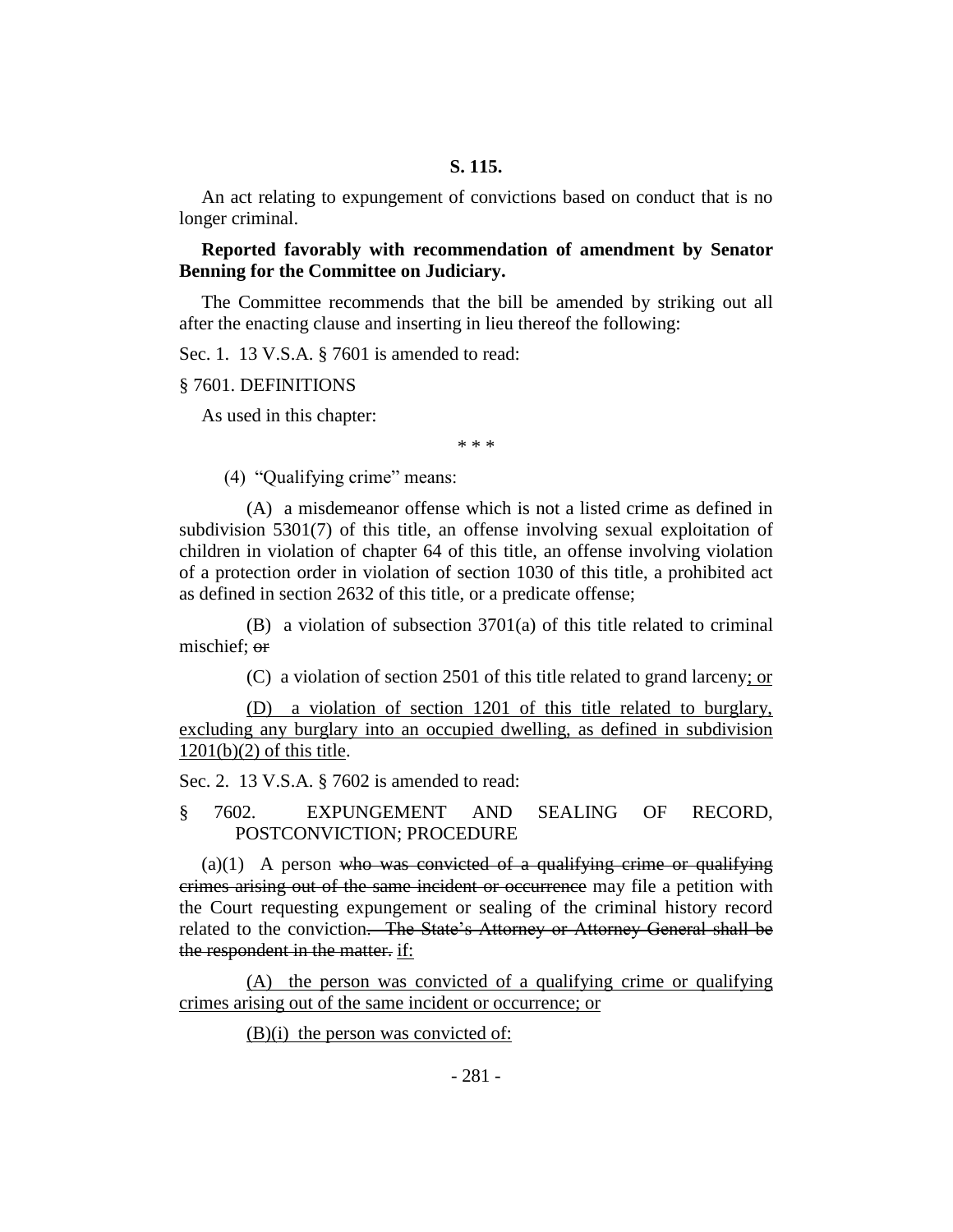(I) an offense for which the underlying conduct is no longer prohibited by law or the criminal sanctions have been repealed; or

(II) possession of a regulated drug under 18 V.S.A. chapter 84, subchapter 1 in an amount that is no longer prohibited by law or for which criminal sanctions have been repealed; and

(ii) at least one year has elapsed since the completion of any sentence or supervision for the offense, whichever is later.

(2) The State's Attorney or Attorney General shall be the respondent in the matter.

(3) The Court shall grant the petition without hearing if the petitioner and the respondent stipulate to the granting of the petition. The respondent shall file the stipulation with the Court, and the Court shall issue the petitioner a certificate and provide notice of the order in accordance with this section.

(b)(1) The Court shall grant the petition and order that the criminal history record be expunged pursuant to section 7606 of this title if the following conditions are met:

(A) At least 10 years have elapsed since the date on which the person successfully completed the terms and conditions of the sentence for the conviction, or if the person has successfully completed the terms and conditions of an indeterminate term of probation that commenced at least 10 years previously.

(B) The person has not been convicted of a crime arising out of a new incident or occurrence since the person was convicted for the qualifying crime.

(C) Any restitution ordered by the Court has been paid in full.

(D) The Court finds that expungement of the criminal history record serves the interest of justice.

(E) For petitions filed pursuant to subdivision  $7601(4)$ (D) of this title, the Court finds that the conduct underlying the conviction under section 1201 of this title did not constitute a burglary into an occupied dwelling, as defined in subdivision  $1201(b)(2)$  of this title. The petitioner shall bear the burden of establishing this fact.

(2) The Court shall grant the petition and order that all or part of the criminal history record be sealed pursuant to section 7607 of this title if the conditions of subdivisions  $(1)(A)$ ,  $(B)$ , and  $(C)$ , and  $(E)$  of this subsection are met and the Court finds that:

(A) sealing the criminal history record better serves the interest of justice than expungement; and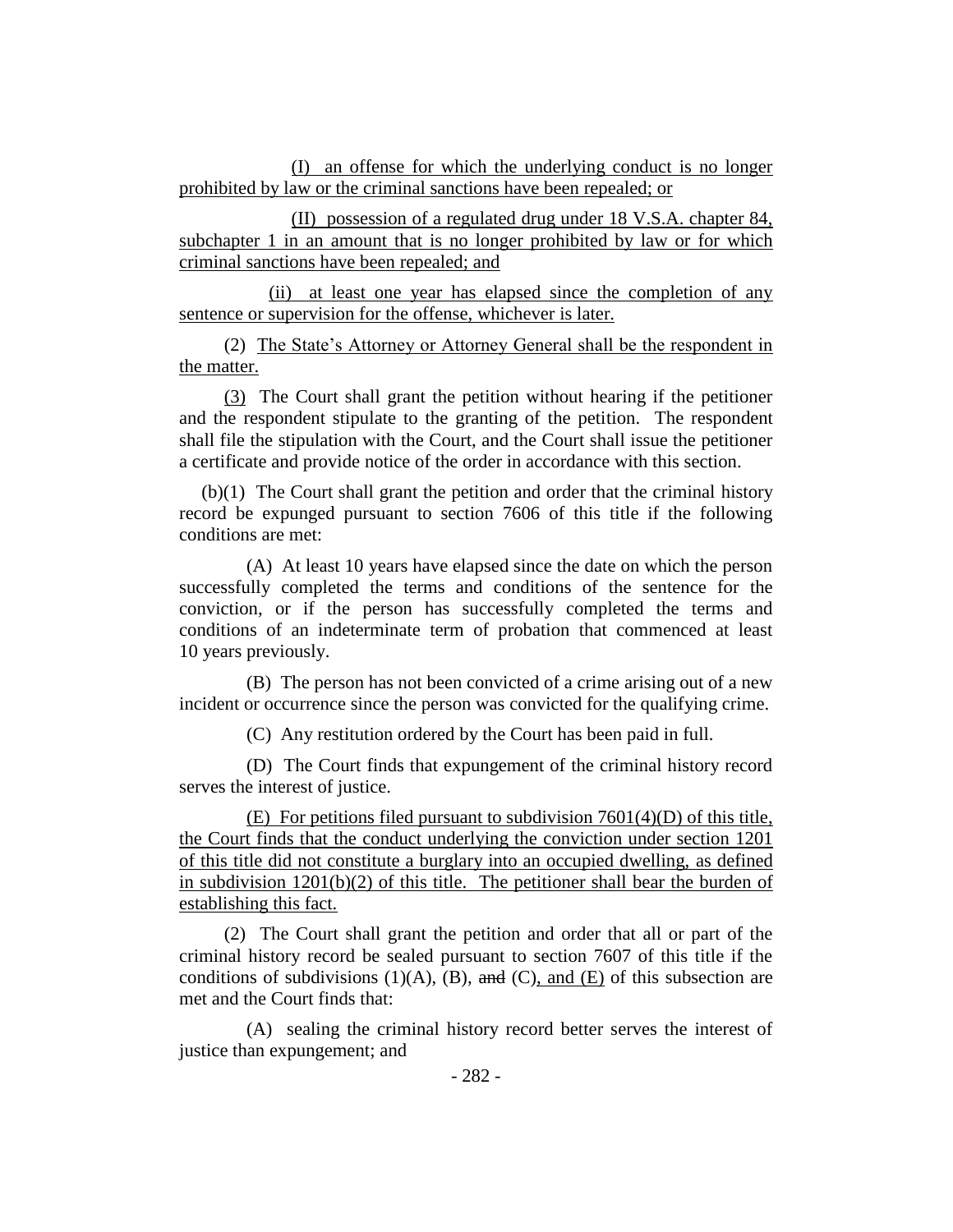(B) the person committed the qualifying crime after reaching 19 years of age.

(c)(1) The Court shall grant the petition and order that the criminal history record be expunged pursuant to section 7606 of this title if the following conditions are met:

(A) At least 20 years have elapsed since the date on which the person successfully completed the terms and conditions of the sentence for the conviction.

(B) The person has not been convicted of a felony arising out of a new incident or occurrence since the person was convicted of the qualifying crime.

(C) The person has not been convicted of a misdemeanor during the past 15 years.

(D) Any restitution ordered by the Court for any crime of which the person has been convicted has been paid in full.

(E) After considering the particular nature of any subsequent offense, the Court finds that expungement of the criminal history record for the qualifying crime serves the interest of justice.

(F) For petitions filed pursuant to subdivision 7601(4)(D) of this title, the Court finds that the conduct underlying the conviction under section 1201 of this title did not constitute a burglary into an occupied dwelling, as defined in subdivision  $1201(b)(2)$  of this title. The petitioner shall bear the burden of establishing this fact.

(2) The Court shall grant the petition and order that all or part of the criminal history record be sealed pursuant to section 7607 of this title if the conditions of subdivisions (1)(A), (B), (C), and (D), and (F) of this subsection are met and the Court finds that:

(A) sealing the criminal history record better serves the interest of justice than expungement; and

(B) the person committed the qualifying crime after reaching 19 years of age.

(d) For petitions filed pursuant to subdivision  $(a)(1)(B)$  of this section, the Court shall grant the petition and order that the criminal history record be expunged pursuant to section 7606 of this title if the following conditions are met:

(1) At least one year has elapsed since the completion of any sentence or supervision for the offense, whichever is later.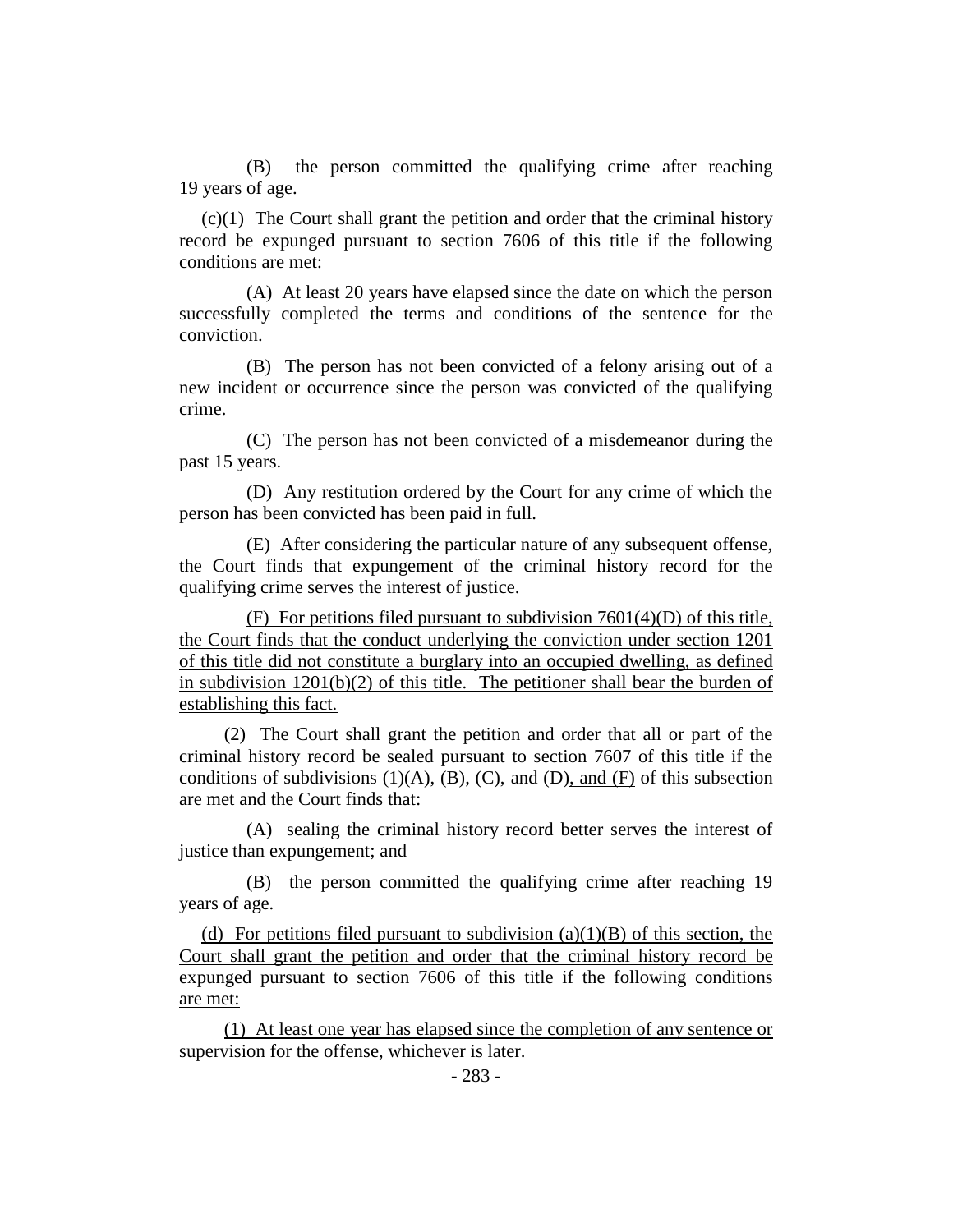(2) Any restitution ordered by the Court has been paid in full.

(3) The Court finds that expungement of the criminal history record serves the interest of justice.

(e) For petitions filed pursuant to subdivision  $(a)(1)(B)(i)(II)$  of this section:

(1) The petitioner shall bear the burden of establishing that his or her conviction was based on possessing a quantity of regulated drug that is no longer prohibited by law or for which criminal sanctions have been repealed.

(2) There shall be a rebuttable presumption that the weight of the regulated drug specified in the affidavit of probable cause associated with the petitioner's conviction was the amount possessed by the petitioner.

Sec. 3. EFFECTIVE DATE

This act shall take effect on passage.

(Committee vote: 4-0-1)

## **UNFINISHED BUSINESS OF FRIDAY, MARCH 13, 2015**

## **Second Reading**

## **Favorable with Recommendation of Amendment**

## **S. 41.**

An act relating to developing a strategy for evaluating the effectiveness of individual tax expenditures.

## **Reported favorably with recommendation of amendment by Senator Sirotkin for the Committee on Finance.**

The Committee recommends that the bill be amended by striking out all after the enacting clause and inserting in lieu thereof the following:

## Sec. 1. EVALUATION OF TAX EXPENDITURES

(a) The Joint Fiscal Office shall, in consultation with an organization or organizations with experience in the evaluation of tax expenditures, develop a strategy to evaluate the effectiveness of each Vermont tax expenditure in the report required by 32 V.S.A. § 312. The Joint Fiscal Office shall consider the experiences of other states and shall propose a strategy that identifies but is not limited to:

(1) an appropriate schedule and approach for evaluating tax expenditures;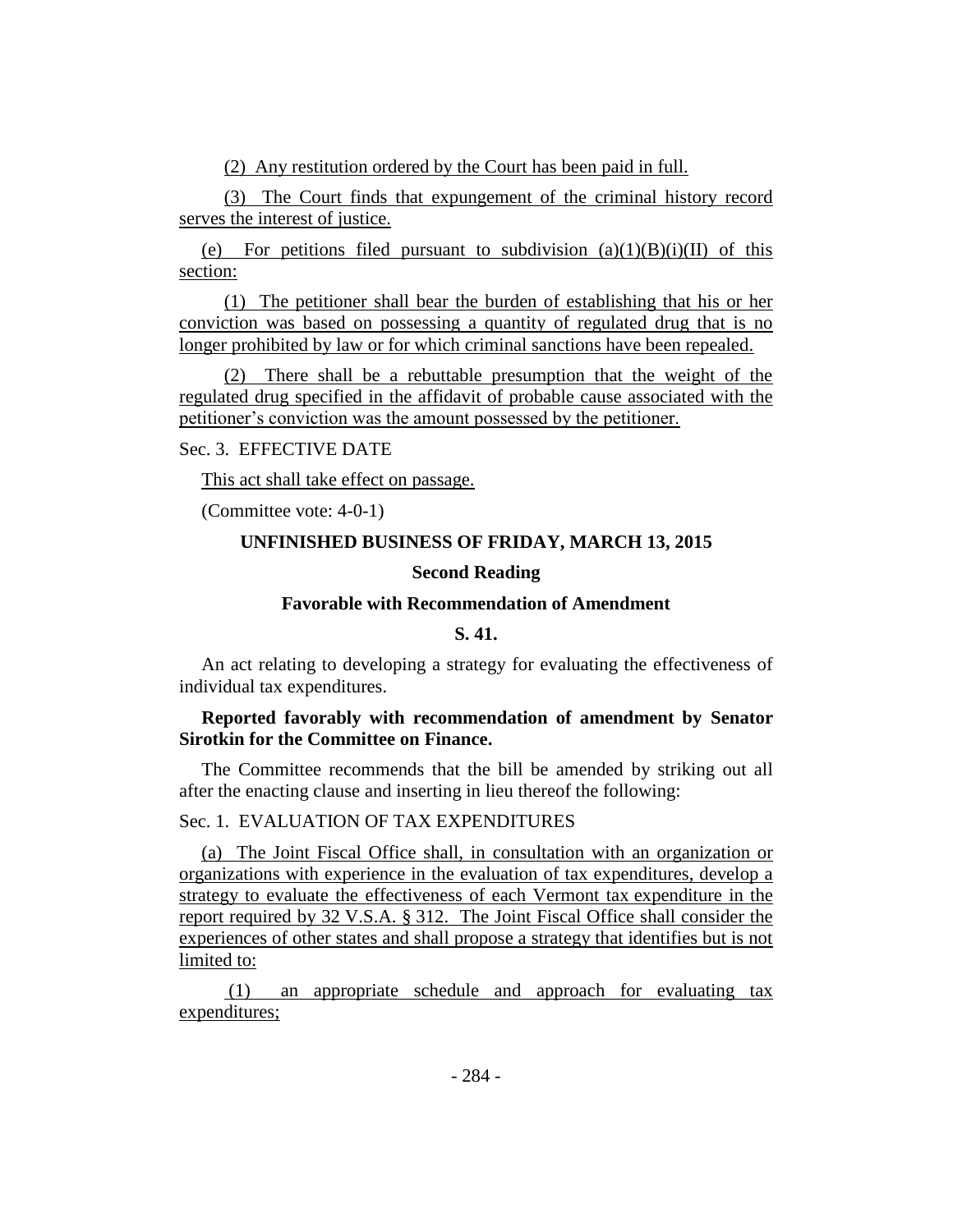(2) specific metrics for different tax expenditures based on the statutory purposes;

(3) sources of data and economic models, if any, that are matched to the identified metrics; and

(4) the composition and mandate of an appropriate body, if other than the General Assembly, to consider the effectiveness of tax expenditures.

(b) The Joint Fiscal Office shall present its findings and recommendations as well as an example of a Vermont tax expenditure evaluation to the Senate Committee on Finance and the House Committee on Ways and Means by January 15, 2016. The Joint Fiscal Office shall, in addition to consulting with outside organizations, have the assistance of the Department of Taxes and the Office of Legislative Council.

## Sec. 2. EFFECTIVE DATE

This act shall take effect on passage.

(Committee vote: 7-0-0)

## **S. 93.**

An act relating to disclosure of lobbying advertisements.

## **Reported favorably with recommendation of amendment by Senator White for the Committee on Government Operations.**

The Committee recommends that the bill be amended by striking out all after the enacting clause and inserting in lieu thereof the following:

## Sec. 1. FINDINGS

(a) The effective public disclosure of the identity and extent of the efforts of registered lobbyists, lobbying firms, and lobbyist employers to influence Vermont's legislators and administration officials during the legislative session will increase public confidence in the integrity of the governmental process.

(b) Responsible representative government requires public awareness of the efforts of registered lobbyists, lobbying firms, and lobbyist employers to influence the public decision-making process in both the Legislative and Executive Branches of Vermont's government.

(c) Requiring registered lobbyists, lobbying firms, and lobbyist employers to report significant advertising campaigns that are intended, designed, or calculated, directly or indirectly, to influence legislative or administrative action enables the public, legislators, and administrative officials to evaluate better the pressures and content of the message when considering that action.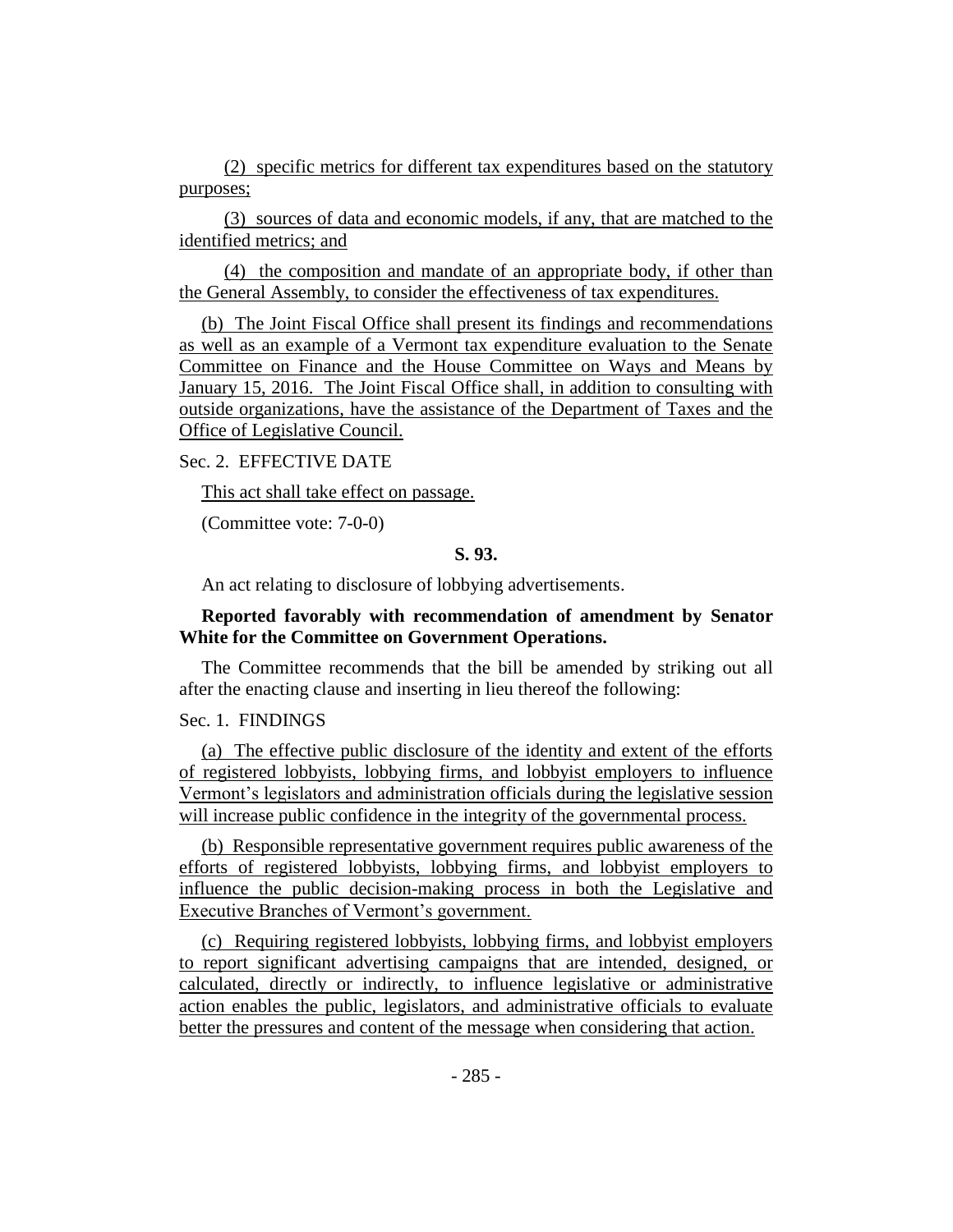(d) The lack of detail in current required lobbying disclosure filings does not provide the public, legislators, and administrative officials with enough relevant information about who is attempting to influence the legislative and administrative process through advertising, and the timing of current required lobbying disclosure filings prevents the public, legislators, and administrative officials from evaluating the pressures and content of lobbying advertising at the time public policy is being debated.

(e) Requiring registered lobbyists, lobbying firms, and lobbyist employers to designate clearly the name of the lobbyist, lobbying firm, or lobbyist employer paying for an advertisement within the advertisement allows the public, legislators, and administrative officials to determine who is attempting to influence the legislative and administrative process through advertising, to evaluate the pressures and content of lobbying advertising at the time when public policy is being debated, to trace coordinated advertising buys, and to track such spending over time.

Sec. 2. 2 V.S.A. § 264c is added to read:

## § 264c. IDENTIFICATION IN AND REPORT OF CERTAIN LOBBYING ADVERTISEMENTS

(a) Identification.

(1) An advertisement that is intended, designed, or calculated, directly or indirectly, to influence legislative or administrative action and made at any time prior to final adjournment of a biennial or adjourned legislative session shall contain the name of any lobbyist, lobbying firm, or lobbyist employer that made an expenditure for the advertisement and language that the advertisement was paid for, or paid in part, by the lobbyist, lobbying firm, or lobbyist employer; provided, however, that if there are more than three such names, only the three lobbyists, lobbying firms, or lobbyist employers that made the largest expenditures for the advertisement shall be required to be identified.

(2) This identification information shall appear prominently and in a manner such that a reasonable person would clearly understand by whom the expenditure has been made.

## (b) Report.

(1) In addition to any other reports required to be filed under this chapter, a lobbyist, lobbying firm, or lobbyist employer shall file an advertisement report with the Secretary of State if he, she, or it makes an expenditure or expenditures: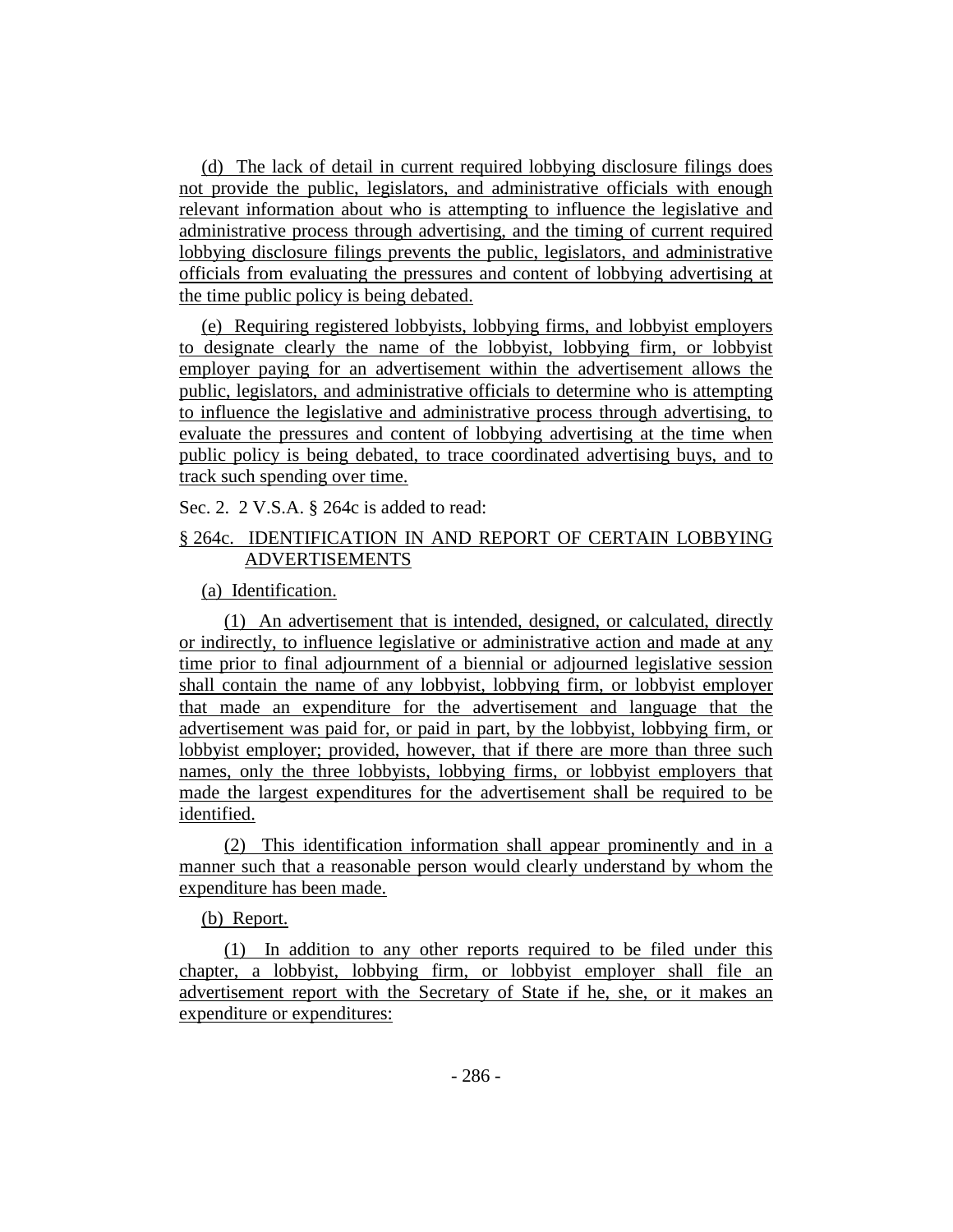(A) for any advertisement that is described in subsection (a) of this section and that has a cost totaling \$1,000.00 or more; or

(B) for any advertising campaign that contains advertisements described in subsection (a) of this section and that has a cost totaling \$1,000.00 or more.

(2) The report shall be made for each advertisement or advertising campaign described in subdivision (1) of this subsection and shall identify the lobbyist, lobbying firm, or lobbyist employer that made the expenditure; the amount and date of the expenditure and to whom it was paid; and a brief description of the advertisement or advertising campaign.

(3) The report shall be filed within 48 hours of the expenditure or the advertisement or advertising campaign, whichever occurs first.

(c) Definitions. As used in this section:

(1) "Advertisement" means any form of advertising, including television, radio, print, and electronic media.

(2) "Advertising campaign" means advertisements substantially similar in nature, regardless of the media in which they are placed.

Sec. 3. 2 V.S.A. § 264 is amended to read:

## § 264. REPORTS OF EXPENDITURES, COMPENSATION, AND GIFTS; EMPLOYERS; LOBBYISTS

(a) Every employer and every lobbyist registered or required to be registered under this chapter shall file disclosure reports with the Secretary of State as follows:

(1) on or before January 15, for the preceding period beginning on July 1 and ending with December 31;

(2) on or before February 15, for the preceding period beginning on January 1 and ending with January 31;

(3) on or before March 15, for the preceding period beginning on February 1 and ending with the last day of February;

(4) on or before April 25 15, for the preceding period beginning on January 1 March 1 and ending with March 31; and

 $(2)(5)$  on or before July 25 15, for the preceding period beginning on April 1 and ending with June 30;

(3) on or before January 25, for the preceding period beginning on July 1 and ending with December 31.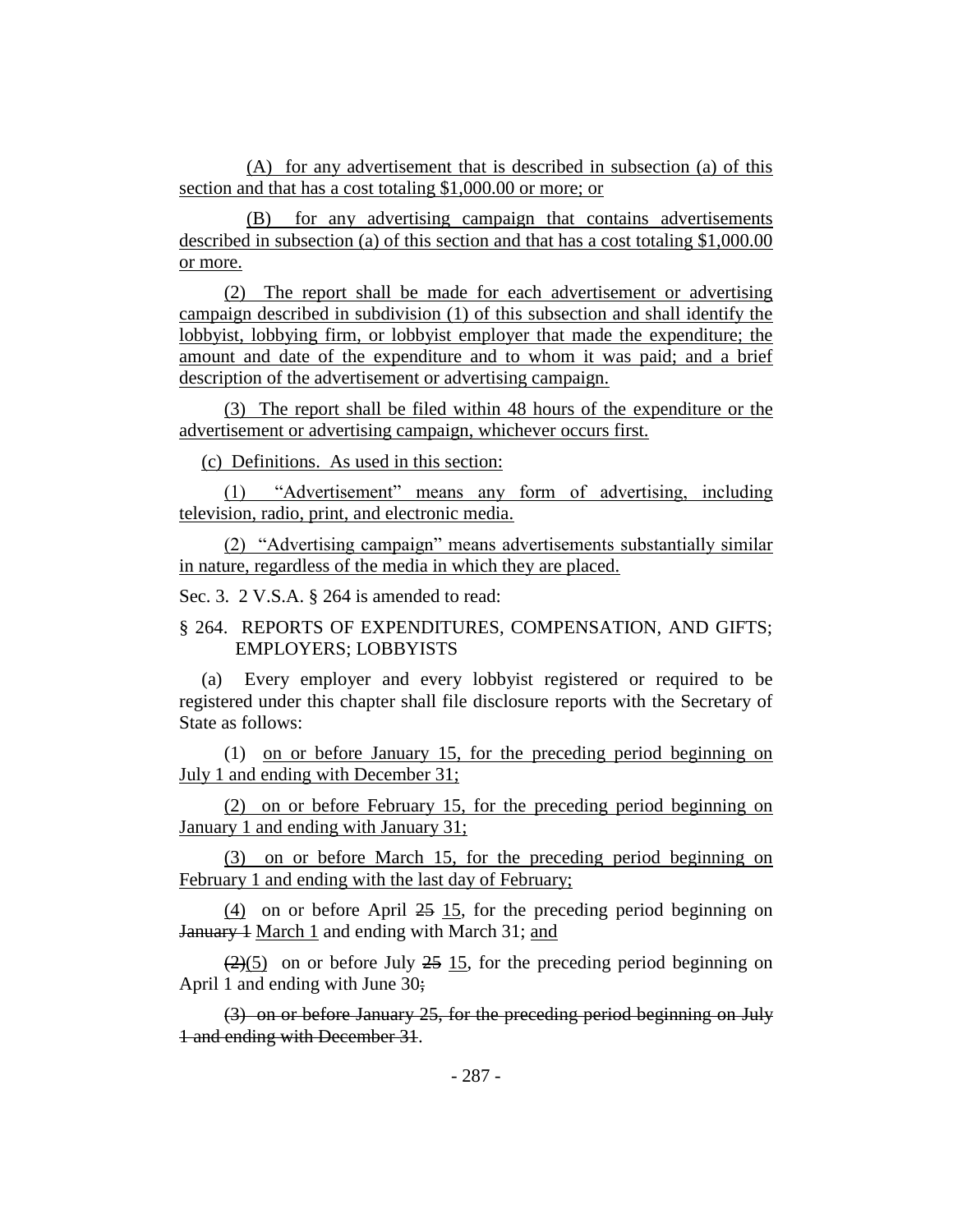(h) Disclosure reports shall be made on forms published by the Secretary of State and shall be signed by the employer or lobbyist. The Secretary of State shall make those forms available to registered employers and lobbyists on the Secretary's website not later than 30 days before each filing deadline. [Repealed.]

\* \* \*

#### Sec. 4. 2 V.S.A. § 265 is amended to read:

## § 265. PUBLIC ACCESS; REGISTRATION STATEMENTS; REPORTS SUBMISSION OF AND ACCESS TO LOBBYING DISCLOSURES

The secretary of state shall maintain copies of all lobbyist and employer registration statements and disclosure reports and all lobbying firm disclosure reports arranged alphabetically, which shall be a public record available for public inspection during ordinary business hours. The secretary of state shall also compile and maintain a separate report for each reporting period for each legislator or administrative official indicating the gifts reported to have been given to that legislator or official during the reporting period by employers, lobbyists, or lobbying firms, which shall be a public record available for public inspection during ordinary business hours. On January 1 of each oddnumbered year, the secretary may discard statements and reports that have been maintained for a period of four years.

(a) The Secretary of State shall provide on his or her website an online database of the lobbying disclosures required under this chapter.

(1) In this database, the Secretary shall provide digital access to each form he or she shall provide to enable a person to file the statements or reports required under this chapter. Digital access shall enable such a person to file these lobbying disclosures by completing and submitting the disclosure to the Secretary of State online.

(2) The Secretary shall maintain on the online database all disclosures that have been filed digitally on it so that any person may have direct machine-readable electronic access to the individual data elements in each disclosure and the ability to search those data elements as soon as a disclosure is filed.

(b) Any person required to file a disclosure with the Secretary of State under this chapter shall sign it, declare that it is made under the penalties of perjury, and file it digitally on the online database.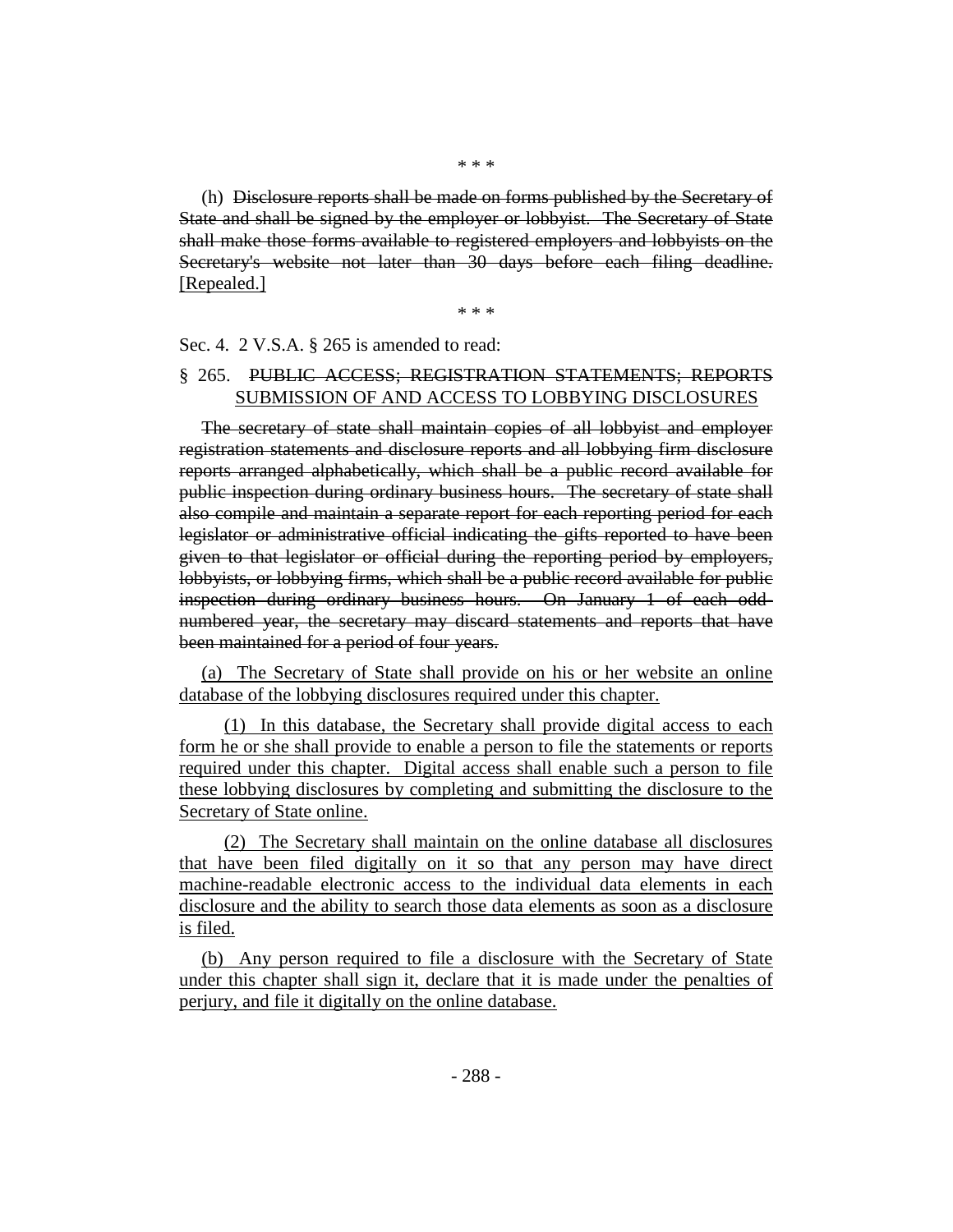Sec. 5. 2 V.S.A. § 267 is amended to read:

## § 267. VERIFICATION OF STATEMENTS AND REPORTS

Any statement or report required to be made under any provision of this chapter shall contain or be verified by a written declaration that it is made under the penalties of perjury. [Repealed.]

## Sec. 6. TRANSITIONAL PROVISION; SECRETARY OF STATE; MAINTENANCE OF PRIOR LOBBYING DISCLOSURES

(a) The Secretary of State shall maintain copies of the lobbying reports and registration statements filed with him or her on paper prior to the effective date of this act and the separate report of gifts to legislators and administrative officials he or she compiled under the provisions of 2 V.S.A. § 265 in effect prior to the effective date of this act, and shall make those disclosures available for public inspection during ordinary business hours.

(b) On January 1 of each odd-numbered year, the Secretary may discard the disclosures described in subsection (a) of this section that he or she has maintained for a period of at least four years.

## Sec. 7. EFFECTIVE DATE

This act shall take effect on July 1, 2015.

And that after passage the title of the bill be amended to read:

An act relating to lobbying disclosures

(Committee vote: 5-0-0)

#### **Resolution for Action**

#### **J.R.S. 18.**

Joint resolution providing for a Joint Assembly to vote on the retention of four Superior Judges and two magistrates.

**PENDING QUESTION:** Shall the resolution be adopted?

(For text of resolution, see Senate Journal of March 12, 2015, page 206.)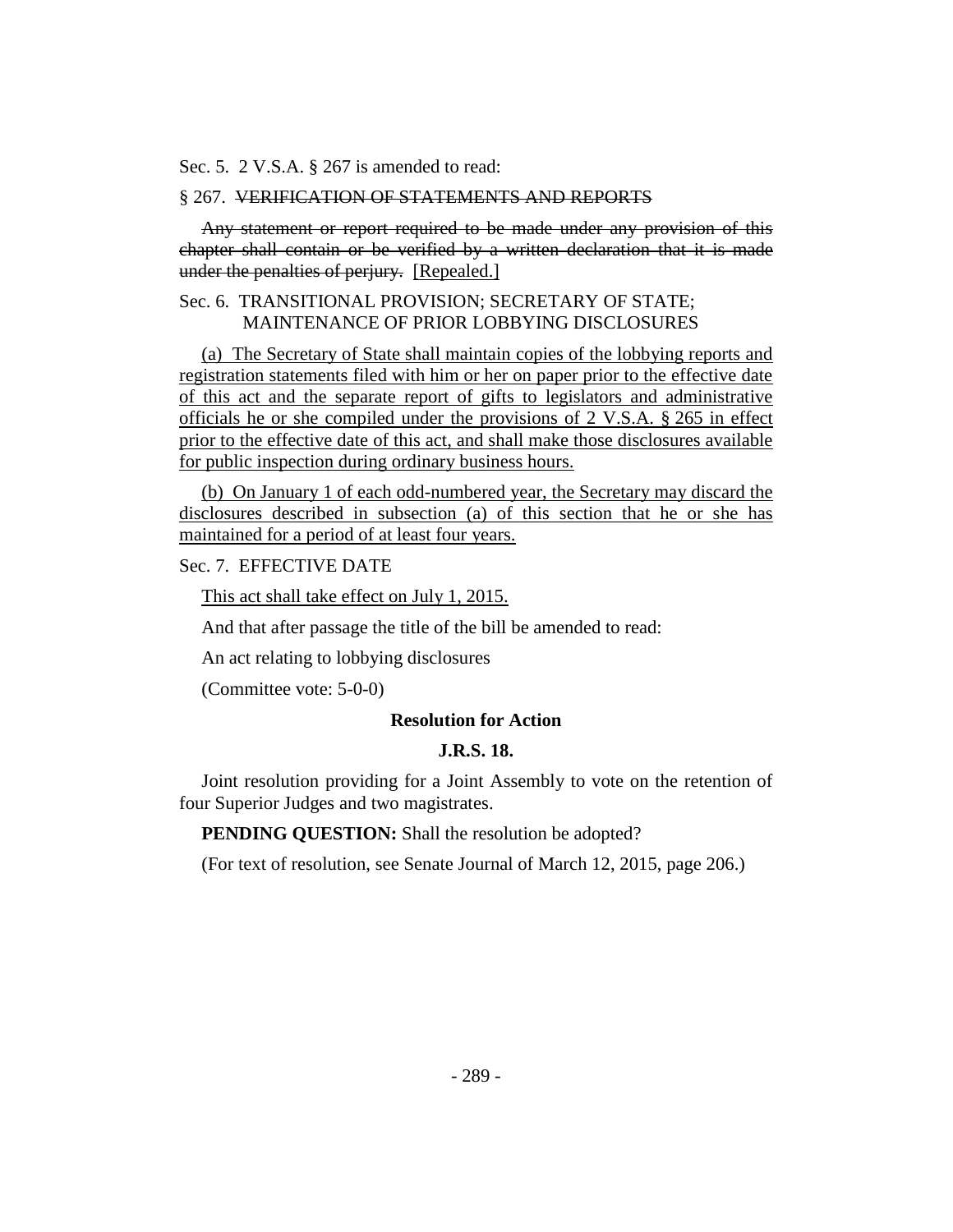#### **NOTICE CALENDAR**

#### **Committee Bill for Second Reading**

## **S. 122.**

An act relating to miscellaneous changes to laws related to motor vehicles, motorboats, and other vehicles.

By the Committee on Transportation. (Senator Westman for the committee.)

**Reported Favorably by Senator Westman for the Committee on Finance.**

(Committee vote: 4-1-2)

#### **Second Reading**

#### **Favorable with Recommendation of Amendment**

## **S. 18.**

An act relating to privacy protection.

## **Reported favorably with recommendation of amendment by Senator Ashe for the Committee on Judiciary.**

The Committee recommends that the bill be amended by striking out all after the enacting clause and inserting in lieu thereof the following:

Sec. 1. SPECIAL COMMITTEE ON PRIVACY IN VERMONT

(a) Creation. There is created a Special Committee on Privacy in Vermont to study issues related to the privacy of Vermonters.

(b) Membership, consulting.

(1) The Committee shall be composed of the following members:

(A) the Chair of the Senate Committee on Judiciary;

(B) the Chair of the House Committee on Judiciary;

(C) four current members of the Senate, who shall be members of the Senate Committee on Judiciary, appointed by the Committee on Committees;

(D) four current members of the House of Representatives, who shall be members of the House Committee on Judiciary, appointed by the Speaker of the House.

(2) The Committee shall consult with:

(A) The Attorney General.

(B) The American Civil Liberties Union of Vermont.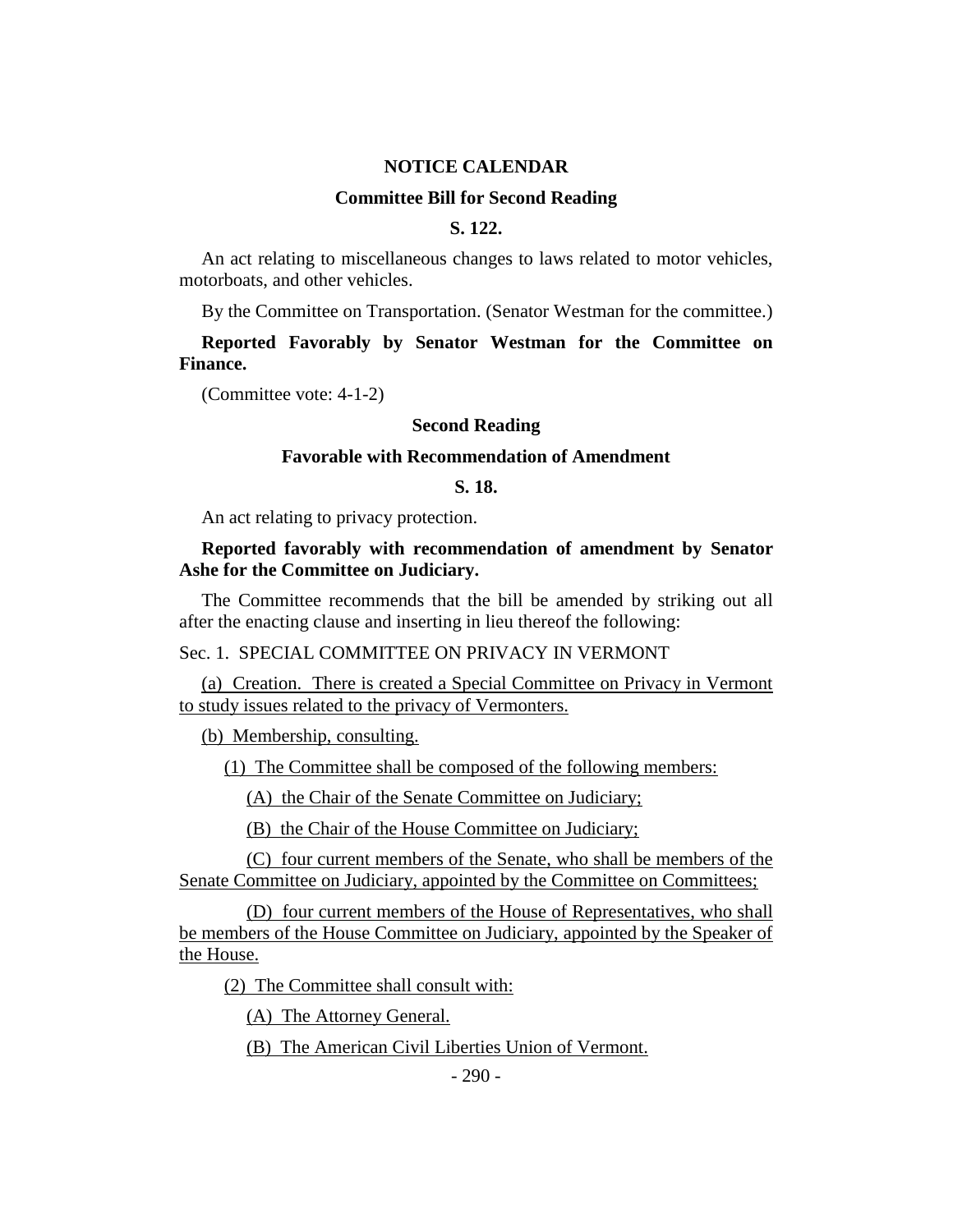(C) The Department of State's Attorneys and Sheriffs.

(D) The Vermont Bankers Association.

(E) The Department of Financial Regulation.

(F) The Defender General.

(G) The Agency of Commerce and Community Development.

(H) The Vermont Retail and Grocers Association.

(I) Any other party whom the Committee determines would be of assistance.

(c) Duties. The Committee shall evaluate privacy issues affecting Vermonters in the areas of commerce, law enforcement, and health care, and shall examine the manner in which the laws of this State can be improved to enhance the privacy of Vermonters. The Committee shall consider:

(1) the use of drones by public agencies and private commercial entities;

(2) how commercial enterprises collect and use data about consumers;

(3) appropriate access to personal medical records;

(4) the ability of a criminal defendant to access data from any law enforcement data set that would assist his or her defense;

(5) the collection of customer and user data by companies providing electronic communication services;

(6) the appropriate retention period for data collected by automated license plate readers, and who should be able to access the data; and

(7) any other issues related to privacy identified by the Committee.

(d) Staffing. The Committee shall have the assistance of all relevant State agencies, the Office of the Legislative Council, and the Joint Fiscal Office.

(e) Meetings.

(1) The Chairs of the Senate and House Committees on Judiciary shall serve as co-chairs of the Committee.

(2)(A) A majority of members of the Committee shall be physically present at the same location to constitute a quorum.

(B) A member may vote only if physically present at the meeting location.

(C) The Committee may take action only if there is both a quorum and a majority vote of all members of the Committee.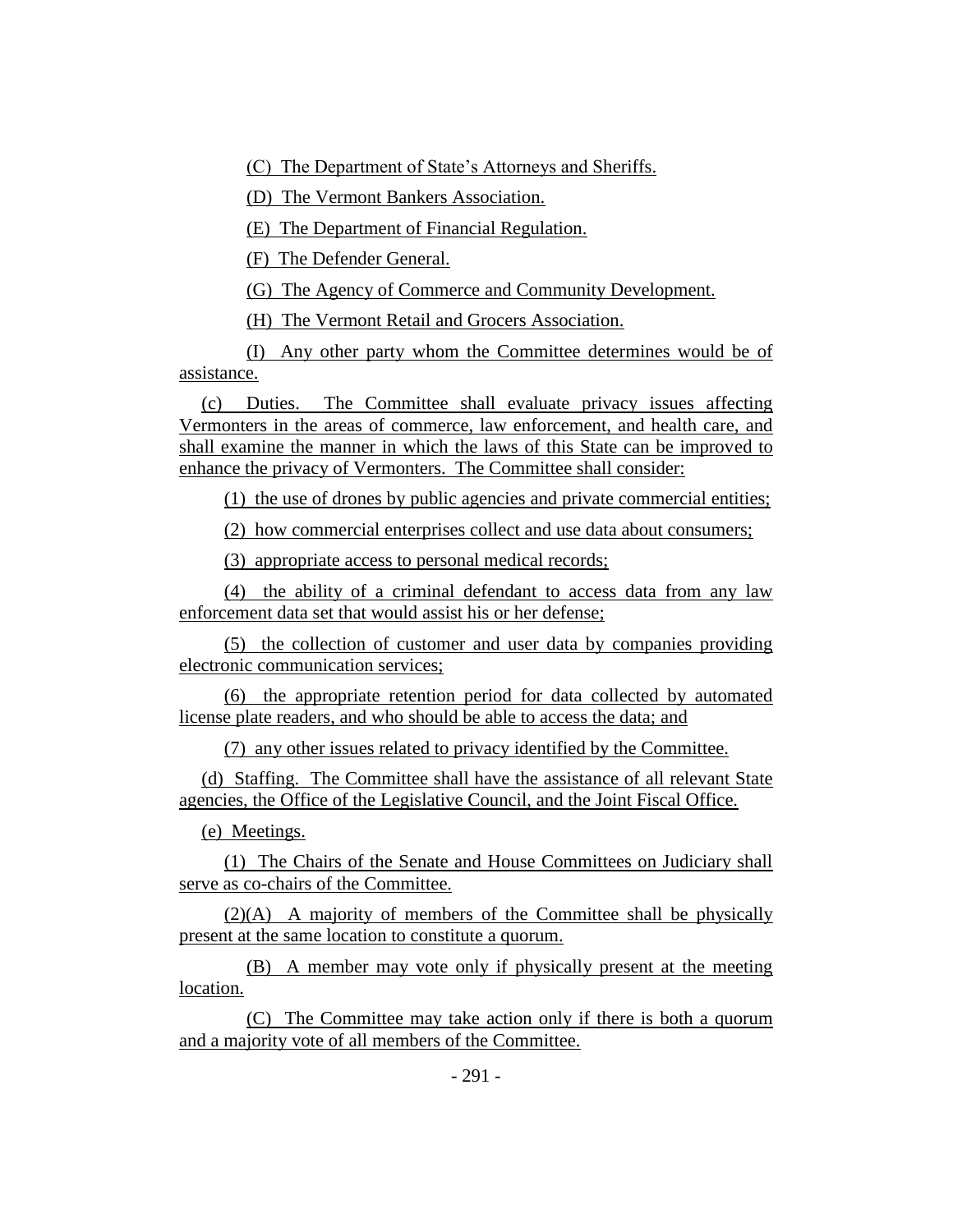(3) The Committee may meet up to six times, at least one of which shall be a public hearing, and shall cease to exist on January 1, 2016.

(f) Report. The Committee shall report any proposed legislation to the House and Senate Committees on Judiciary on or before December 15, 2015.

(g) Reimbursement. For attendance at meetings during adjournment of the General Assembly, members of the Committee shall be entitled to compensation and reimbursement for expenses as provided in 2 V.S.A. § 406.

Sec. 2. 2013 Acts and Resolves No. 69, Sec. 3 is amended to read:

Sec. 3. EFFECTIVE DATE AND SUNSET

(a) This act shall take effect on July 1, 2013.

(b) Secs. 1–2 of this act, 23 V.S.A. §§ 1607 and 1608, shall be repealed on July 1, 2015 2016.

Sec. 3. EFFECTIVE DATE

This act shall take effect on passage.

(Committee vote: 5-0-0)

## **S. 29.**

An act relating to election day registration.

## **Reported favorably with recommendation of amendment by Senator White for the Committee on Government Operations.**

The Committee recommends that the bill be amended by striking out all after the enacting clause and inserting in lieu thereof the following:

Sec. 1. 17 V.S.A. § 2142 is amended to read:

## § 2142. REVISION OF CHECKLIST

(a) The town clerk shall call such meetings of the board of civil authority as may be necessary before an election or at other times for revision of the checklist. At least one meeting shall take place after the deadline for filing applications and before the day of an election, unless no applications have been filed which could take effect before that election.

(b) Notice of a meeting, along with a copy of the most recent checklist and a separate list of names which have been challenged and may be removed, shall be posted in two or more public places within each voting district and in the town clerk's office.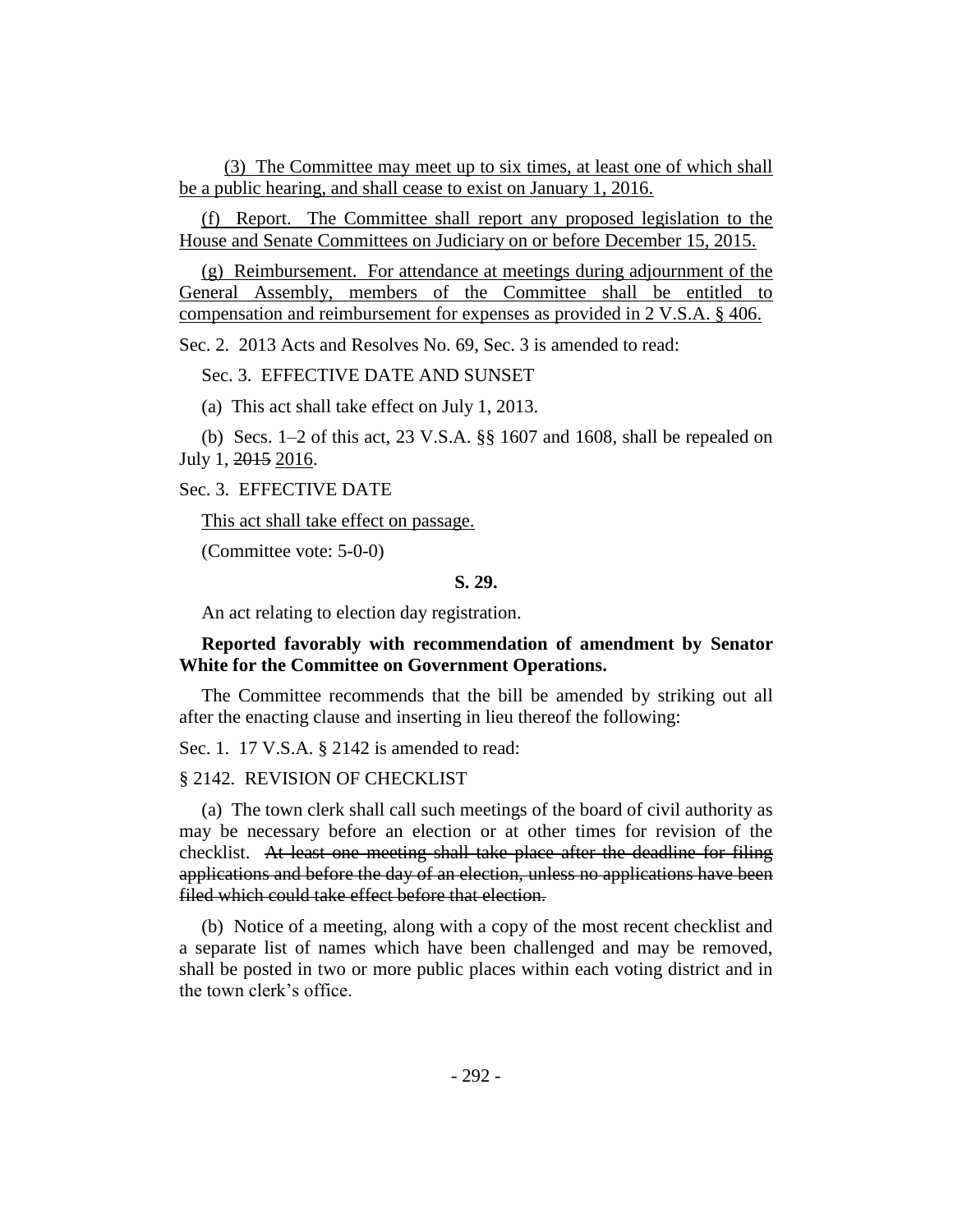(c) A quorum of the board of civil authority shall be as provided in subdivision 2103(5) of this title, and written notice shall be provided to each member as established in 24 V.S.A. § 801.

## Sec. 2. 17 V.S.A. § 2144 is amended to read:

#### § 2144. DEADLINE FOR SUBMITTING APPLICATIONS

(a) The town clerk shall not accept applications for persons' names to be placed on the checklist after 5:00 p.m. on the Wednesday preceding the day of the election. The town clerk's office shall be kept open on the Wednesday preceding the day of the election from no later than 3:00 p.m. until 5:00 p.m., for the purpose of receiving applications for addition to the checklist. For purposes of this subsection, a mail application or an application submitted to the department of motor vehicles in connection with a motor vehicle driver's license or an application accepted by a voter registration agency shall be considered to have met the filing deadline established by this subsection if the application is postmarked, submitted, or accepted by 5:00 p.m. of the Wednesday preceding the day of the election On any day other than the day of an election, the town clerk shall accept a person's application for his or her name to be placed on the checklist at the town clerk's office during all normal business hours.

(b) If a person is not eligible to register prior to the voter registration deadline, but expects to be eligible on or before election day, he or she may file with the town clerk a written notice of intention to apply for addition of his or her name to the checklist. The notice shall be filed prior to the voter registration deadline, and the town clerk shall then accept the person's application at any time before the close of the polls on election day, and act upon the application forthwith On the day of an election:

(1) A person may submit an application for addition to the checklist to the presiding officer at the polling place of the town in which the person seeks to register during the hours of voting established by the board of civil authority for that polling place. In towns with more than one polling place, the polling place shall be that which covers the area in which the person resides.

(2) The presiding officer shall review all applications submitted at the polling place and shall approve those applications that meet the requirements of this chapter. Upon approval, the applicant's name shall be added to the checklist at the polling place, and the applicant shall be provided with the opportunity to vote in the election. The town clerk shall add the information in the application to the statewide voter checklist within three days of the day of the election.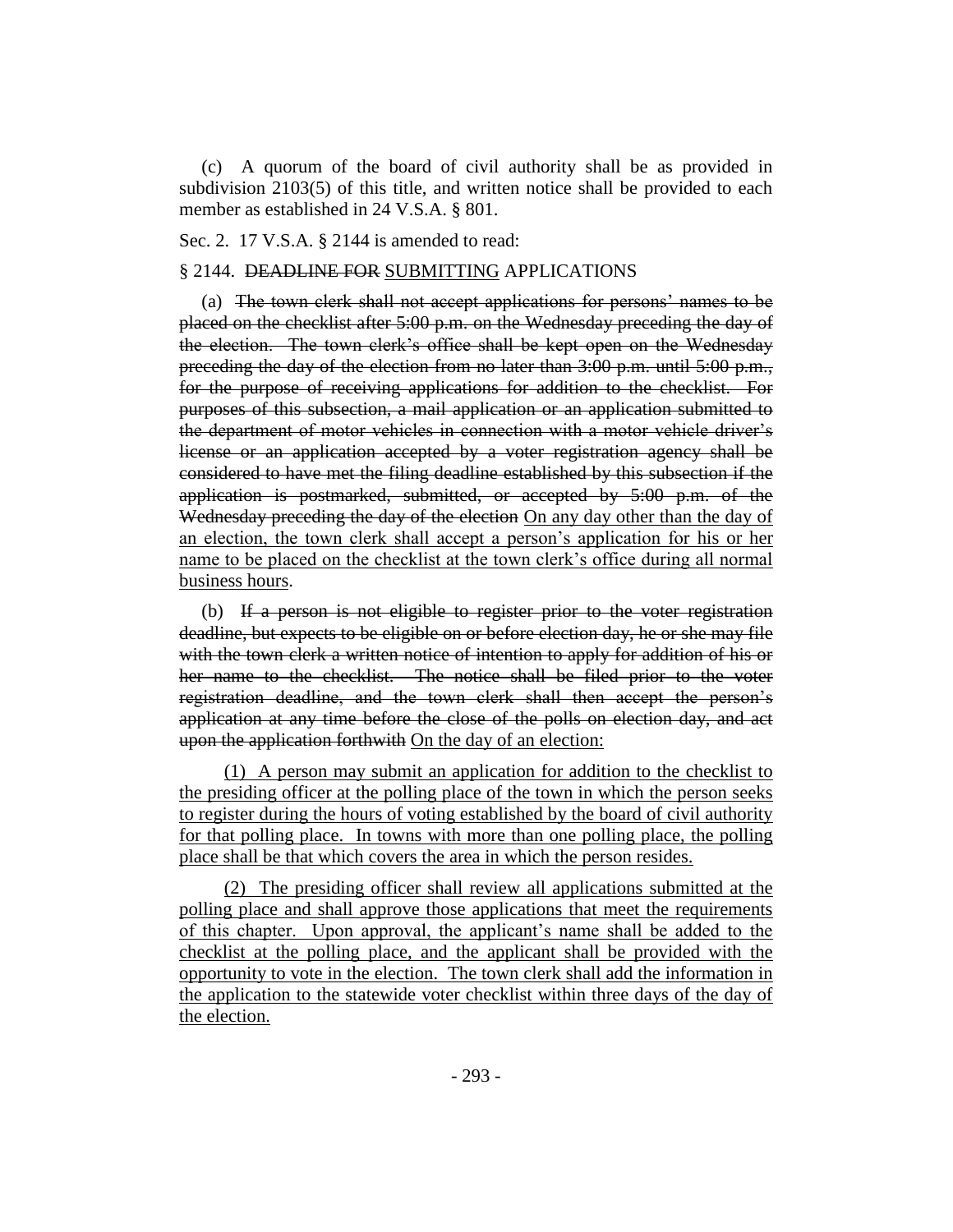(3) If the presiding officer cannot determine from an application submitted on election day that an applicant meets the requirements of section 2121 of this chapter, the presiding officer shall immediately refer the application to any members of the board of civil authority present at the polling place who shall meet immediately and proceed under section 2146 of this chapter to determine whether the applicant meets the requirements of section 2121 of this chapter. For purposes of adding applicant's names to the checklist under this subdivision (3), a quorum shall consist of three members of the board of civil authority. If the board rejects an applicant, it shall notify him or her at the polling place.

(c) If a person is not eligible to register prior to the voter registration deadline, and has submitted a written notice of intent to apply in accord with subsection (b) of this section, the clerk shall, upon application, allow the applicant to vote absentee. If the application is approved and the name added to the checklist prior to the close of the polls on election day, the early or absentee ballots cast by that voter shall be treated as other valid early or absentee ballots. [Repealed.]

(d) In the case of annual meetings and towns that start their annual meetings on any day preceding the first Tuesday in March as authorized in subsection 2640(b) of this title, the "day of election" shall be the first Tuesday in March. [Repealed.]

Sec. 3. 17 V.S.A. § 2144a is amended to read:

## § 2144a. REGISTRATION

A person who desires to register to vote may apply in any of the following ways:

(1) Simultaneously with his or her application for, or renewal of, a motor vehicle driver's license as provided in section 2145a of this title chapter.

(2) By completing a voter registration application at a voter registration agency.

(3) By delivering, during regular hours, or mailing a completed application form to the office of the clerk of the town in which the applicant claims to be a resident.

(4) By completing a voter registration application and delivering it to the presiding officer before the close of the polls at the polling place of the town in which the person seeks to register. In towns with more than one polling place, the polling place shall be that which covers the area in which the person resides.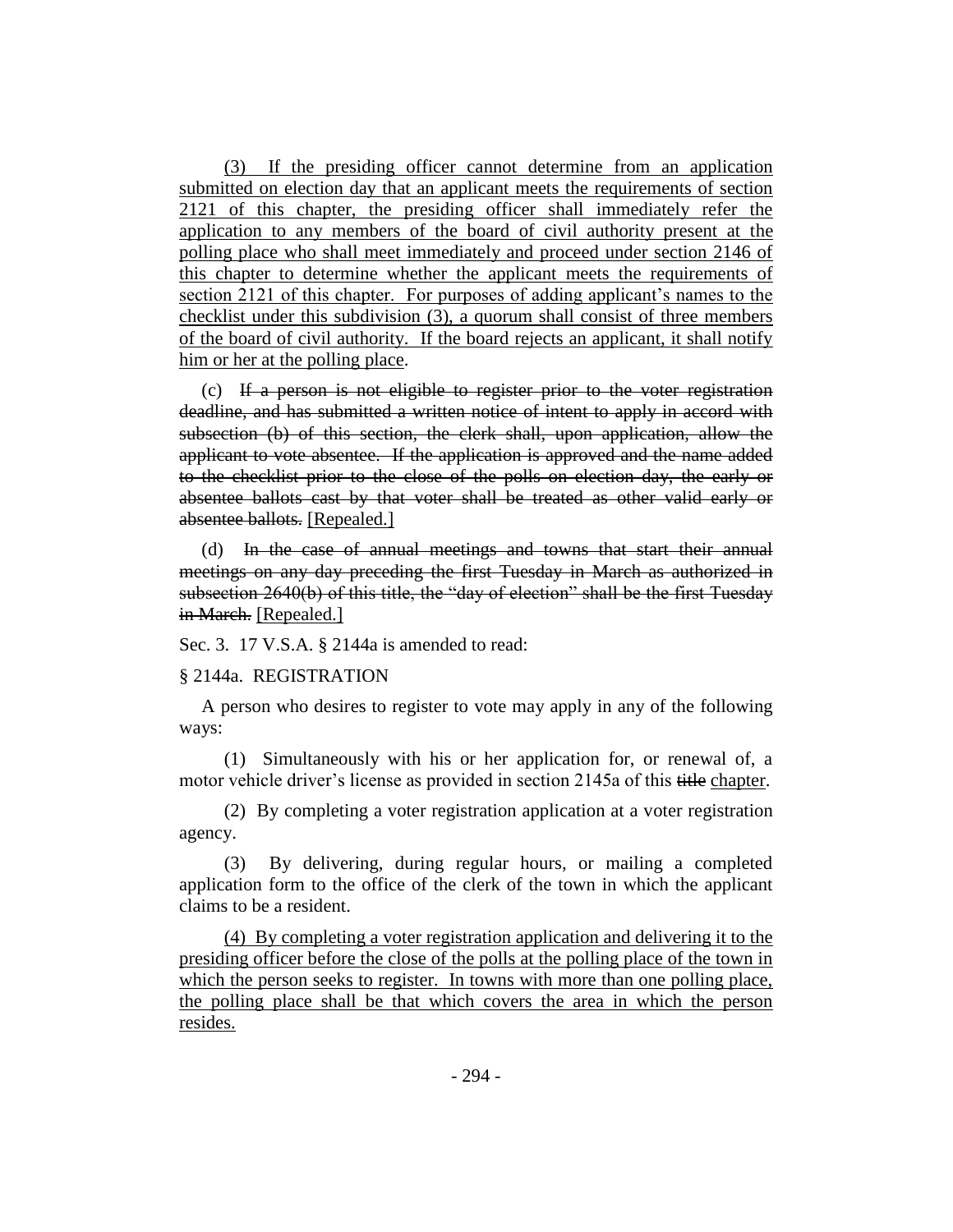Sec. 4. 17 V.S.A. § 2145a is amended to read:

## § 2145a. REGISTRATIONS AT THE DEPARTMENT OF MOTOR VEHICLES

(a) An application for, or renewal of, a motor vehicle driver's license shall serve as a simultaneous application to register to vote unless the applicant declines to sign the voter registration portion of the application.

(b) The voter registration portion of the motor vehicle driver's license application shall provide and request the information required to be provided under section 2145 of this title chapter and shall be in the form approved by the Secretary of State.

(c) An application for voter registration under this section shall update any previous voter registration by the applicant. Any change of address form submitted to the Department of Motor Vehicles in connection with an application for a motor vehicle driver's license shall serve to update voter registration information previously provided by the voter, unless the voter states on the form that the change of address is not for voter registration purposes.

(d) The Department of Motor Vehicles shall transmit voter registration applications received under this section to the Secretary of State not later than five days after the date the application was accepted by the Department, or before the close of the checklist for a date of any primary or general election, whichever is sooner.

(e) The Secretary shall promptly transmit applications received under this section to the clerks of the appropriate municipalities.

Sec. 5. 17 V.S.A. § 2145b is amended to read:

## § 2145b. VOTER REGISTRATION AGENCIES

(a) Each voter registration agency shall:

(1) Distribute distribute voter registration application forms approved under section 2145 of this title.;

(2) Assist assist applicants in completing voter registration application forms, unless the applicant refuses such assistance.; and

(3) Accept accept completed voter registration applications and transmit completed applications to the Secretary of State not later than 10 days after the date of acceptance, or before the close of the checklist for a date of any primary or general election, whichever is sooner.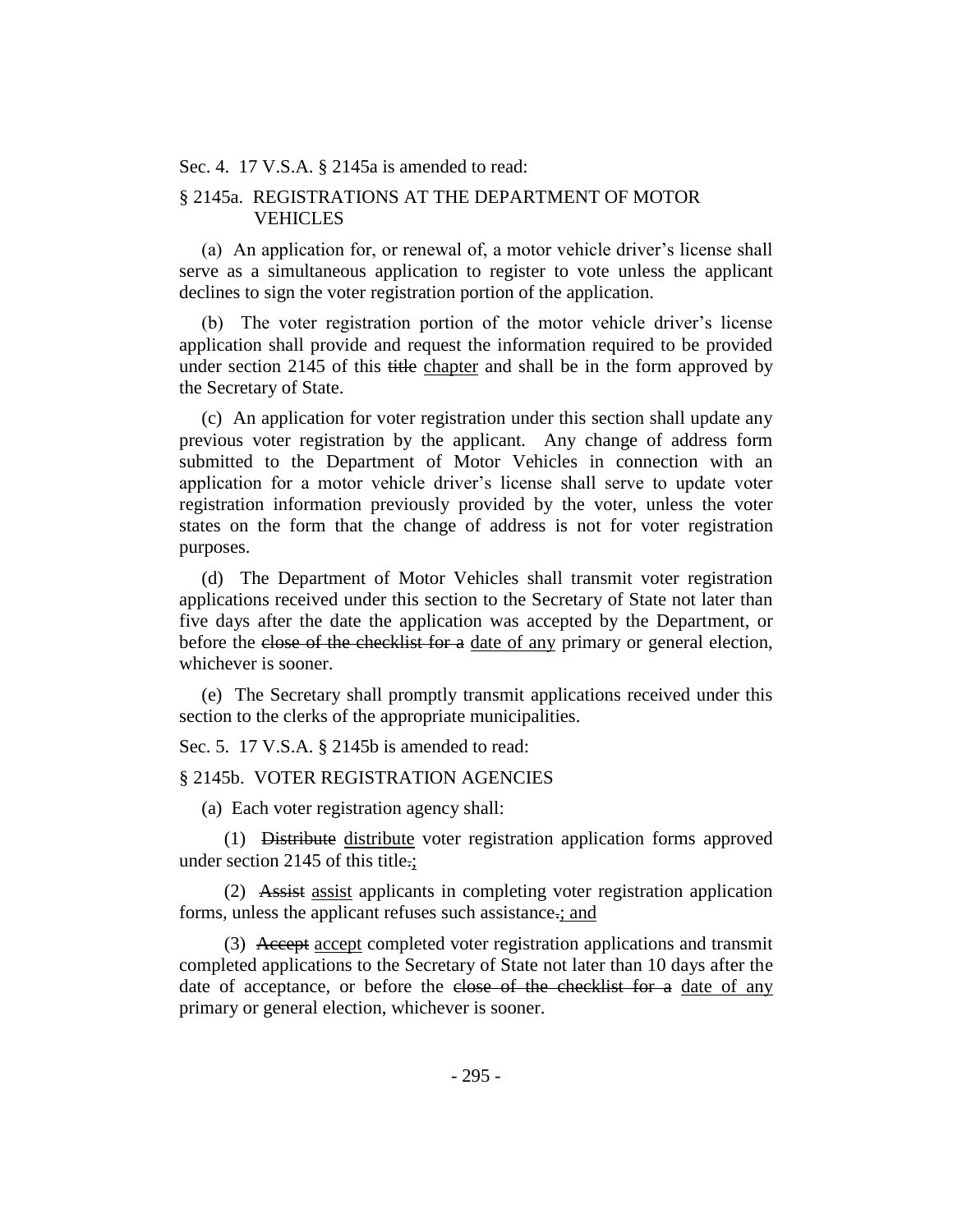(b) The Secretary shall promptly transmit applications received under this section to the clerks of the appropriate municipalities.

\* \* \*

#### Sec. 6. 17 V.S.A. § 2145c is amended to read:

## § 2145c. SUBMISSION OF VOTER REGISTRATION FORMS BY OTHER PERSONS OR ORGANIZATIONS

Any person or any organization other than a voter registration agency that accepts a completed voter registration form on behalf of an applicant shall submit that form to the town clerk of the town of that applicant not later than seven days after the date of acceptance, or before the close of the checklist for a date of any primary or general election, whichever is sooner.

Sec. 7. 17 V.S.A. § 2147 is amended to read:

## § 2147. ALTERATION OF CHECKLIST

(a) Pursuant to section 2150 of this title, the board of civil authority or, upon request of the board, the town clerk shall add to the checklist posted in the town clerk's office the names of the voters added and the names omitted by mistake and shall strike the names of persons not entitled to vote. The list so corrected shall not be altered except by:

\* \* \*

(3) adding the names of persons who present a copy of a valid application for addition to the checklist of that town that was submitted before the deadline for applications and who otherwise are qualified to be added to the checklist;

(4) adding, at the polling place, the names of persons who sign a sworn affidavit prepared by the Secretary of State that they completed and submitted a valid application for addition to the checklist of that town before the deadline for applications and who otherwise are qualified to be added to the checklist; [Repealed.]

\* \* \*

(6) adding the names of persons who previously submitted an incomplete application before the deadline for application and who provide that information on or before election day.

(b) Any correction or transfer may be accomplished at any time until the closing of the polls on election day. Each voter has primary responsibility to ascertain that his or her name is properly added to and retained on the checklist.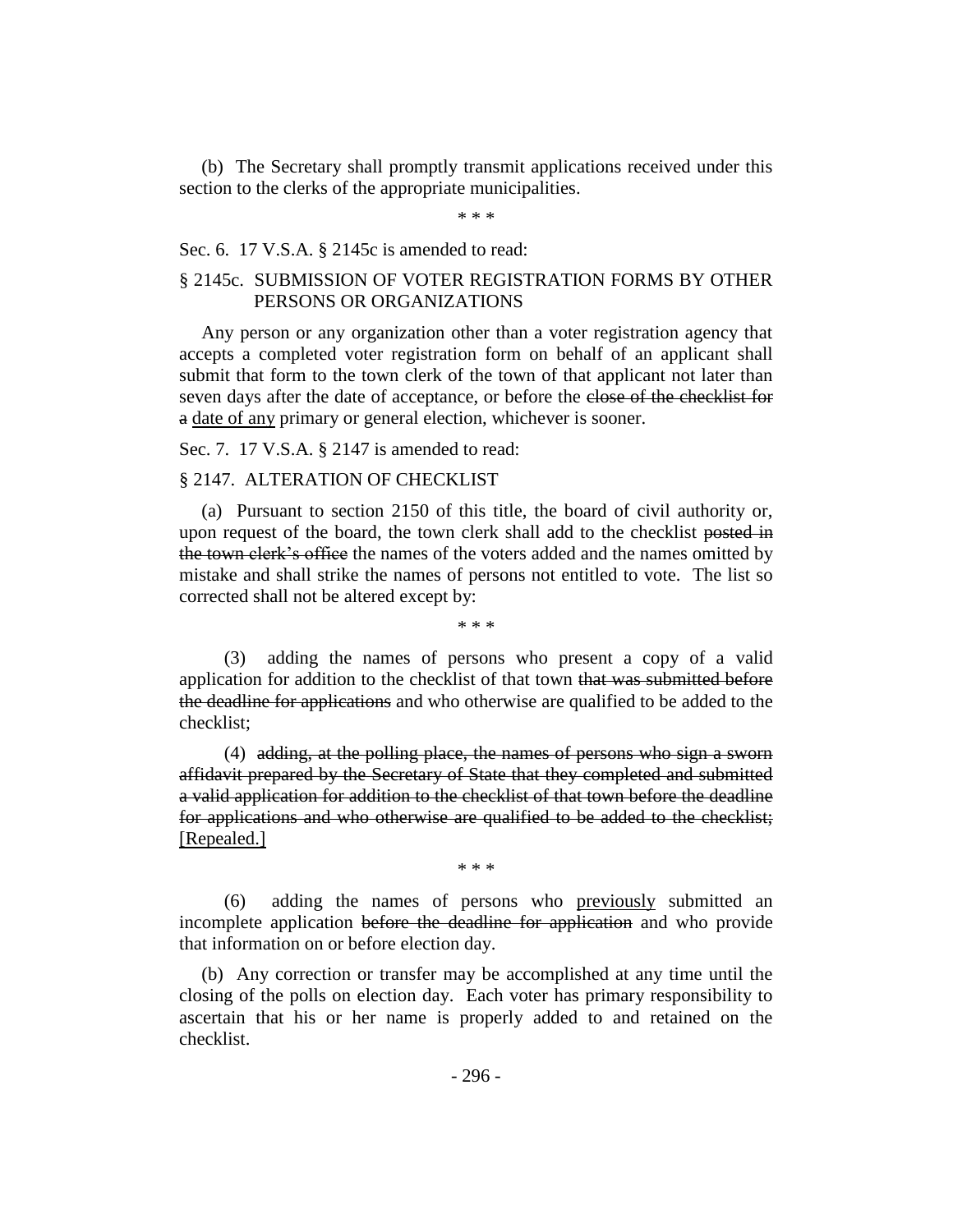Sec. 8. 17 V.S.A. § 2563 is amended to read:

## § 2563. ADMITTING VOTER

 Before a person may be admitted to vote, he or she shall announce his or her name and if requested, his or her place of residence in a clear and audible tone of voice, or present his or her name in writing, or otherwise identify himself or herself by appropriate documentation. The election officials attending the entrance of the polling place shall then verify that the person's name appears on the checklist for the polling place.

(1) If the name does appear, and if no one immediately challenges the person's right to vote on grounds of identity or having previously voted in the same election, the election officials shall repeat the name of the person and:

 $(1)(A)(i)$  If the checklist indicates that the person is a first-time voter in the municipality who registered by mail and who has not provided required identification before the opening of the polls, require the person to present any one of the following: a valid photo identification; a copy of a current utility bill; a copy of a current bank statement; or a copy of a government check, paycheck, or any other government document that shows the current name and address of the voter.

(ii) If the person is unable to produce the required information, the person shall be afforded the opportunity to cast a provisional ballot, as provided in subchapter 6A of this chapter complete a new application for addition to the checklist in accordance with section 2144 of this title.

(iii) The elections official shall note upon the checklist a first-time voter in the municipality who has registered by mail and who produces the required information, and place a mark next to the voter's name on the checklist and allow the voter to proceed to the voting booth for the purpose of voting.

 $\left(\frac{2}{B}\right)$  If the voter is not a first-time voter in the municipality, no identification shall be required, the. The clerk shall place a check next to the voter's name on the checklist and allow the voter to proceed to the voting booth for the purpose of voting.

(2) If the name does not appear, the person shall be afforded the opportunity to complete an application for addition to the checklist in accordance with section 2144 of this title.

## Sec. 9. SECRETARY OF STATE REPORT

The Secretary of State shall consult with town clerks and report on or before January 15, 2016 to the Senate and House Committees on Government Operations regarding the feasibility of: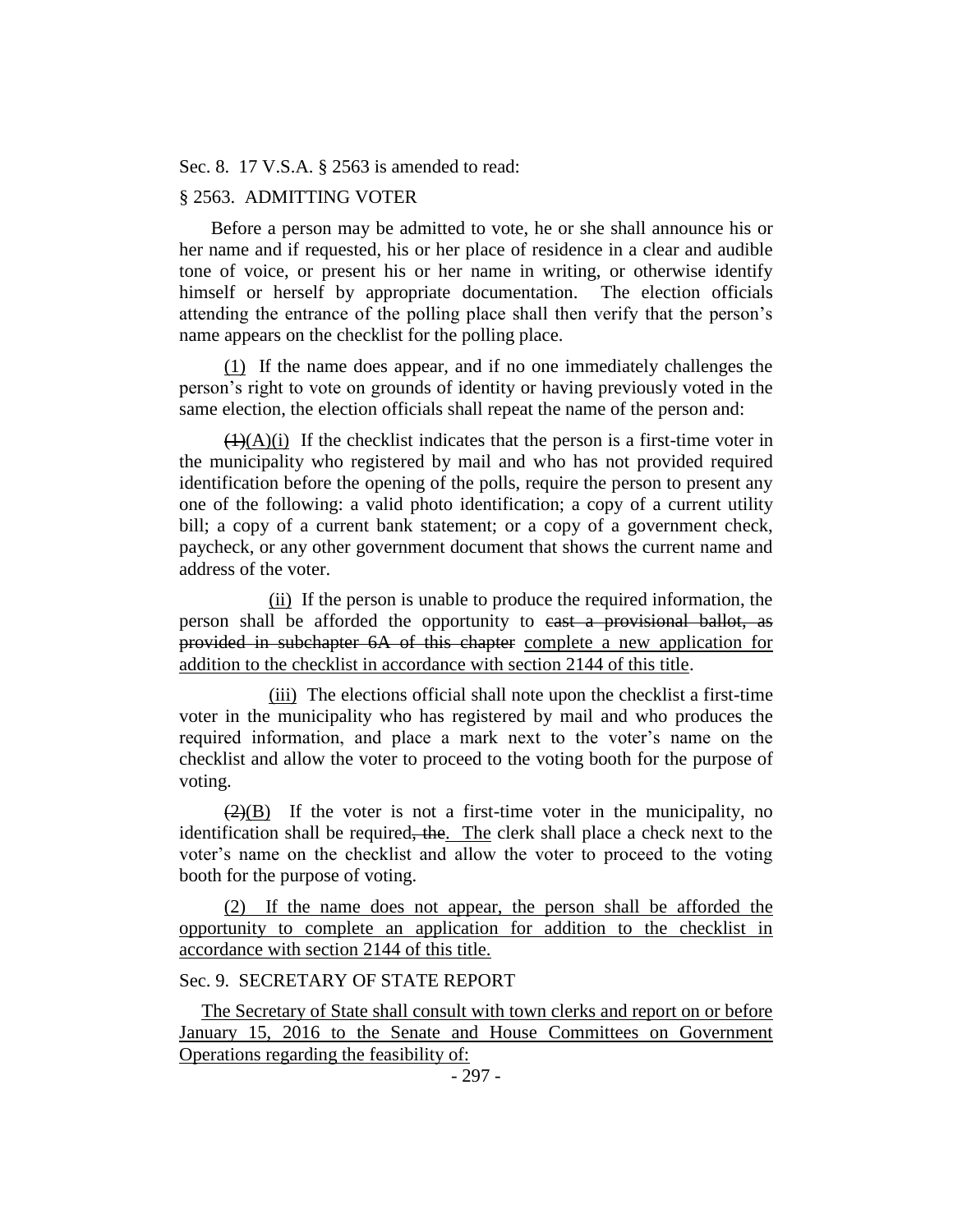(1) permitting a town clerk to deposit in a vote tabulator on the day before an election any early voter absentee ballots he or she has received, while still complying with other provisions of election law; and

(2) ensuring that all towns have Internet access at each polling place on the day of an election.

## Sec. 10. EFFECTIVE DATES

This act shall take effect on April 1, 2016, except for Sec. 9 (Secretary of State report), which shall take effect on passage.

(Committee vote: 3-2-0)

## **S. 42.**

An act relating to the substance abuse system of care.

## **Reported favorably with recommendation of amendment by Senator Lyons for the Committee on Health & Welfare.**

The Committee recommends that the bill be amended by striking out all after the enacting clause and inserting in lieu thereof the following:

Sec. 1. 16 V.S.A. § 909(a) is amended to read:

(a) The Secretary, in conjunction with the Alcohol and Drug Substance Abuse Advisory Council, and where appropriate, with the Division of Health Promotion Alcohol and Drug Abuse Programs, shall develop a sequential alcohol and drug abuse prevention education curriculum for elementary and secondary schools. The curriculum shall include teaching about the effects and legal consequences of the possession and use of tobacco products.

Sec. 2. 18 V.S.A. chapter 94 is redesignated to read:

## CHAPTER 94. DIVISION OF ALCOHOL AND DRUG ABUSE PROGRAMS SUBSTANCE ABUSE PREVENTION AND CARE

Sec. 3. 18 V.S.A. chapter 94, subchapters 1, 2, 3, and 4 are added to read:

## Subchapter 1. System of Care

#### § 4811. PRINCIPLES

The General Assembly adopts the following principles pertaining to substance abuse prevention, intervention, treatment, and recovery services:

(1) Substance abuse and substance use disorders are health problems, and shall therefore be addressed using a public health approach. A public health approach emphasizes prevention and wellness for the entire population, not only those individuals with an illness or disease.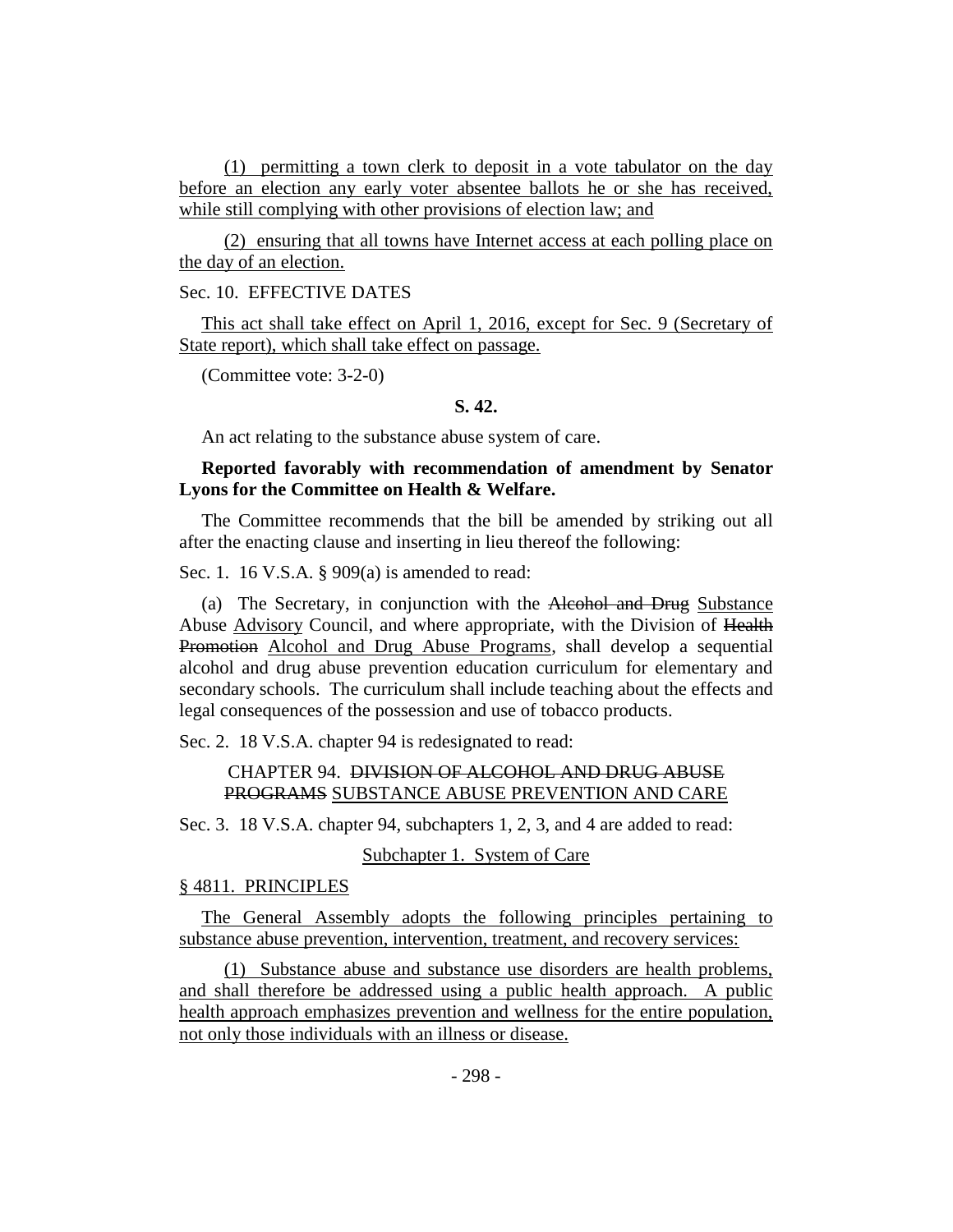(2) The State of Vermont's substance abuse system of care shall be patient-centered and trauma-informed. It shall reflect effectiveness, ease of access, evidence-based practices, cultural competency, and the highest standards of care.

(3) A coordinated continuum of substance abuse prevention, intervention, treatment, and recovery services shall be provided throughout the State, including by the Agency of Human Services, hospitals, approved providers, preferred providers, alcohol and drug abuse counselors, regardless of whether or not the counselor is affiliated with an approved provider or preferred provider, and community and peer partners to ensure that services are available to individuals at all stages of substance misuse and substance use disorders. All providers within the continuum shall move towards the goal of providing services based on current research on addiction, medicine, clinical treatment, and evidence-based best practices.

(4) Programs addressing substance abuse prevention, intervention, treatment, or recovery shall be data driven and responsive to changes in demonstrated need, service delivery practices, and funding resources.

(5) Determinations as to the appropriate level of care shall be made in accordance with evidence-based guidelines. Consideration shall also be given to the age appropriateness of services.

(6) To the extent possible, the delivery of substance abuse services shall be integrated into Vermont's health care system and across the Agency of Human Services.

(7) Patients and providers shall share responsibility for treatment outcomes.

The delivery of substance abuse services shall be consistent throughout the State in terms of both access to care and the type of services offered.

(9) Recognizing the ongoing challenges and potential for relapse among individuals with a substance use disorder, services addressing both episodic and chronic substance use disorders shall be accessible throughout the State.

(10) The Commissioners of Health and of Vermont Health Access shall ensure that oversight and accountability are built into all aspects of the system of care for substance abuse services, including for alcohol and drug abuse counselors, regardless of whether or not the counselor is affiliated with an approved provider or preferred provider.

## § 4812. DEFINITIONS

As used in this chapter: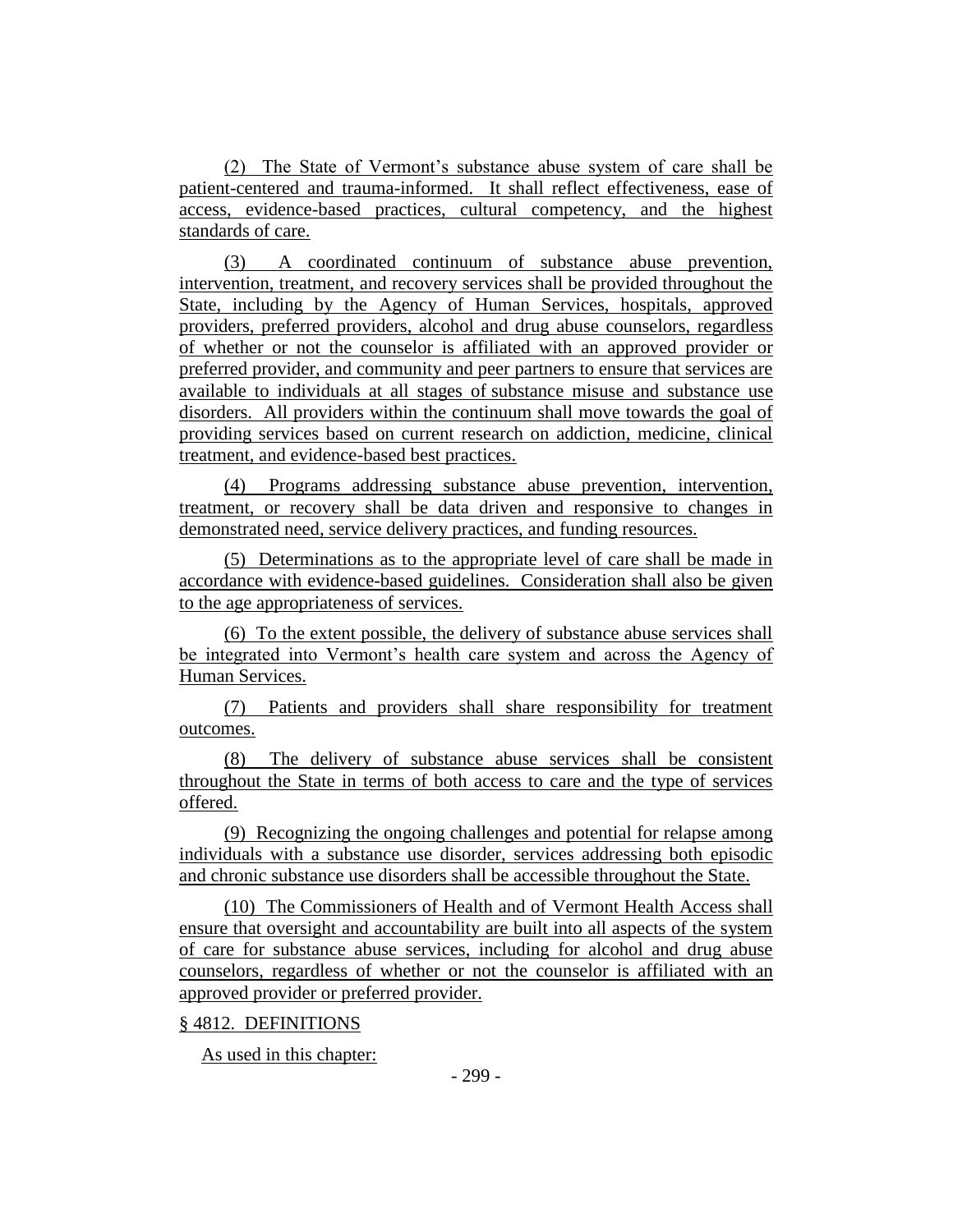(1) "Alcohol and drug abuse counselor" means the same as in 26 V.S.A. chapter 62.

(2) "Approved provider" means a substance abuse organization that has attained a certificate of operation from the Department of Health's Division of Alcohol and Drug Abuse Programs, but does not currently have an existing contract or grant from the Division to provide substance abuse treatment.

(3) "Client" means a person who receives treatment services from an approved provider, preferred provider, or alcohol and drug abuse counselor.

(4) "Continuum of care" means an optimal mix of interventions to address substance abuse and substance use disorders.

(5) "Cultural competence" means a set of behaviors, attitudes, and policies that are culturally and linguistically appropriate to the needs of the population served.

(6) "Designated agency" means the same as in section 7252 of this title.

(7) "Incapacitated" means that a person, as a result of his or her use of alcohol or other drugs, is in a state of intoxication or of mental confusion resulting from withdrawal such that the person:

(A) appears to need medical care or supervision by an approved provider to ensure his or her safety; or

(B) appears to present a direct active or passive threat to the safety of others.

(8) "Intervention" means processes and programs used to identify and act on early signs of substance abuse before it becomes a lifelong problem, including prevention screenings and brief, early interventions and referrals.

(9) "Intoxicated" means a condition in which the mental or physical functioning of an individual is substantially impaired as a result of the presence of alcohol or other drugs in his or her system.

(10) "Law enforcement officer" means a law enforcement officer certified by the Vermont Criminal Justice Training Council as provided in 20 V.S.A. §§ 2355–2358 or appointed by the Commissioner of Public Safety as provided in 20 V.S.A. § 1911.

(11) "Licensed hospital" means a hospital licensed under chapter 43 of this title.

(12) "Person-centered care" means a service delivery mode that gives an individual a primary decision making role in directing his or her care,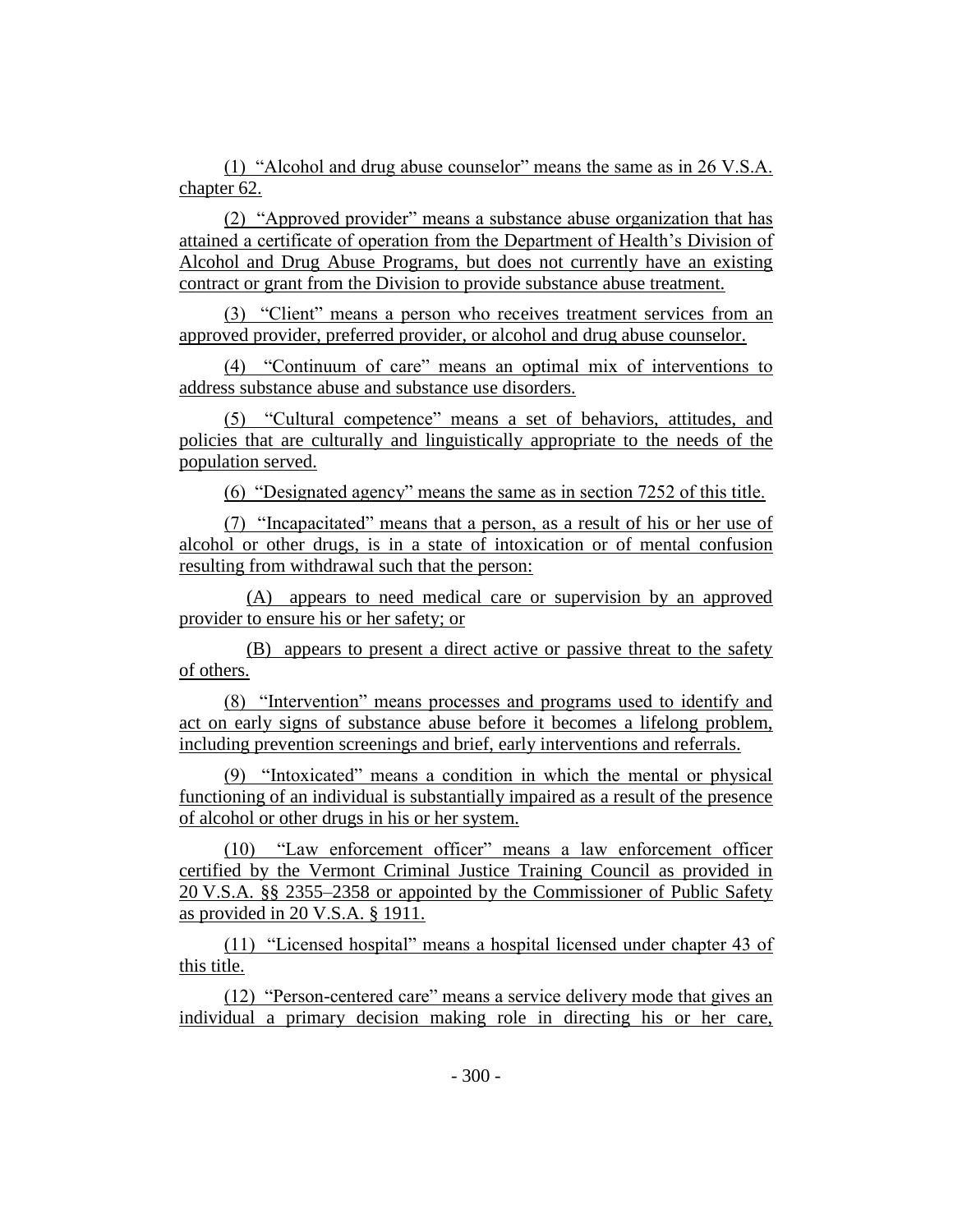including having control over his or her own plan and service delivery decisions.

(13) "Preferred provider" means any substance abuse organization that has attained a certificate of operation from the Department of Health's Division of Alcohol and Drug Abuse Programs and has an existing contract or grant from the Division to provide substance abuse treatment.

(14) "Prevention" means the promotion of healthy lifestyles that reduce substance abuse and substance use disorder prior to the onset of a disorder.

(15) "Protective custody" means a civil status in which an incapacitated person is detained by a law enforcement officer for the purposes of:

(A) ensuring the safety of the individual or the public, or both; and

(B) assisting the individual to return to a functional condition.

(16) "Recovery" means a process of change in which an individual with a substance use disorder improves his or her health and wellness, lives in a self-directed manner, and strives to reach his or her full potential.

(17) "Secretary" means the Secretary of Human Services or the Secretary's designee.

(18) "Substance abuse" means a range of harmful or hazardous behaviors such as underage use of alcohol, excessive drinking, use of alcohol during pregnancy, prescription drug misuse, and use of illicit drugs.

(19) "Substance use disorder" means the recurrent use of alcohol, drugs, or both that causes a clinically and functionally significant impairment consistent with the definition in the Diagnostic and Statistical Manual (DSM-5) or its successor.

(20) "System of care" means the continuum of substance abuse prevention, intervention, treatment, and recovery services offered consistently throughout geographically diverse regions of the State.

(21) "Trauma-informed care" means the provision of services that identify the impact of trauma and pathways for recovery; recognize the signs and symptoms of trauma; respond by fully-integrating knowledge about trauma into policies, procedures, and practices; and seek to actively avoid retraumatization.

(22) "Treatment" means the broad range of services including withdrawal management, outpatient, intensive outpatient, residential, and recovery services that are needed by persons with a substance use disorder and may include a variety of other medical, social, vocational, and educational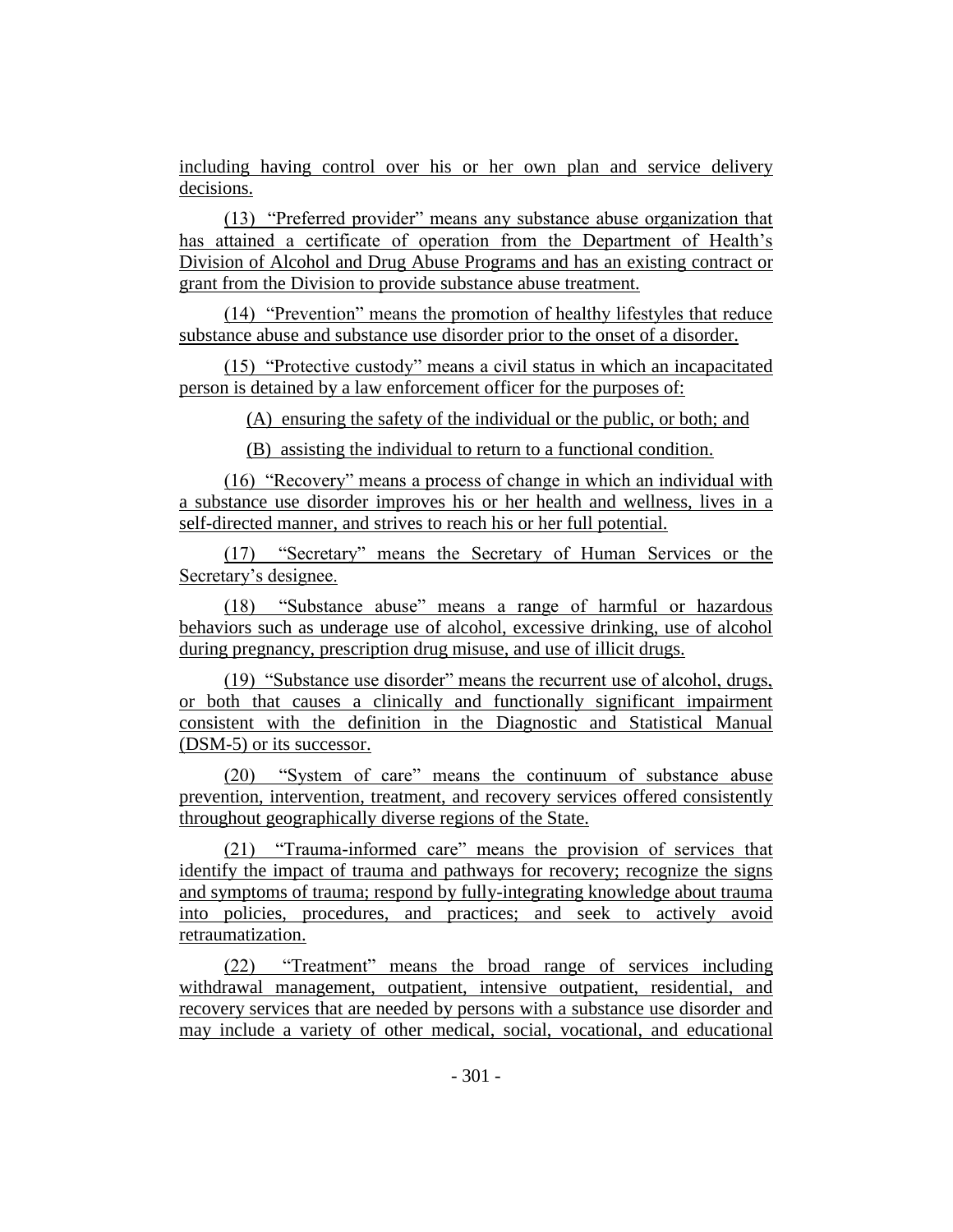supports and services, including care management, aftercare, and follow-up services relevant to the recovery of these persons.

(23) "Withdrawal management" means the planned withdrawal of an individual from a state of acute or chronic intoxication consistent with the definition in the Diagnostic and Statistical Manual (DSM-5) or its successor.

## § 4813. DIVISION OF ALCOHOL AND DRUG ABUSE PROGRAMS

(a) The Division of Alcohol and Drug Abuse Programs shall plan, operate, and evaluate a consistent, effective, and comprehensive continuum of substance abuse programs. These programs shall coordinate care with Vermont's health, mental health, and human services systems. All duties, responsibilities, and authority of the Division shall be carried out and exercised by and within the Department of Health.

(b) Under the direction of the Commissioner of Health, the Deputy Commissioner of Alcohol and Drug Abuse Programs shall review, approve, and coordinate all alcohol and drug programs developed or administered by any State agency or department, except for alcohol and drug education programs developed by the Agency of Education in conjunction with the Substance Abuse Advisory Council pursuant to 16 V.S.A. § 909.

(c)(1) Any federal or private funds received by the State for purposes of alcohol and drug programs shall be in the budget of and administered by the Agency of Human Services. This subdivision shall not apply to the programs of the Department of Corrections.

(2) To the extent possible, funds shall be used in a manner that creates a comprehensive and coordinated network of services throughout the State.

(d) The Division of Alcohol and Drug Abuse Programs shall be responsible for the direct oversight and delivery of the programs administered by the Secretary pursuant to subdivision  $(c)(1)$  of this section. It shall also be authorized to inspect and monitor these programs and services to ensure quality of care and compliance with State and national standards.

(e) With regard to alcohol and drug treatment, the Commissioner of Health may contract with the Secretary of State for the provision of adjudicative services of one or more administrative law officers and other investigative, legal, and administrative services related to licensure and discipline of alcohol and drug abuse counselors.

§ 4814. AUTHORITY AND ACCOUNTABILITY FOR SUBSTANCE ABUSE SERVICES; RULES FOR ACCEPTANCE INTO TREATMENT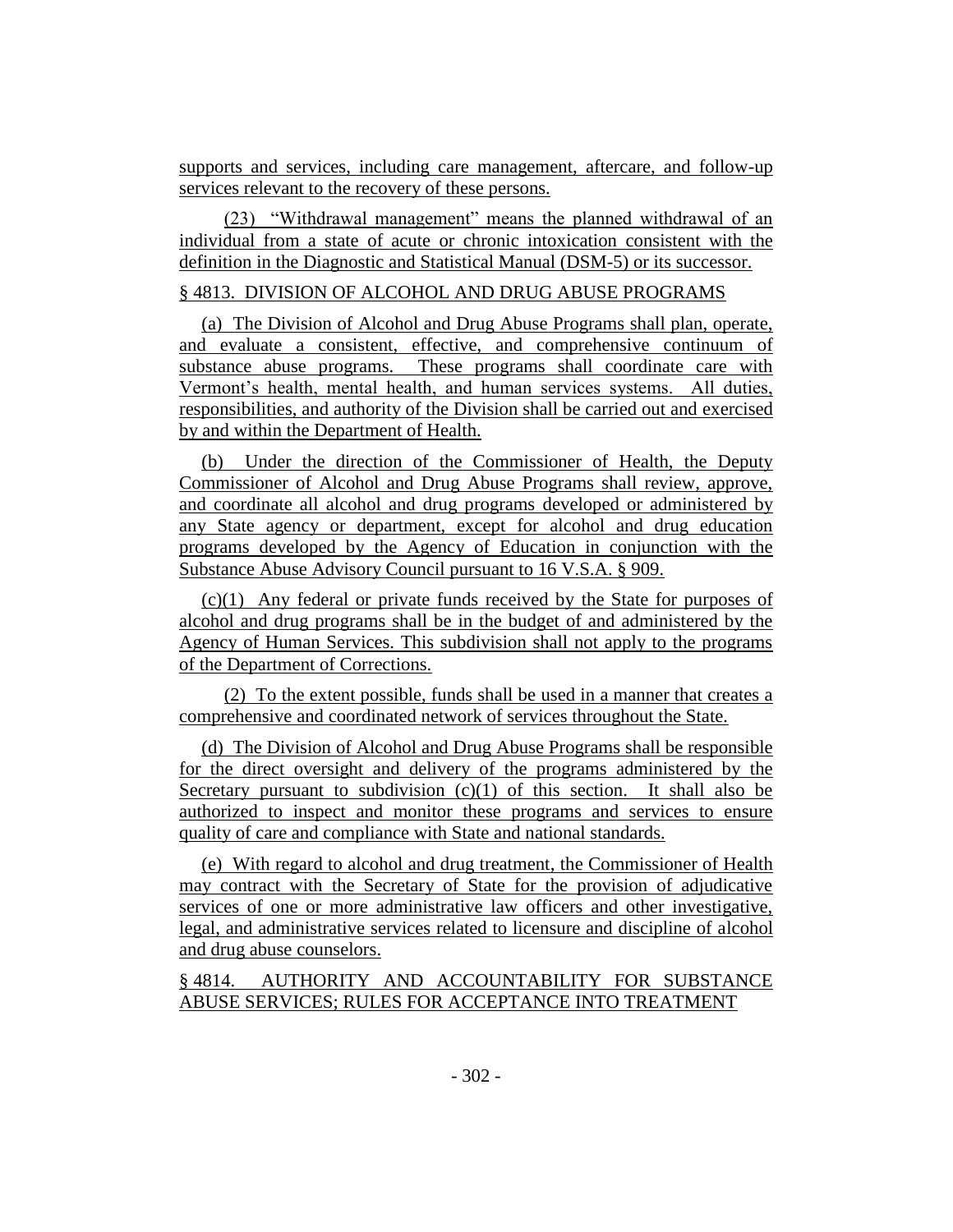(a) The Secretary shall have the authority and accountability for providing or arranging for the provision of a comprehensive system of substance abuse prevention, intervention, treatment, and recovery services.

(b) The Secretary shall adopt rules and standards pursuant to 3 V.S.A. chapter 25 for the implementation of the provisions of this chapter. In establishing rules regarding the administration and adherence to substance abuse treatment program standards, the Secretary shall adhere to the following guidelines:

(1) A client shall be initially assessed and assigned to the appropriate level of care using evidence-based tools.

(2) A person shall not be denied treatment solely because he or she has withdrawn from treatment against medical advice on a prior occasion or because he or she has relapsed after earlier treatment.

(3) An individualized treatment plan shall be prepared and maintained on a current basis for each client.

(4) Provision shall be made for a continuum of coordinated treatment and recovery services, so that a person who leaves a program or a form of treatment shall have other appropriate services available.

## § 4815. SYSTEM OF CARE

(a) The Commissioner of Health shall coordinate and supervise a continuum of geographically diverse substance abuse services throughout the State that shall include at least the following:

(1) prevention programming and services, including initiatives to deter substance use among youths;

(2) early intervention, including Screening, Brief Intervention, Referral to Treatment (SBIRT) in health care and human services settings;

(3) treatment, including medication-assisted treatment, outpatient services supervised by a licensed alcohol and drug abuse counselor regardless of whether the counselor is affiliated with an approved provider or preferred provider, and inpatient and residential services;

(4) recovery support services;

(5) transitional housing;

(6) coordination of complex care between health, mental health; and

(7) licensure of alcohol and drug abuse counselors pursuant to 26 V.S.A. § 3235.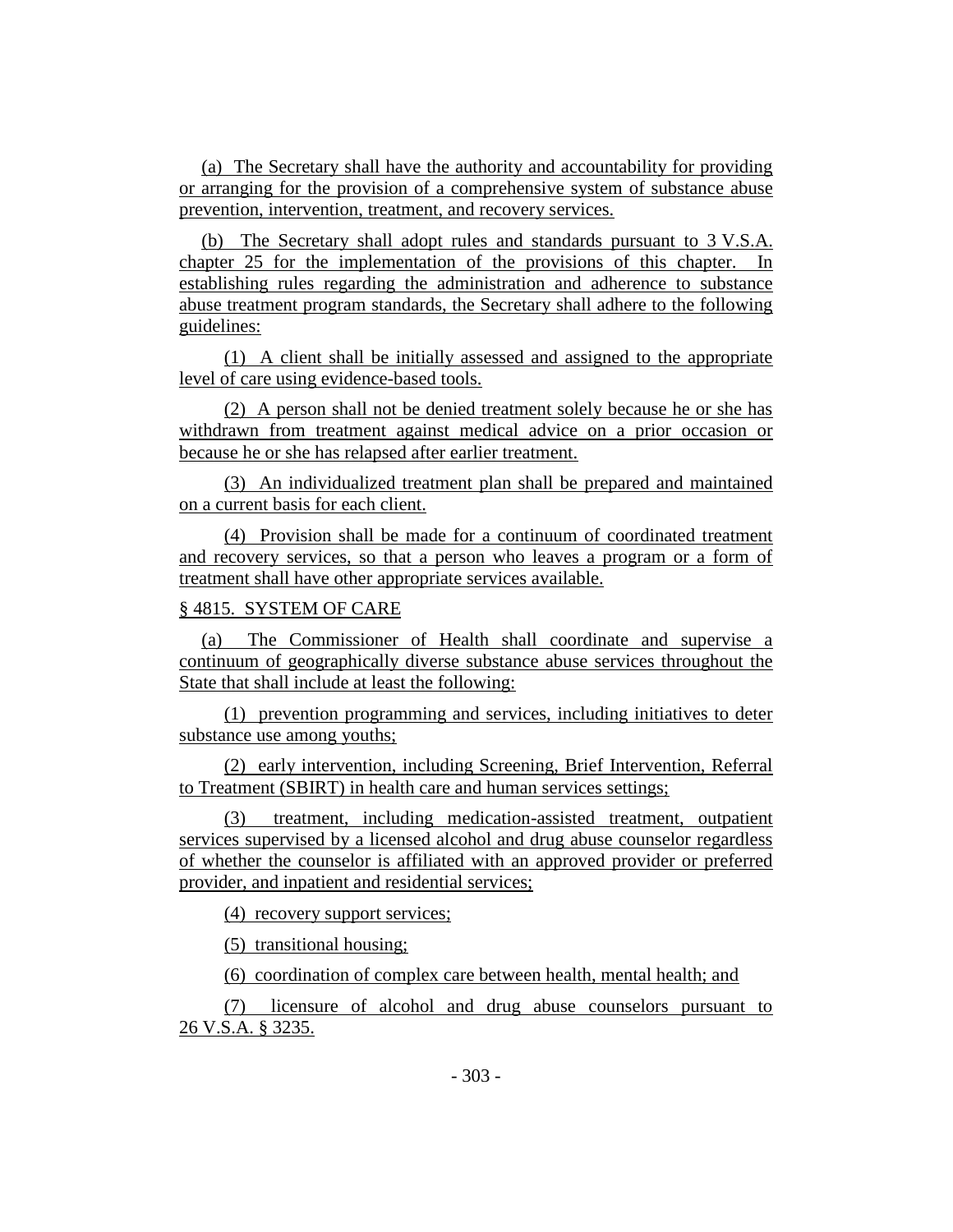(b) The Commissioners of Health, of Mental Health, and of Vermont Health Access, in consultation with the Substance Abuse Advisory Council, Green Mountain Care Board, preferred providers, and other community partners, shall develop and implement a plan aimed at creating a cohesive substance abuse system of care in Vermont. The plan shall foster a unified provider network in which providers are reimbursed for comprehensive services that are responsive to patient needs. The plan shall:

(1) balance the delivery of episodic and chronic treatment services;

(2) ensure the coordination of care and payment;

(3) enable treatment based on the American Society of Addiction Medicine's definition of medical necessity and established levels of care;

(4) make case management services available to chronically lapsing patients to ensure consistency in treatment and recovery over time; and

(5) incorporate any payment reform recommendations offered by the Green Mountain Care Board.

## § 4816. REPORTING REQUIREMENTS

The Department of Health, in consultation with the Departments of Mental Health and of Vermont Health Access, shall report annually on or before January 15 to the Senate Committee on Health and Welfare and to the House Committee on Human Services on the following:

(1) adequacy of system capacity, including the utilization and timeliness of services across the continuum of care;

(2) system performance and client outcomes, based on:

(A) national research-based measure sets;

(B) clinical best practices;

(C) measures established by the Department of Health that reflect the priorities in its strategic plan;

(D) program objectives and performance measures consistent with those established pursuant to 2014 Acts and Resolves No. 179,  $\S E.306.2(a)(1)$ ; and

(E) any other measures reported on the Department of Health's performance dashboard;

(3) gaps in services or quality of care; and

(4) projection of future needs within the State's substance abuse system of care.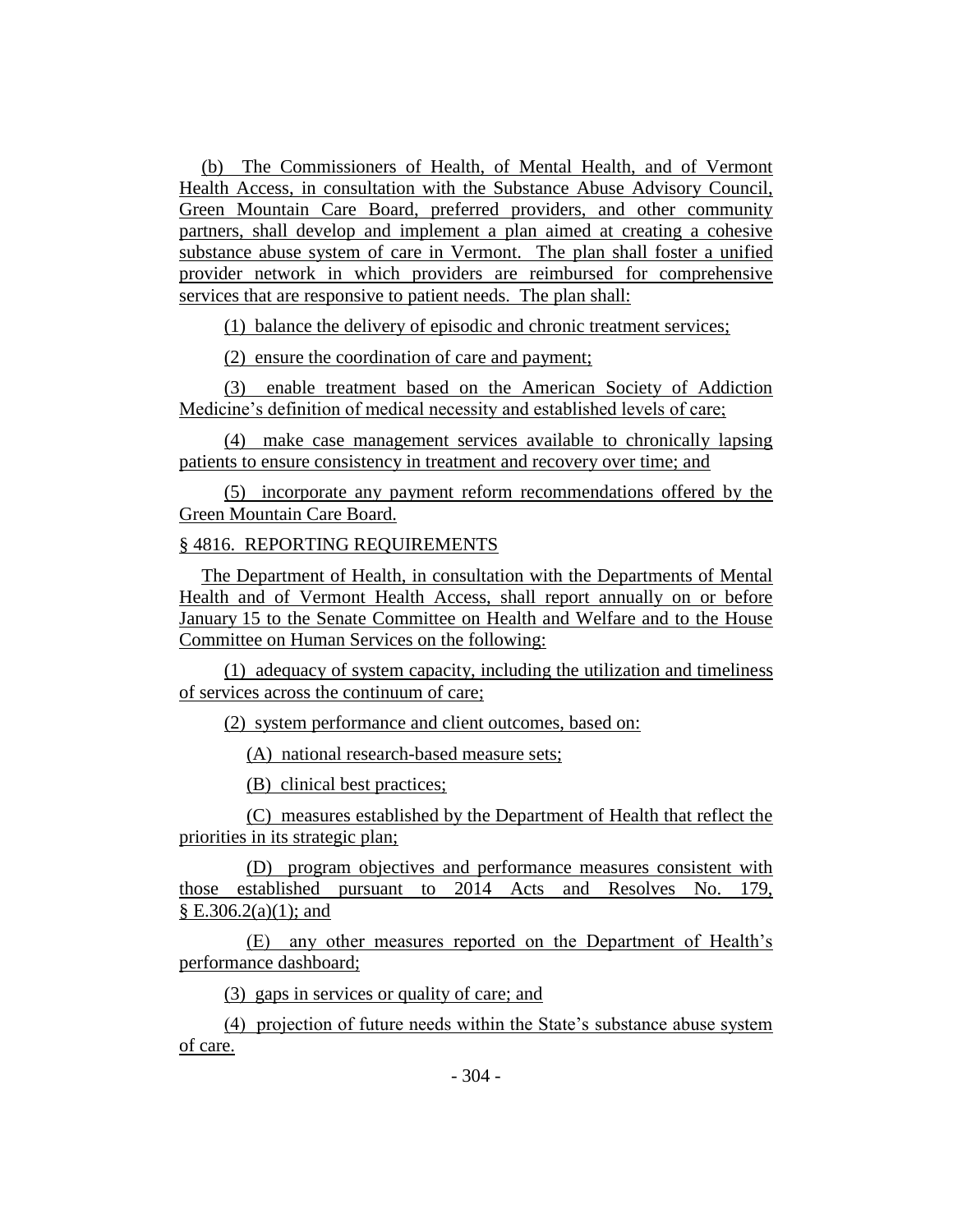## Subchapter 2. Abuse of Alcohol

# § 4821. DECLARATION OF POLICY

(a) It is the policy of the State of Vermont that persons who abuse alcohol are correctly perceived as persons with health and social problems rather than as persons committing criminal transgressions against the welfare and morals of the public.

(b) The General Assembly therefore declares that:

(1) persons who abuse alcohol shall no longer be subjected to criminal prosecution solely because of their consumption of alcoholic beverages or other behavior related to consumption which is not directly injurious to the welfare or property of the public; and

(2) persons who abuse alcohol shall be treated as persons who are sick and shall be provided adequate and appropriate medical and other humane rehabilitative services congruent with their needs.

Subchapter 3. Substance Abuse Advisory Council

§ 4831. SUBSTANCE ABUSE ADVISORY COUNCIL

(a) Creation. There is created a substance abuse advisory council to foster coordination and integration of substance abuse services across the substance abuse system of care.

(b) Membership. The Council shall be composed of the following 19 members:

(1) the Chair of the Senate Committee on Health and Welfare or designee;

(2) the Chair of the House Committee on Human Services or designee;

(3) the Secretary of Human Services or designee;

(4) the Secretary of Education or designee;

(5) the Deputy Commissioner of the Department of Health's Division of Alcohol and Drug Abuse Programs;

(6) the Commissioner of Mental Health or designee;

(7) the Commissioner of Vermont Health Access or designee;

(8) the Director of the Blueprint or designee;

(9) a representative of an approved provider or preferred provider that shall also be a designated agency;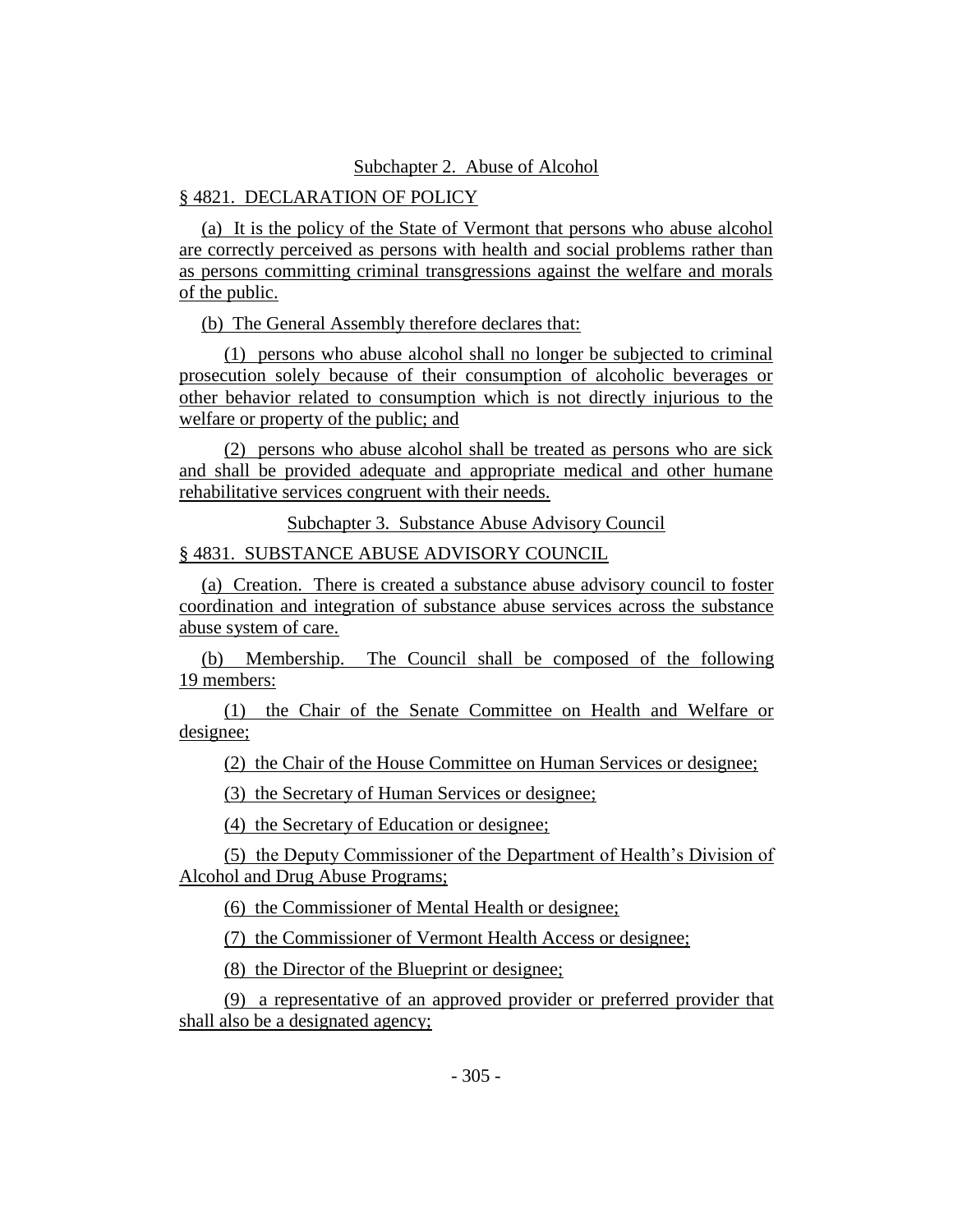(10) a representative of an approved provider or preferred provider that provides residential treatment services;

(11) two licensed alcohol and drug abuse counselors serving different regions of the State, appointed by the Governor;

(12) a physician in private practice with expertise treating substance use disorders, appointed by the Governor;

(13) a representative of hospitals, appointed by the Vermont Association of Hospitals and Health Systems;

(14) a representative of the criminal justice community, appointed by the Governor;

(15) an educator involved in substance abuse prevention services, appointed by the Governor;

(16) a youth substance abuse prevention specialist, appointed by the Governor;

(17) a community prevention coalition member, appointed by the Governor; and

(18) a member of the peer community involved in recovery services, appointed by the Governor.

(c) Report. Annually on or before November 15, the Council shall submit a written report to the House Committee on Human Services and to the Senate Committee on Health and Welfare with its findings and any recommendations for legislative action.

(d) Meetings.

(1) The Secretary of Human Services shall call the first meeting of the Council to occur on or before August 1, 2015.

(2) The Council shall select a chair and vice chair from among its members at the first meeting.

(3) A majority of the membership shall constitute a quorum.

(e) Reimbursement.

(1) For attendance at meetings during adjournment of the General Assembly, legislative members of the Council shall be entitled to per diem compensation and reimbursement of expenses pursuant to 2 V.S.A. § 406 for no more than four meetings annually.

(2) Members of the Council who are not employees of the State of Vermont and who are not otherwise compensated or reimbursed for their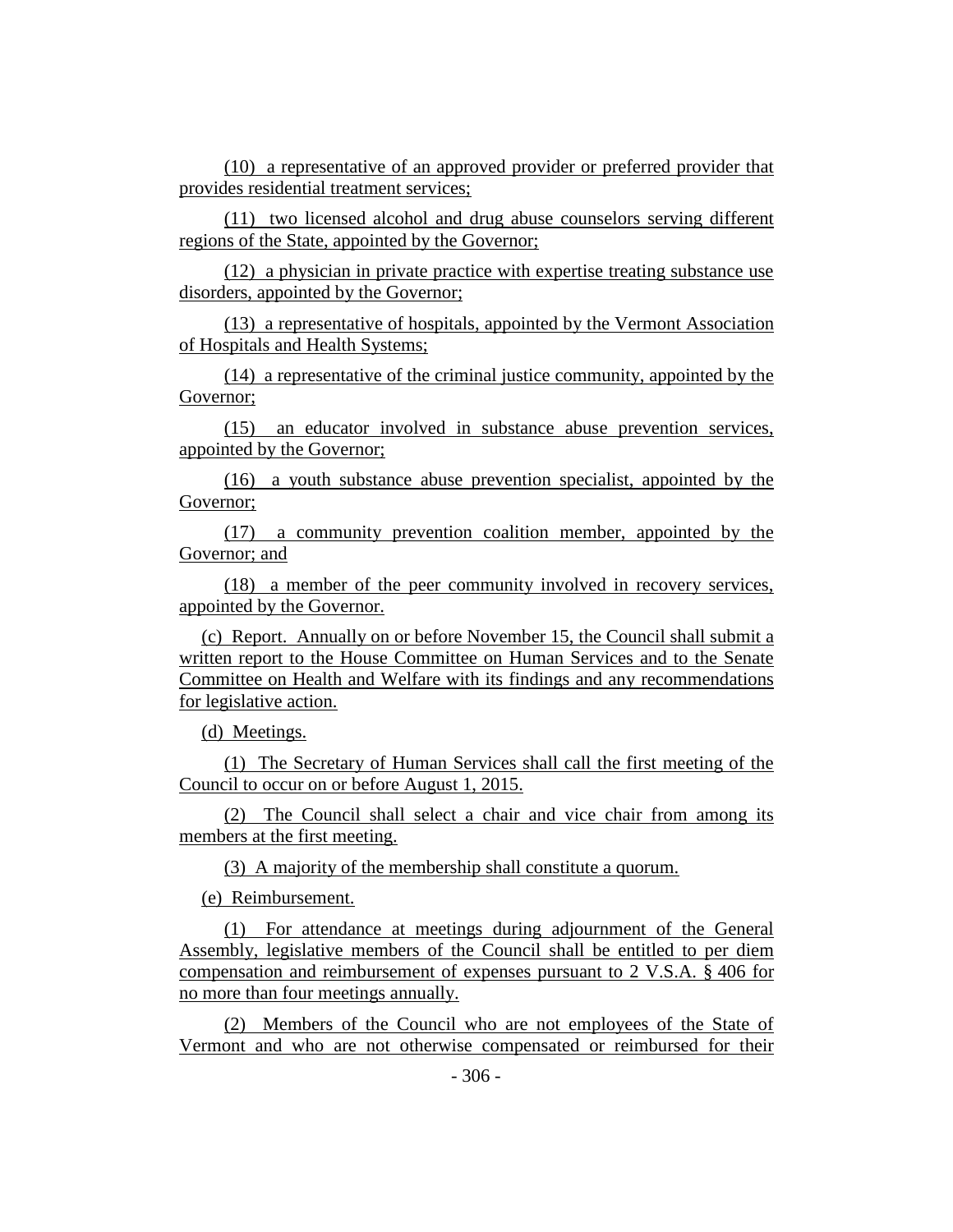attendance shall be entitled to per diem compensation and reimbursement of expenses pursuant to 32 V.S.A. § 1010 for no more than four meetings annually.

## § 4832. ADMINISTRATIVE SUPPORT

The Agency of Human Services shall provide the Council with such administrative support as is necessary for it to accomplish the purposes of this chapter.

### § 4833. POWERS AND DUTIES

The Council shall:

(1) assess substance abuse services and service delivery in the State, including the following:

(A) the effectiveness of existing substance abuse services in Vermont and opportunities for improved treatment; and

(B) strategies for enhancing the coordination and integration of substance abuse services across the system of care;

(2) provide recommendations to the Department of Health as it develops a plan for the substance abuse system of care pursuant to subsection 4815(b) of this title, including regarding the integration of substance abuse services with health care reform initiatives, such as value-based payment methodologies;

(3) provide recommendations to the General Assembly and Agency of Human Services regarding the improvement of statutes and rules governing the substance abuse system of care; and

(4) provide recommendations to the General Assembly regarding State policy and programs for individuals experiencing public inebriation.

Subchapter 4. Law Enforcement and Incarceration

## § 4841. TREATMENT AND SERVICES

(a) When a law enforcement officer encounters a person who, in the judgment of the officer, is intoxicated as defined in section 4812 of this title, the officer may assist the person, if he or she consents, to his or her home, to an approved provider, a preferred provider, or to some other mutually agreeable location.

(b) When a law enforcement officer encounters a person who, in the judgment of the officer, is incapacitated as defined in section 4812 of this title, the person shall be taken into protective custody by the officer. The officer shall transport the incapacitated person directly to an approved provider or preferred provider with withdrawal management capabilities, or to the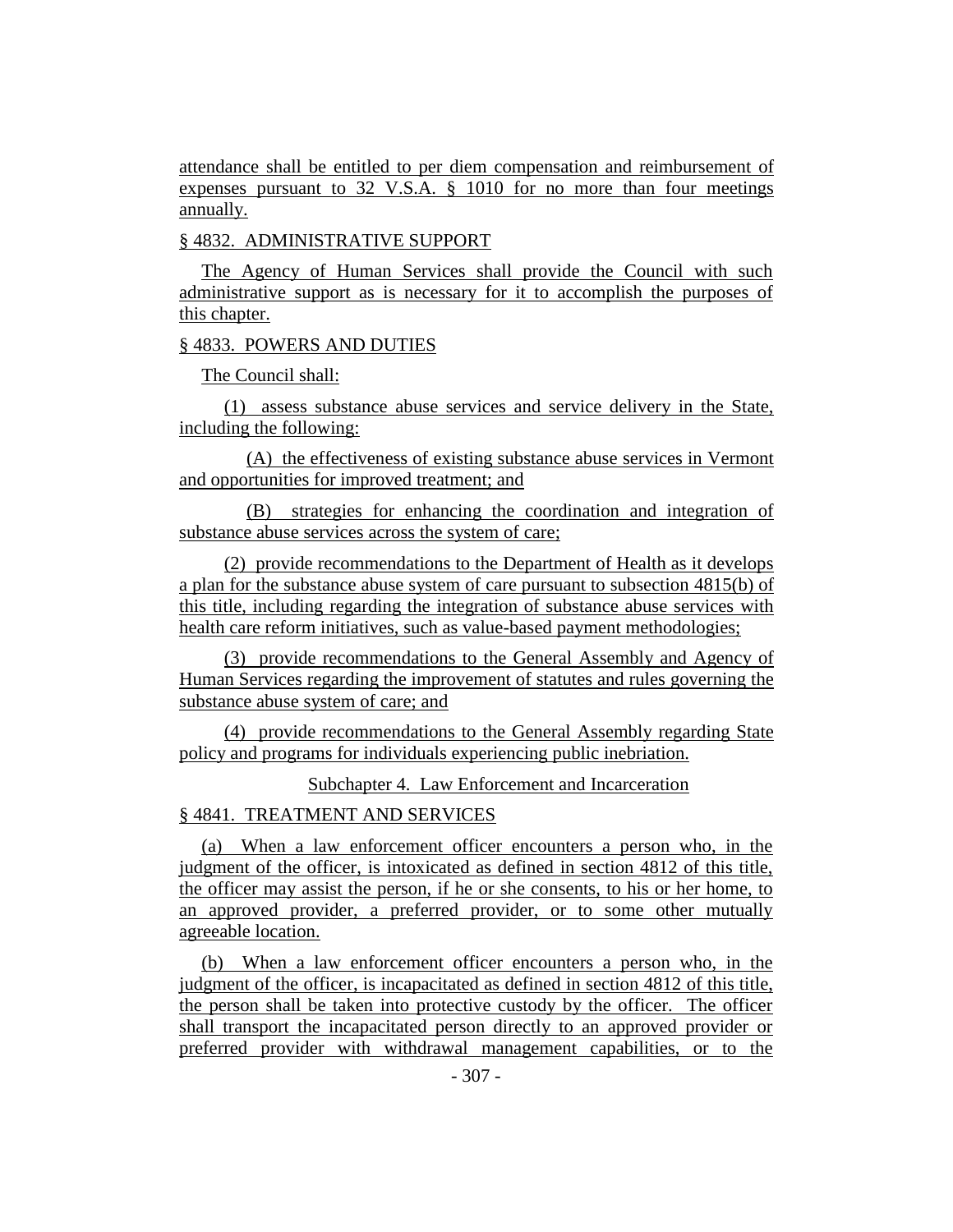emergency room of a licensed general hospital for treatment, except that if an alcohol and drug abuse counselor exists in the vicinity and is available, the person may be released to the counselor at any location mutually agreeable between the officer and the counselor. The period of protective custody shall end when the person is released to an alcohol and drug abuse counselor, a clinical staff person of an approved provider or preferred provider with withdrawal management capabilities, or a professional medical staff person at a licensed general hospital emergency room. The person may be released to his or her own devices if, at any time, the officer judges him or her to be no longer incapacitated. Protective custody shall in no event exceed 24 hours.

(c) If an incapacitated person is taken to an approved provider or preferred provider with withdrawal management capabilities and the program is at capacity, the person shall be taken to the nearest licensed general hospital emergency room for treatment.

(d) A person judged by a law enforcement officer to be incapacitated, and who has not been charged with a crime, may be lodged in protective custody in a secure facility not operated by the Department of Corrections for up to 24 hours or until judged by the person in charge of the facility to be no longer incapacitated, if and only if:

(1) the person refuses to be transported to an appropriate facility for treatment or, if once there, refuses treatment or leaves the facility before he or she is considered by the responsible staff of that facility to be no longer incapacitated; or

(2) no approved provider or preferred provider with withdrawal management capabilities and no staff physician or other medical professional at the nearest licensed general hospital can be found who will accept the person for treatment.

(e) A person shall not be lodged in a secure facility under subsection (d) of this section without first being evaluated and found to be indeed incapacitated by an alcohol and drug abuse counselor, a clinical staff person of an approved provider or preferred provider with withdrawal management capabilities, or a professional medical staff person at a licensed general hospital emergency room.

(f) Except for a facility operated by the Department of Corrections, a lockup facility shall not refuse to admit an incapacitated person in protective custody whose admission is requested by a law enforcement officer, in compliance with the conditions of this section.

(g) Notwithstanding subsection (d) of this section, a person under 18 years of age who is judged by a law enforcement officer to be incapacitated and who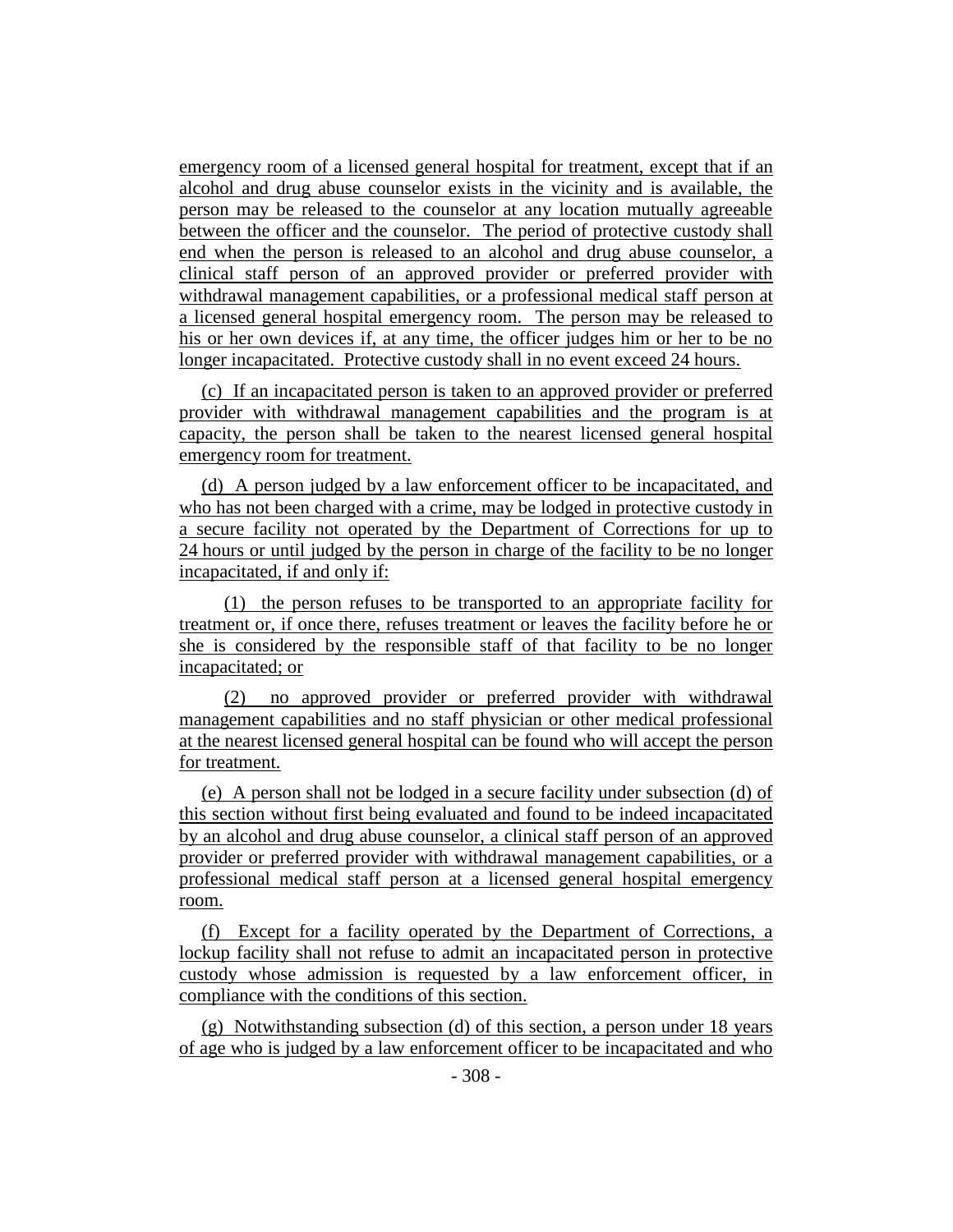has not been charged with a crime shall not be held at a lockup facility or community correctional center. If needed treatment is not readily available, the person shall be released to his or her parent or guardian. If the person has no parent or guardian in the area, arrangements shall be made to house him or her according to the provisions of 33 V.S.A. chapter 53. The official in charge of an adult jail or lockup facility shall notify the Deputy Commissioner of Alcohol and Drug Abuse Programs of any person under 18 years of age brought to an adult jail or lockup facility pursuant to this chapter.

(h) If an incapacitated person in protective custody is lodged in a secure facility, his or her family or next of kin shall be notified as promptly as possible. If the person is an adult and requests that there be no notification, his or her request shall be respected.

(i) A taking into protective custody under this section is not an arrest.

(j) Law enforcement officers, persons responsible for supervision in a secure facility, and alcohol and drug abuse counselors who act under the authority of this section are acting in the course of their official duty and are not criminally or civilly liable therefor, unless for gross negligence or willful or wanton injury.

### § 4842. INCARCERATION FOR INEBRIATION PROHIBITED

A person who has not been charged with a crime shall not be incarcerated in a facility operated by the Department of Corrections on account of the person's inebriation.

## Sec. 4. RULEMAKING; SYSTEM OF CARE PLAN

(a) On or before January 15, 2016, the Commissioners of Health, of Mental Health, and of Vermont Health Access shall present the plan developed pursuant to 18 V.S.A. § 4816(b) to the Senate Committee on Health and Welfare and to the House Committee on Human Services. The Commissioners shall update the Committees on their respective Departments' strategies for implementing the plan.

(b) No sooner than July 1, 2016, the Commissioner of Health shall adopt into rule the plan developed pursuant to 18 V.S.A. § 4816(b). The rule shall address the movement of people throughout the substance abuse system of care based on medical necessity. The rule shall also develop a list of outcome measures that must be present in contracts between the Departments of Health, Mental Health, or Vermont Health Access and preferred providers for all substance abuse related services.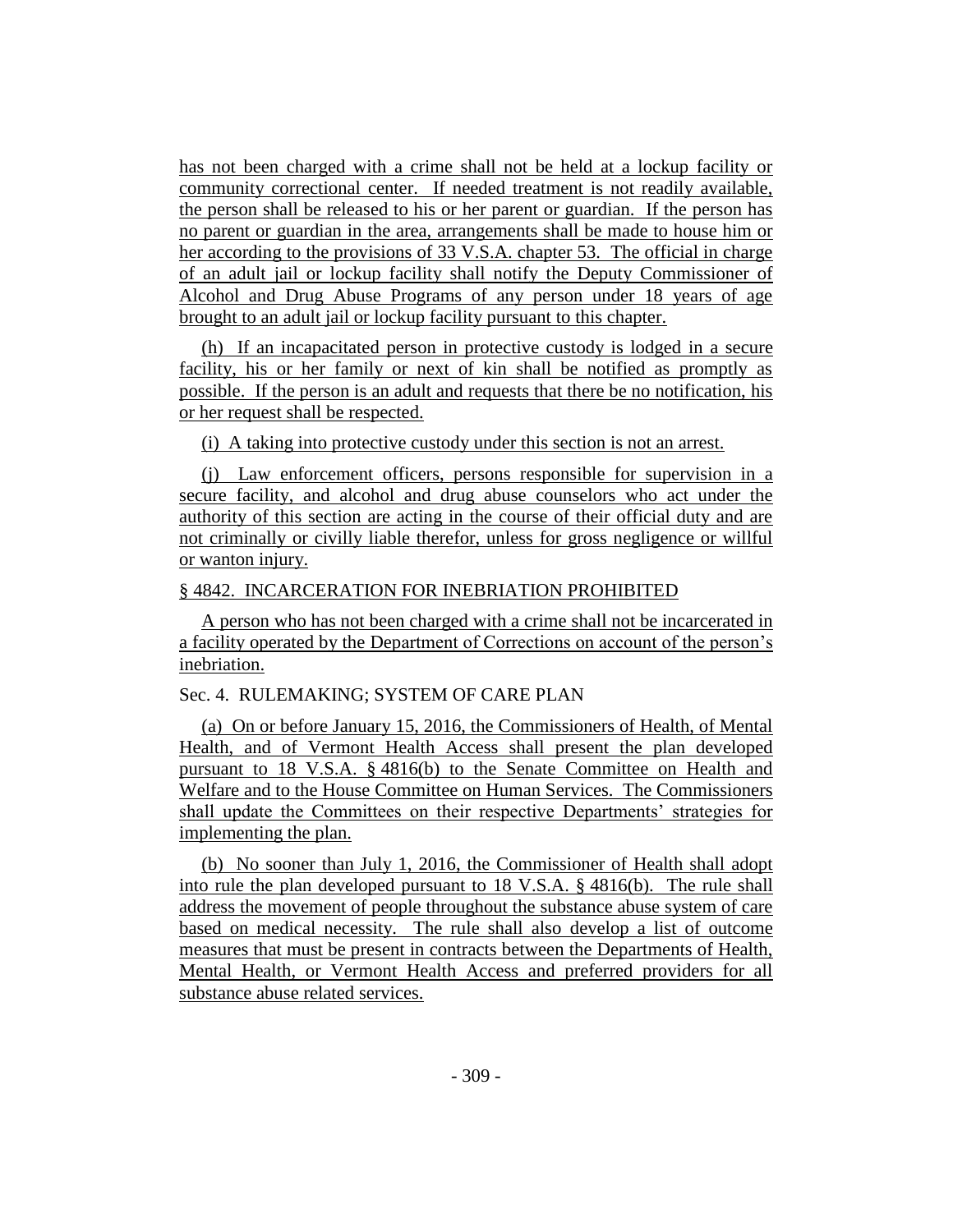### Sec. 5. REPORT; SUBSTANCE ABUSE PREVENTION IN SCHOOLS

On or before January 15, 2016, the Secretary of Education shall report to the Senate Committee on Health and Welfare and to the House Committee on Human Services regarding:

(1) the status of the comprehensive health education program as it pertains to substance abuse;

(2) all other Agency initiatives aimed at preventing or treating substance abuse among students; and

(3) the most effective evidence-based practices pertaining to substance abuse in schools.

Sec. 6. REPORT; SERVICES FOR MENTAL HEALTH, SUBSTANCE ABUSE, AND CO-OCCURRING DISORDERS

(a) On or before January 15, 2016, the Blueprint for Health, in consultation with the Department of Mental Health, the Department of Health's Division of Alcohol and Drug Abuse Programs, and stakeholders, shall survey and report on those services provided to individuals with a mental health, substance abuse, or co-occurring disorder by designated agencies, approved providers, preferred providers, federally qualified health centers, and the Blueprint for Health's community health teams. The report shall:

(1) catalogue services for individuals with mental health, substance abuse, and co-occurring disorders to identify where, if any, gaps in services or overlapping services exist;

(2) identify collaboration models, including the benefits and challenges of each, and any recommendations for the development of a related framework or training program;

(3) propose any structural changes necessary to foster a collaborative relationship between the designated agencies, approved providers, preferred providers, federally qualified health centers, and community health teams;

(4) survey and consolidate information on which federally qualified health centers and designated agencies are using behavior change models, and which model is used by each; and

(5) survey the relative pay scales of providers employed by the designated agencies, approved providers, preferred providers, federally qualified health centers, and community health teams by provider type and county.

(b) The Blueprint for Health may consolidate the filing of this report with any other similar report requested by the General Assembly. Where the filing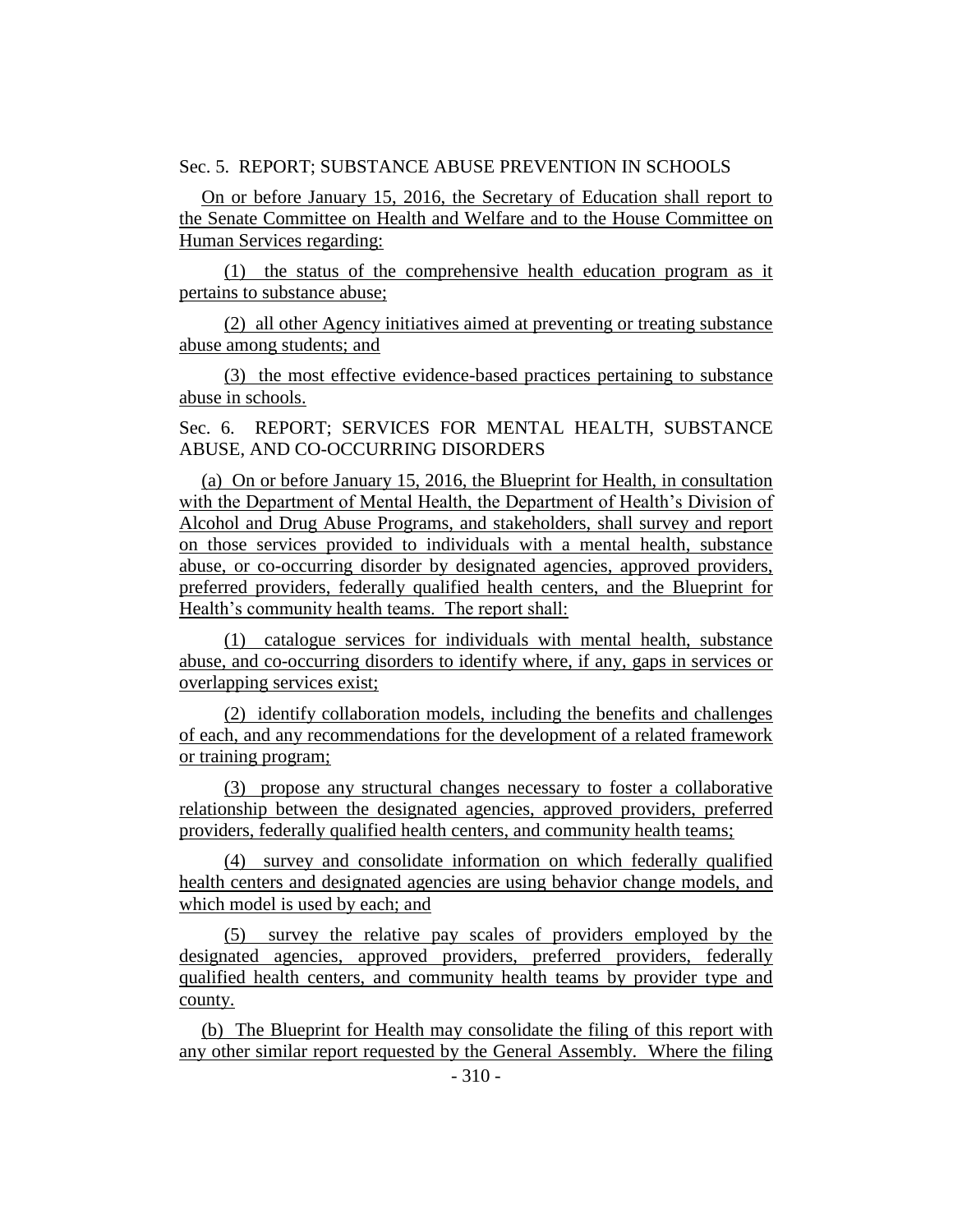dates of the consolidated reports are inconsistent, they shall be filed in accordance with the earliest filing date.

Sec. 7. REPEAL

(a) 18 V.S.A. §§ 4801–4807 (Division of Alcohol and Drug Abuse Programs) are repealed on July 1, 2015.

(b) 18 V.S.A. § 4808 (treatment and services) and 18 V.S.A. § 4809 (incarceration for inebriation prohibited) are repealed on July 1, 2017.

(c) The annual reporting requirement on program objectives and performance measures established pursuant to 2014 Acts and Resolves No. 179, Sec. E.306.2(a)(2) is repealed on passage of this act.

# Sec. 8. EFFECTIVE DATES

This act shall take effect on July 1, 2015, except 18 V.S.A. §§ 4841 (treatment and services) and 4842 (incarceration for inebriation prohibited) shall take effect on July 1, 2017.

(Committee vote: 5-0-0)

## **S. 44.**

An act relating to creating flexibility in early college enrollment numbers.

## **Reported favorably by Senator Doyle for the Committee on Education.**

(Committee vote: 6-0-0)

# **Reported favorably with recommendation of amendment by Senator Starr for the Committee on Appropriations.**

The Committee recommends that the bill be amended in Sec. 1, 2013 Acts and Resolves No. 77, Section 11 subsection (a) subdivision (3) by adding at the end of the subdivison the following: The Chancellor of the Vermont State Colleges, in consultation with the Presidents of Johnson State College, Lyndon State College, and Castleton State College, shall develop a system to divide the annual number of students enrolled in early college programs fairly among those three colleges and within the total maximum enrollment of 54.

(Committee vote: 6-0-1)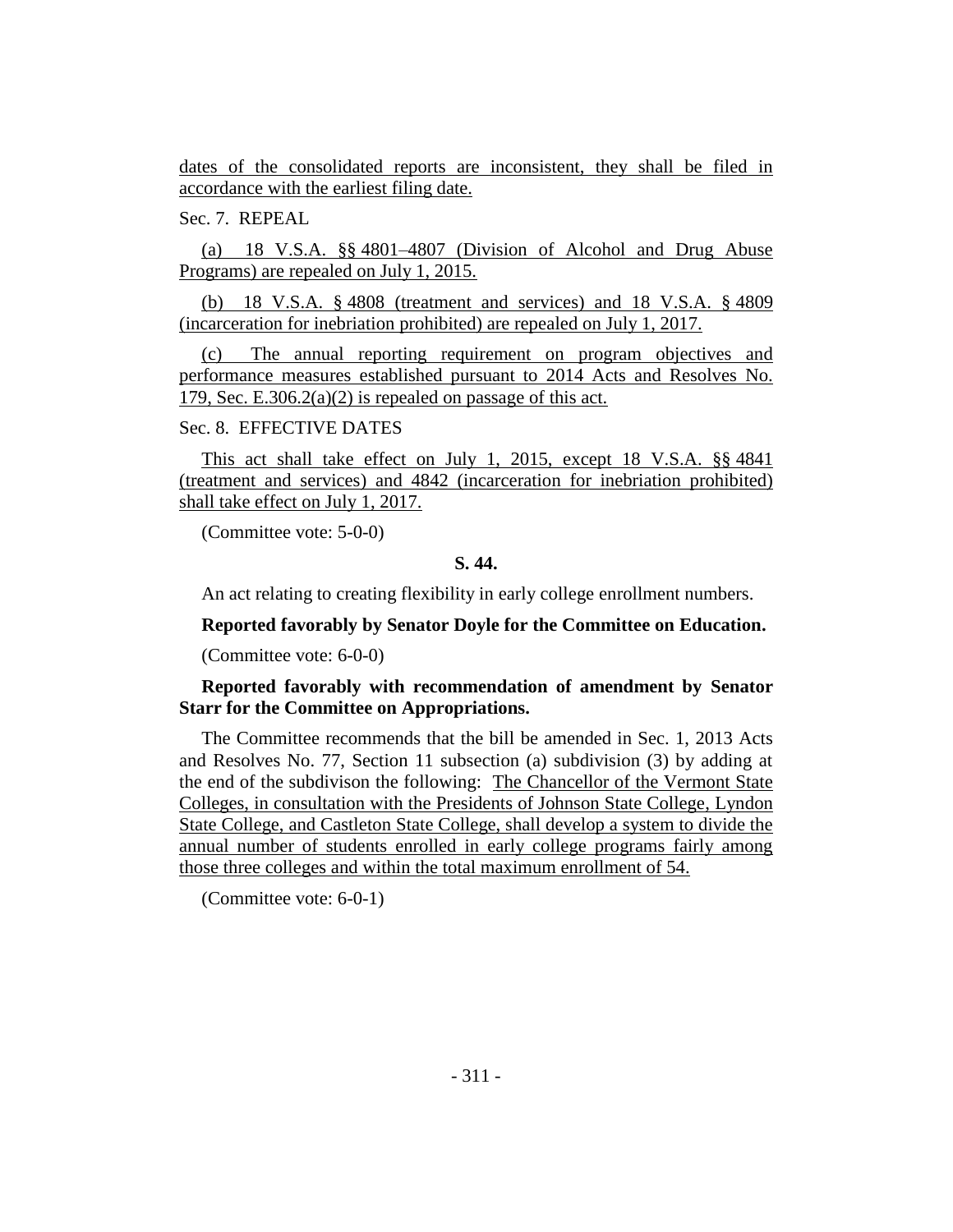## **S. 62.**

An act relating to surrogate decision making for do-not-resuscitate orders and clinician orders for life-sustaining treatment.

## **Reported favorably with recommendation of amendment by Senator Lyons for the Committee on Health & Welfare.**

The Committee recommends that the bill be amended by striking out all after the enacting clause and inserting in lieu thereof the following:

Sec. 1. 18 V.S.A. chapter 231 is amended to read:

# CHAPTER 231. ADVANCE DIRECTIVES FOR HEALTH CARE AND, DISPOSITION OF REMAINS, AND SURROGATE DECISION MAKING

### § 9700. PURPOSE AND POLICY

The state State of Vermont recognizes the fundamental right of an adult to determine the extent of health care the individual will receive, including treatment provided during periods of incapacity and at the end of life. This chapter enables adults to retain control over their own health care through the use of advance directives, including appointment of an agent and directions regarding health care and disposition of remains. During periods of incapacity, the decisions by the agent shall be based on the express instructions, wishes, or beliefs of the individual, to the extent those can be determined. This chapter also allows, in limited circumstances in which a patient without capacity has neither an agent nor a guardian, for a surrogate to provide or withhold consent on the patient's behalf for a do-not-resuscitate order or clinician order for life-sustaining treatment.

§ 9701. DEFINITIONS

As used in this chapter:

(17) "Informed consent" means the consent given voluntarily by an individual with capacity, on his or her own behalf or on behalf of another in the role of an agent, guardian, or surrogate, after being fully informed of the nature, benefits, risks, and consequences of the proposed health care, alternative health care, and no health care.

\* \* \*

(18) "Interested individual" means:

(A) the principal's or patient's spouse, adult child, parent, adult sibling, adult grandchild, reciprocal beneficiary, or clergy person; or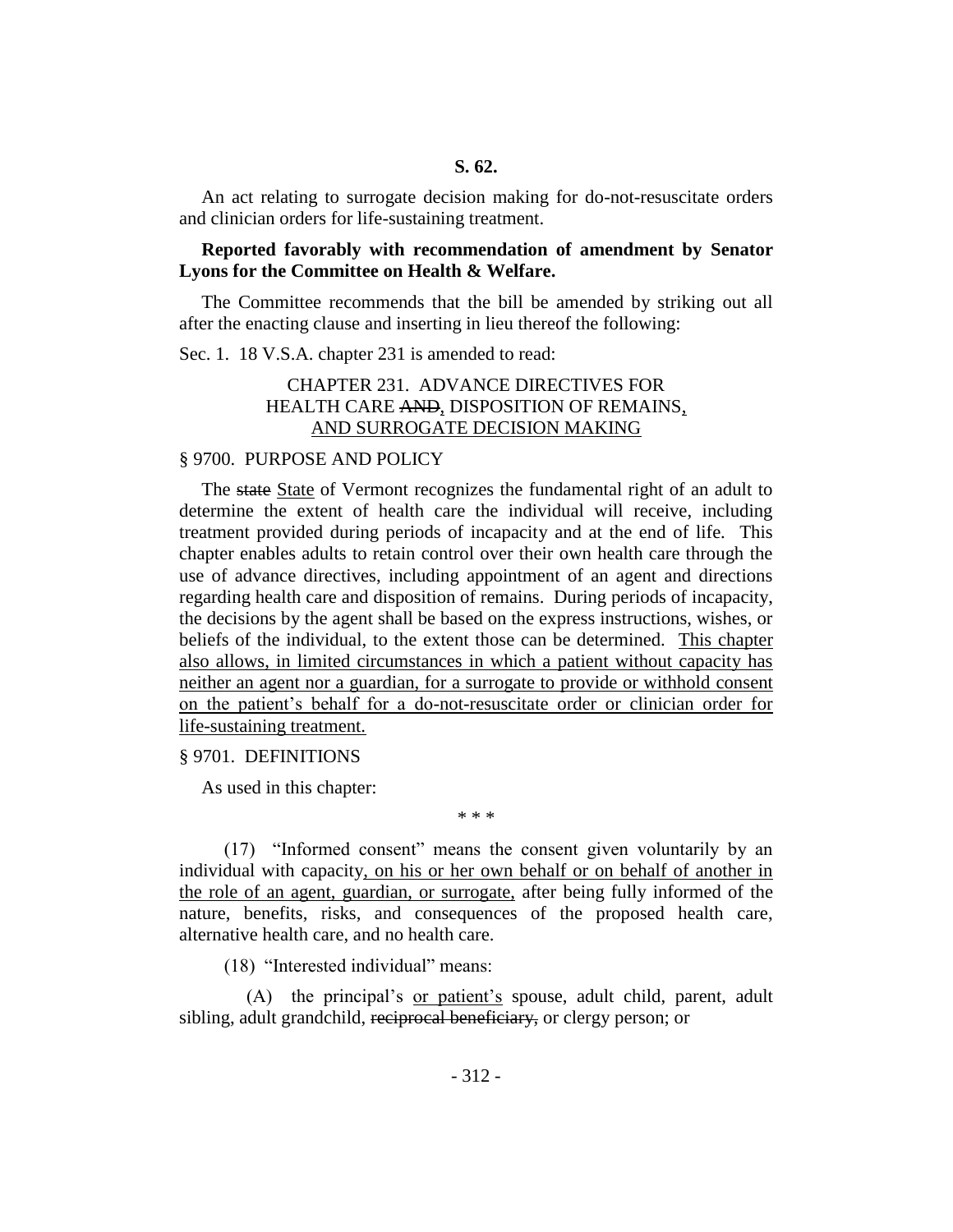(B) any adult who has exhibited special care and concern for the principal or patient and who is personally familiar with the principal's or patient's values.

(19) "Life sustaining treatment" means any medical intervention, including nutrition and hydration administered by medical means and antibiotics, which is intended to extend life and without which the principal or patient is likely to die.

\* \* \*

(31) "DNR/COLST" means a do-not-resuscitate order (DNR) or a clinician order for life-sustaining treatment (COLST), or both.

(32) "Surrogate" means an interested individual who provides or withholds, pursuant to subchapter 2 of this chapter, informed consent for a do-not-resuscitate order or a clinician order for life-sustaining treatment.

(33) "Suspend" means to terminate the applicability of all or part of an advance directive for a specific period of time or while a specific condition exists.

(32)(34) "Patient representative" means the mental health patient representative established by section 7253 of this title.

Subchapter 1. Advance Directives and Disposition of Remains

# § 9702. ADVANCE DIRECTIVE

(a) An adult may do any or all of the following in an advance directive:

\* \* \*

# § 9708. AUTHORITY AND OBLIGATIONS OF HEALTH CARE PROVIDERS, HEALTH CARE FACILITIES, AND RESIDENTIAL CARE FACILITIES REGARDING DO-NOT-RESUSCITATE DNR ORDERS AND CLINICIAN ORDERS FOR LIFE SUSTAINING TREATMENT COLST

(a) As used in this section, "DNR/COLST" shall mean a do-not-resuscitate order ("DNR") and a clinician order for life-sustaining treatment ("COLST") as defined in section 9701 of this title. [Repealed.]

\* \* \*

(d) A DNR order must:

(1) be signed by the patient's clinician;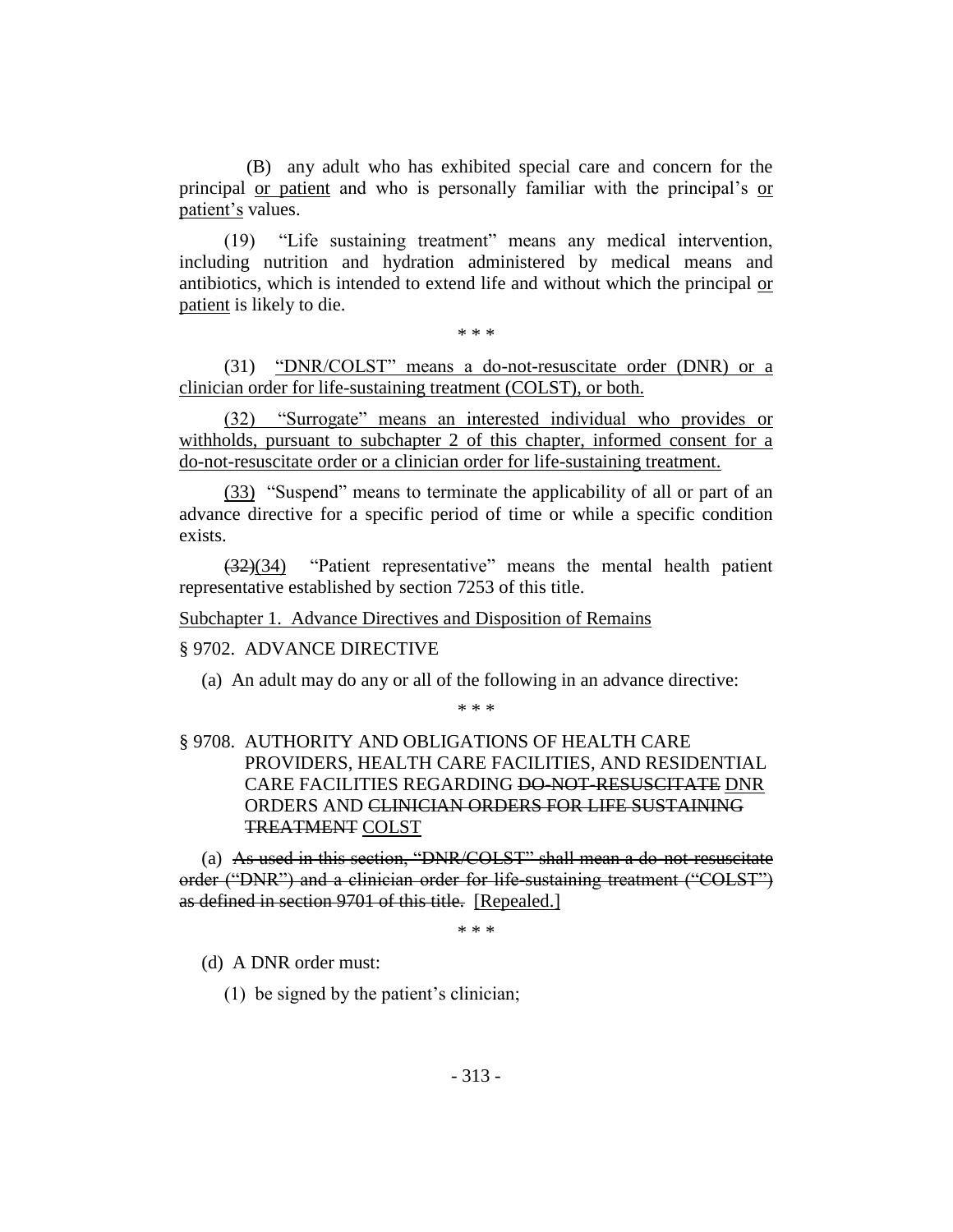(2) certify that the clinician has consulted, or made an effort to consult, with the patient, and the patient's agent or guardian, if there is an appointed agent or guardian;

(3) include either:

(A) the name of the patient; agent; guardian, in accordance with 14 V.S.A. § 3075(g); or other individual surrogate giving informed consent for the DNR and the individual's relationship to the patient; or

(B) certification that the patient's clinician and one other named clinician have determined that resuscitation would not prevent the imminent death of the patient, should the patient experience cardiopulmonary arrest; and

(4) if the patient is in a health care facility or a residential care facility, certify that the requirements of the facility's DNR protocol required by section 9709 of this title have been met.

(e) A COLST must:

(1) be signed by the patient's clinician; and

(2) include the name of the patient; agent; guardian, in accordance with 14 V.S.A. § 3075 $(g)$ ; or other individual surrogate giving informed consent for the COLST and the individual's relationship to the patient.

(f) The Department of Health shall adopt by rule on or before July 1, 2016, criteria for individuals who are not the patient, agent, or guardian, but who are giving informed consent for a DNR/COLST order. The rules shall include the following:

(1) other individuals permitted to give informed consent for a DNR/COLST order who shall be a family member of the patient or a person with a known close relationship to the patient; and

(2) parameters for how decisions should be made, which shall include at a minimum the protection of a patient's own wishes in the same manner as in section 9711 of this title. [Repealed.]

(g) A patient's clinician issuing a DNR/COLST order shall:

(1) place a copy of the completed DNR/COLST order in the patient's medical record; and

(2) provide instructions to the patient as to the appropriate means of displaying the DNR/COLST order.

(h) A clinician who issues a DNR order shall authorize issuance of a DNR identification to the patient. Uniform minimum requirements for DNR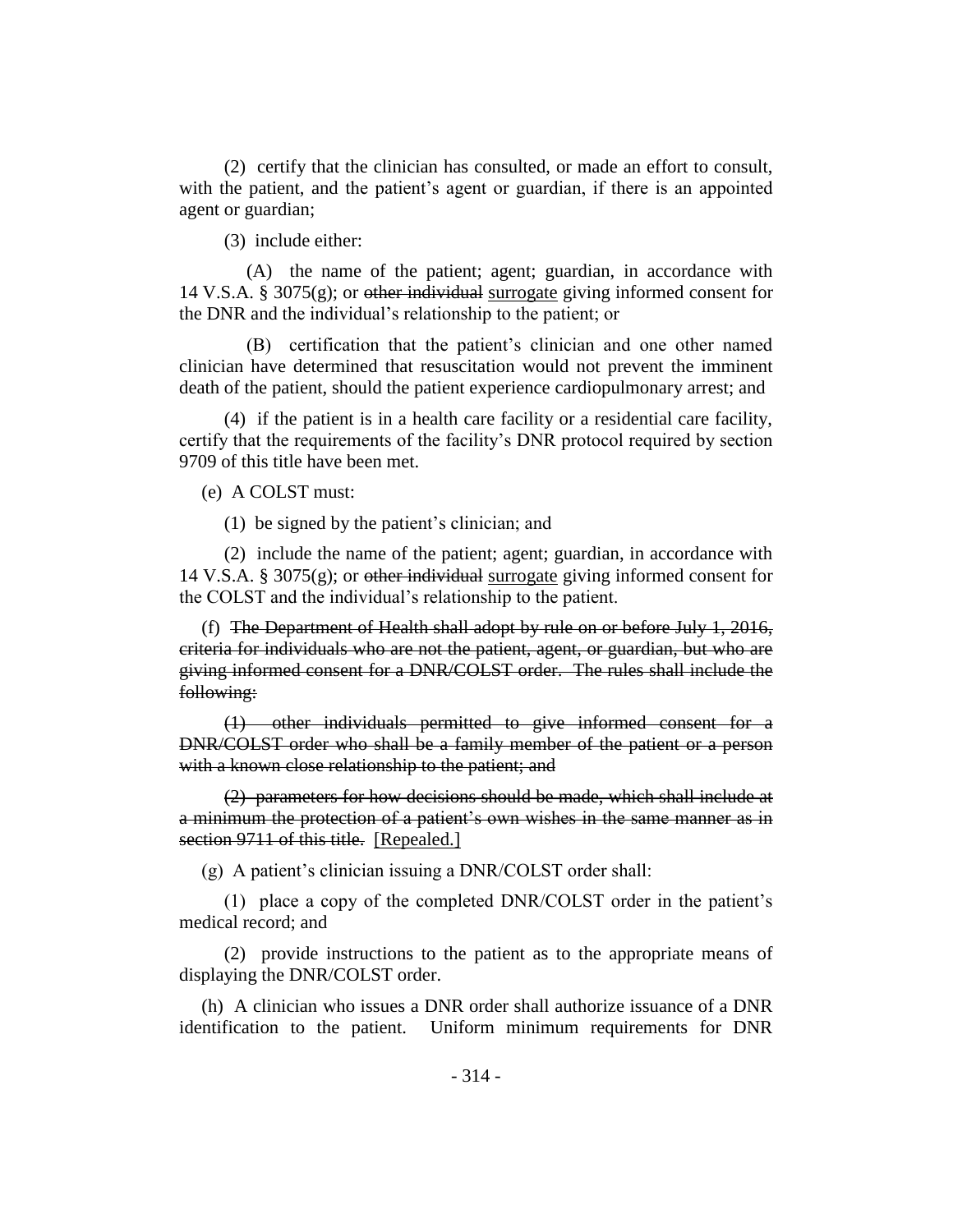identification shall be determined by rule by the Department of Health by rule no later than July 1, 2014 January 1, 2016.

\* \* \*

### § 9713. IMMUNITY

(a) No individual acting as an agent  $\theta$ , guardian, or surrogate shall be subjected to criminal or civil liability for making a decision in good faith pursuant to the terms of an advance directive, or DNR order, or COLST order and the provisions of this chapter.

(b)(1) No health care provider, health care facility, residential care facility, or any other person acting for or under such person's control shall, if the provider or facility has complied with the provisions of this chapter, be subject to civil or criminal liability for:

(A) providing or withholding treatment or services in good faith pursuant to the direction of a principal or patient, the provisions of an advance directive, a DNR order, a COLST order, a DNR identification, the consent of a principal or patient with capacity or of the principal's or patient's agent  $\Theta$ <sub>r</sub>, guardian, or surrogate, or a decision or objection of a principal or patient; or

(B) relying in good faith on a suspended or revoked advance directive, suspended or revoked DNR order, or suspended or revoked COLST order, unless the provider or facility knew or should have known of the suspension, or revocation.

 $(2)$  No A funeral director, crematory operator, cemetery official, procurement organization, or any other person acting for or under such person's control, shall, if the director, operator, official, or organization has complied with the provisions of this chapter, not be subject to civil or criminal liability for providing or withholding its services in good faith pursuant to the provisions of an advance directive, whether or not the advance directive has been suspended or revoked.

(3) Nothing in this subsection shall be construed to establish immunity for the failure to follow standards of professional conduct and to exercise due care in the provision of services.

(c) No employee shall be subjected to an adverse employment decision or evaluation for:

(1) providing Providing or withholding treatment or services in good faith pursuant to the direction of a principal or patient, the provisions of an advance directive, a DNR order, a COLST order, a DNR identification, the consent of the principal or patient with capacity or principal's or patient's agent or, guardian, or surrogate, a decision or objection of a principal or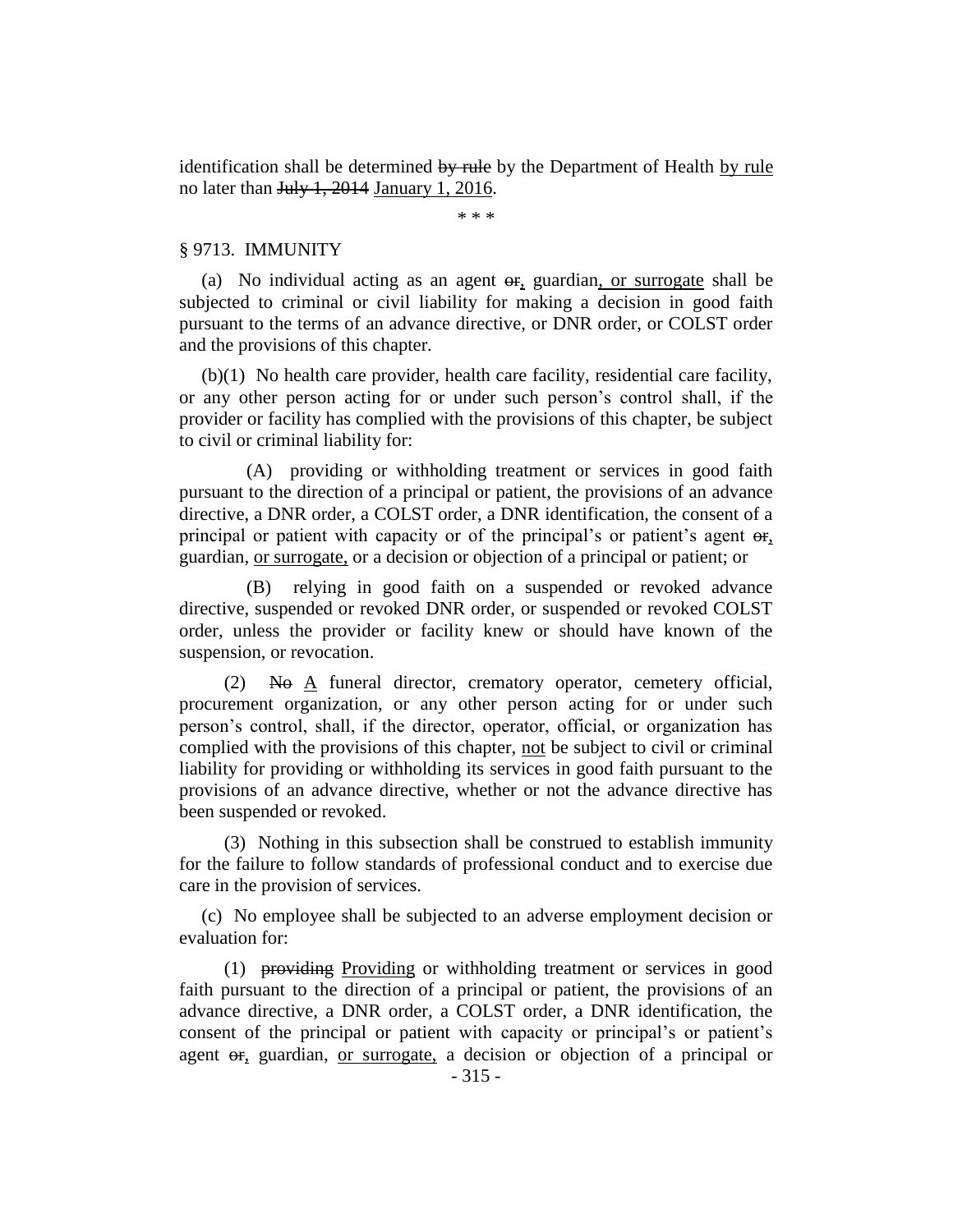patient, or the provisions of this chapter. This subdivision shall not be construed to establish a defense for the failure to follow standards of professional conduct and to exercise due care in the provision of services;.

(2) relying Relying on an amended, suspended, or revoked advance directive, unless the employee knew or should have known of the amendment, suspension, or revocation; or.

(3) providing Providing notice to the employer of a moral or other conflict pursuant to subdivision 9707(b)(3) of this title, so long as the employee has provided ongoing health care until a new employee or provider has been found to provide the services.

\* \* \*

# Subchapter 2. Surrogate Consent

# § 9731. INFORMED CONSENT BY SURROGATE FOR DNR/COLST ORDER

(a)(1) One or more interested individuals may be eligible to act as the surrogate for an adult without capacity in order to provide or withhold informed consent for a do-not-resuscitate order or clinician order for life-sustaining treatment pursuant to this subchapter. Only one surrogate may act at a time.

(2)(A) A patient's health care provider shall not be considered an interested individual and shall not serve as a patient's surrogate to provide or withhold informed consent for a DNR/COLST order pursuant to this chapter unless related to the patient by blood, marriage, civil union, or adoption.

(B) The owner, operator, employee, agent, or contractor of a residential care facility, health care facility, or correctional facility in which the patient resides at the time the DNR/COLST order is written shall not be considered an interested individual and shall not act as the patient's surrogate to provide or withhold consent for a DNR/COLST order pursuant to this chapter unless related to the patient by blood, marriage, civil union, or adoption.

(b) A surrogate may provide or withhold informed consent only if all of the following conditions are met:

(1) the patient's clinician determines that the patient lacks capacity to provide informed consent;

(2) the patient has not appointed an agent through an advance directive;

(3) the patient has not indicated in an advance directive that the interested individual or individuals seeking to serve as surrogate should not be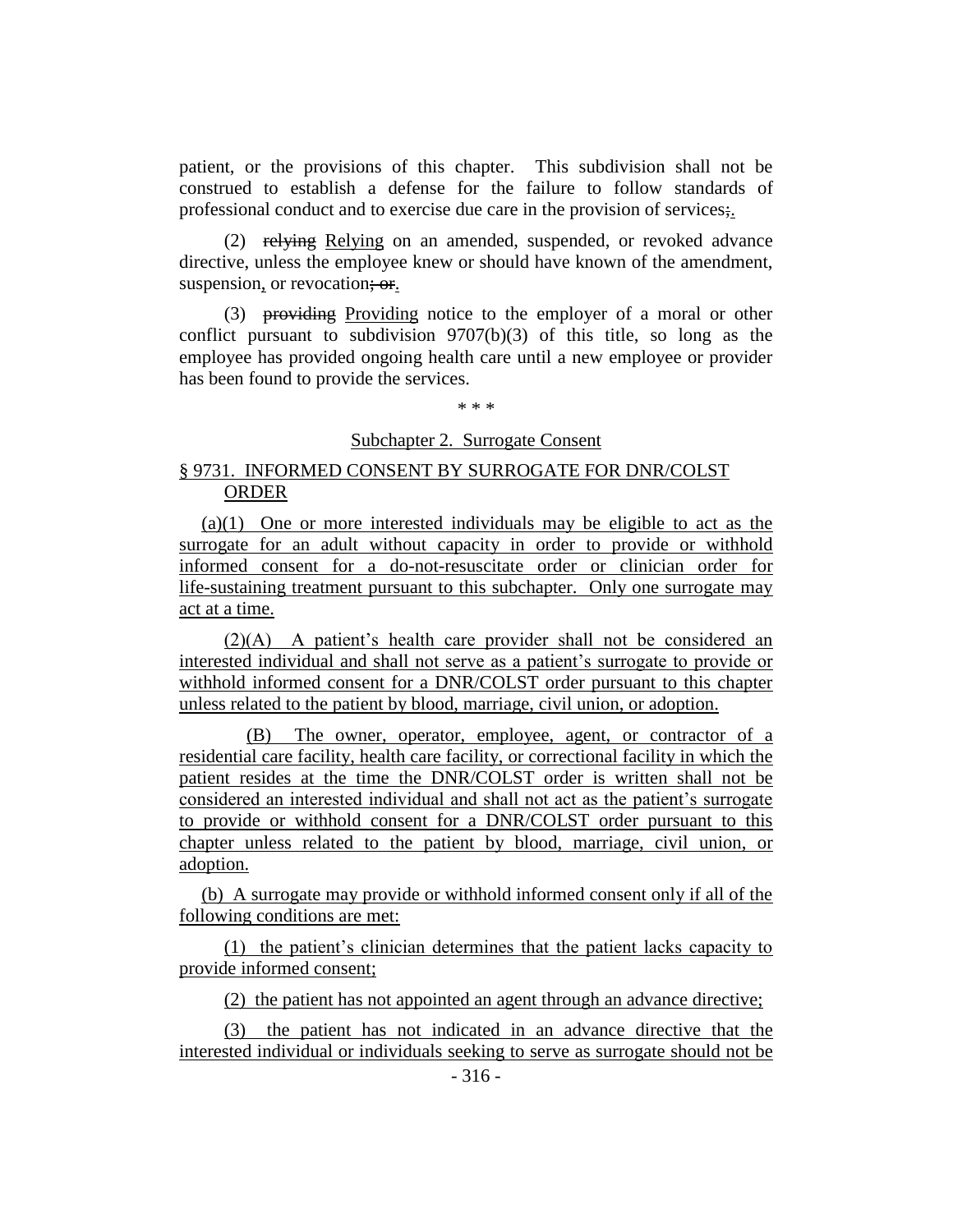consulted on health care decisions or otherwise provided instructions in an advance directive contrary to allowing such individual or individuals to serve as surrogate;

(4) the patient does not have a guardian who is authorized to make health care decisions; and

(5) the patient does not object to the surrogate providing or withholding consent for a DNR/COLST order, even if the patient lacks capacity.

(c)(1) A surrogate shall be an interested individual who is designated by the patient by personally informing the patient's clinician. If the patient designates a surrogate to the clinician orally, the clinician shall document the designation in the patient's medical record at the time the designation is made.

(2) If the patient has not designated a surrogate pursuant to subdivision (1) of this subsection, or if the surrogate designated by the patient is not reasonably available or is unwilling to serve, then a surrogate shall be an interested individual who is:

(A) willing to provide or withhold informed consent for a DNR/COLST order for the patient in accordance with the patient's wishes and values, if known; and

(B) willing and available to consult with the patient's clinician.

(3) Notwithstanding the provisions of subdivisions (1) and (2) of this subsection, an individual shall not serve as a surrogate over the patient's objection, even if the patient lacks capacity.

(d) The patient's clinician, health care provider, or residential care provider may rely on the decision of a surrogate identified pursuant to this section as long as the clinician or provider documents in the patient's medical record that the surrogate has confirmed that one of the following circumstances applies:

(1)(A) All interested individuals agree on the decision to provide or withhold consent for a DNR/COLST order, in which case they shall designate one surrogate, as well as an alternate, if available, who is authorized to provide or withhold consent and whose name will be identified on the DNR/COLST form and in the patient's medical record.

(B) All interested individuals agree that a specific interested individual may make the decision regarding whether to provide or withhold consent for a DNR/COLST order, in which case they shall designate the individual as the surrogate, as well as an alternate, if available, who is authorized to provide or withhold consent and whose name will be identified on the DNR/COLST form and in the patient's medical record.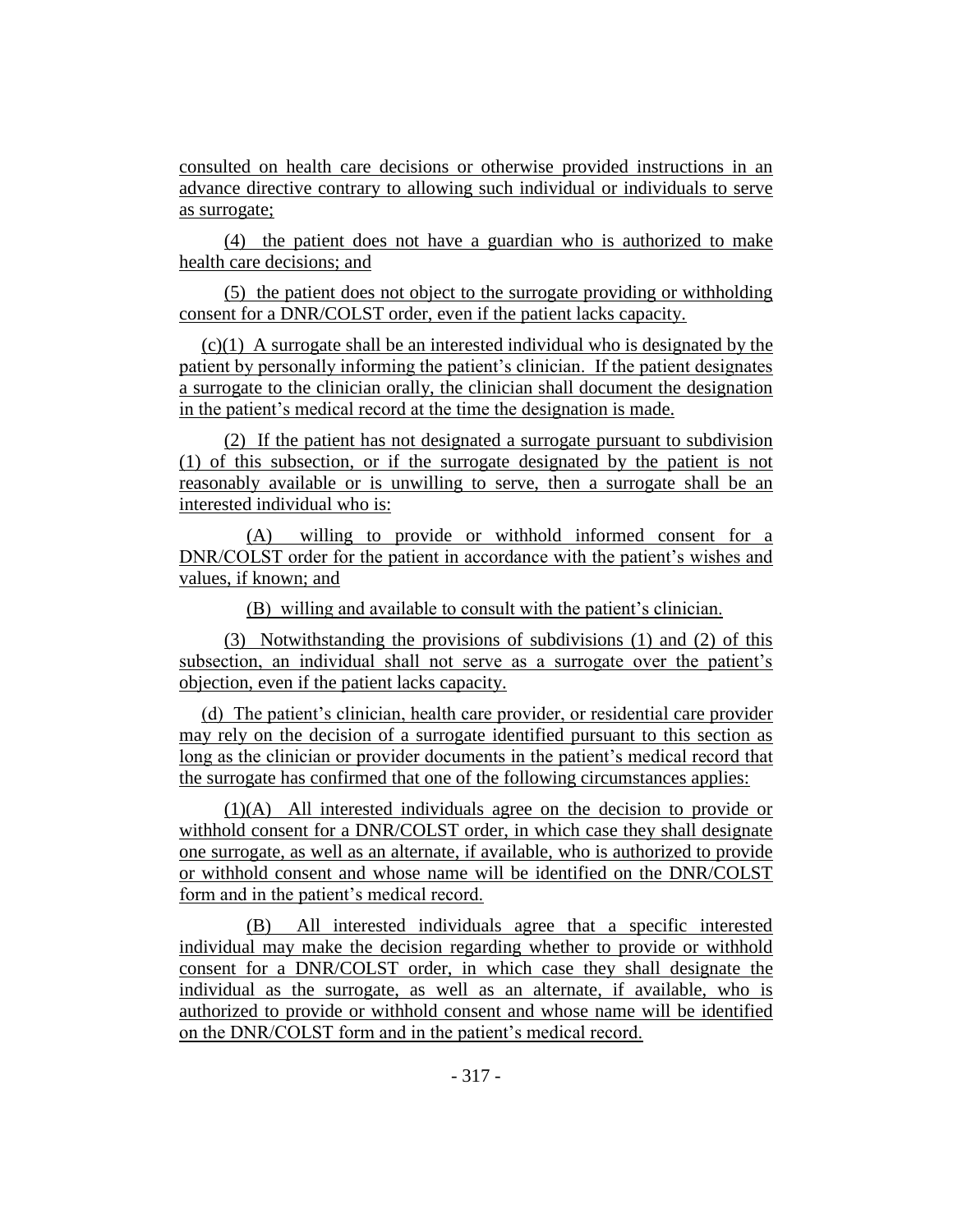(C) The surrogate or alternate, if applicable, is not reasonably available, in which case the clinician shall consult the interested individuals to request designation of another surrogate and alternate.

(2) If at any time the interested individuals are unable to agree on the designation of a surrogate, any interested individual may file a petition for guardianship in the Probate Division of the Superior Court.

(e) A surrogate providing informed consent for a DNR/COLST order shall use substituted judgment consistent with the patient's wishes and values and consistent with the parameters described in subsection 9711(d) of this title. The surrogate shall consult with the patient to the extent possible, and with the patient's clinician and any other appropriate health care providers and shall provide or withhold informed consent for a DNR/COLST order by attempting to determine what the patient would have wanted under the circumstances.

(f) The patient's clinician shall make reasonable efforts to inform the patient of any proposed treatment, or of any proposal to withhold or withdraw treatment, based on the decisions made by the surrogate.

(g) If the patient's clinician determines that the patient no longer lacks capacity and the DNR/COLST order was based on informed consent provided by a surrogate, the clinician shall seek the informed consent of the patient for any DNR/COLST order, which shall supersede the surrogate's consent.

(h) A surrogate shall have the same rights as a patient with capacity would have to the following, to the extent that it is related to providing or withholding informed consent for a DNR/COLST order:

(1) request, receive, review, and copy any oral or written information regarding the patient's physical or mental health, including medical and hospital records;

(2) participate in any meetings, discussions, or conferences concerning health care decisions related to the patient;

(3) consent to the disclosure of health care information; and

(4) file a complaint on behalf of the patient regarding a health care provider, health care facility, or residential care facility.

Sec. 2. 33 V.S.A. § 7306 is amended to read:

§ 7306. RESIDENT'S REPRESENTATIVE

(a) The Except as provided in subsection (b) of this section, the rights and obligations established under this chapter shall devolve to a resident's reciprocal beneficiary, guardian, next of kin, sponsoring agency, or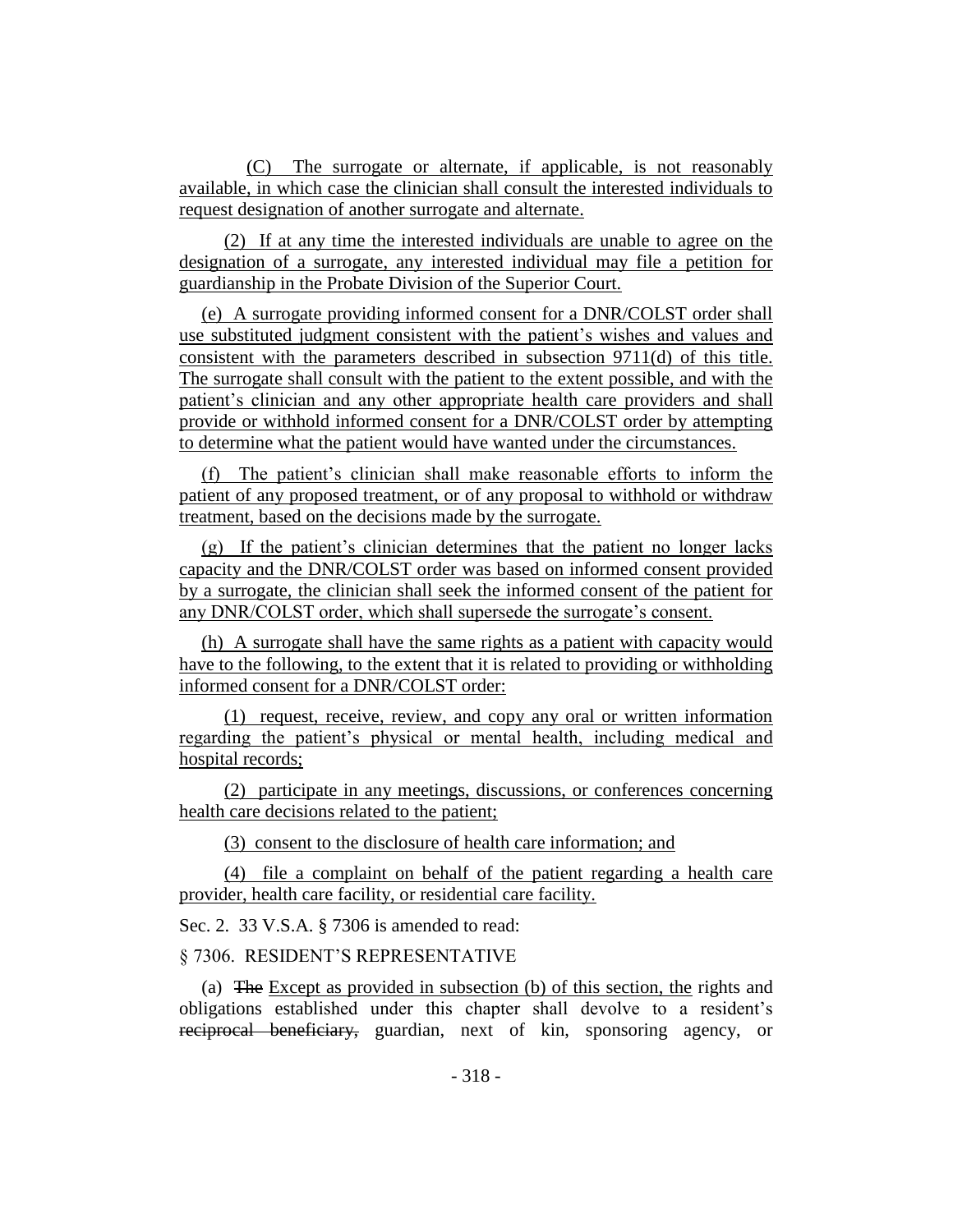representative payee (except when the facility itself is a representative payee) if the resident:

(1) has been adjudicated incompetent;

(2) has been found by his or her physician to be medically incapable of understanding or exercising the rights granted under this chapter; or

(3) exhibits a communication barrier.

(b) Notwithstanding the provisions of subsection (a) of this section, consent for a do-not-resuscitate order or a clinician order for life-sustaining treatment shall be provided or withheld only by the resident, by the resident's guardian or agent, or by a surrogate designated pursuant to 18 V.S.A. chapter 231, subchapter 2.

(c)(1) A resident's representative identified in subsections (a) and (b) of this section shall make decisions for the resident by attempting to determine what the resident would have wanted under the circumstances. In making the determination, the resident's representative shall consider the following:

(A) the resident's specific instructions or wishes as expressed to a spouse, adult child, parent, adult sibling, adult grandchild, clergy person, health care provider, or any other adult who has exhibited specific care or concern for the resident; and

(B) the representative's knowledge of the resident's personal preferences, values, or religious or moral beliefs.

(2) If the resident's representative cannot determine what the resident would have wanted under the circumstances, the representative shall make a determination through an assessment of the resident's best interests. When making a decision for the resident on this basis, the representative shall not authorize the provision or withholding of health care on the basis of the resident's economic status or a preexisting, long-term mental or physical disability.

(3) When making a determination under this section, representatives shall not consider their own interests, wishes, values, or beliefs.

(d) Notwithstanding the provisions of subsection (a) of this section, the facility shall make every reasonable effort to communicate the rights and obligations established under this chapter directly to the resident.

# Sec. 3. RULEMAKING

The Department of Disabilities, Aging, and Independent Living shall amend its nursing home rules to comply with 33 V.S.A. § 7306 as amended by this act.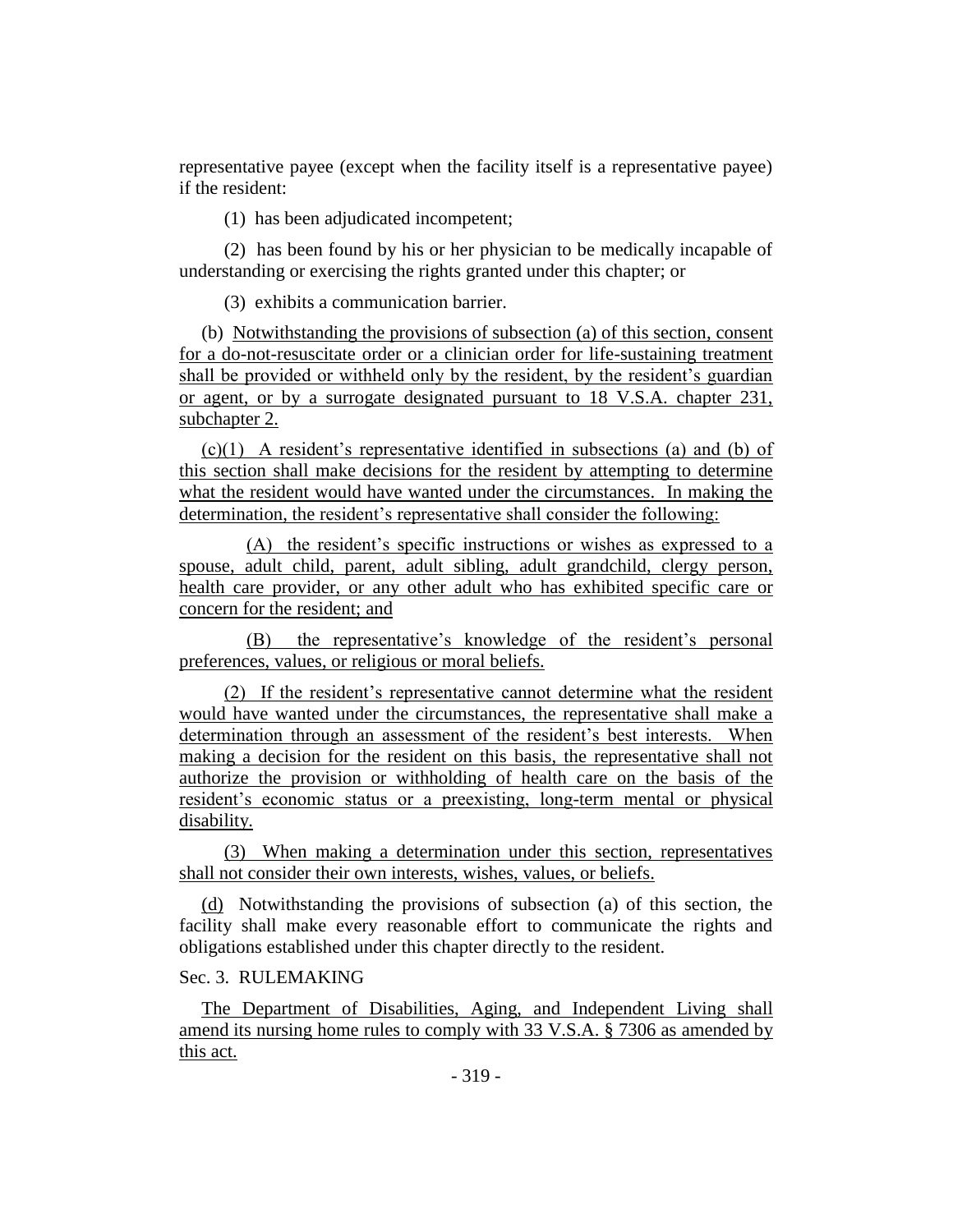Sec. 4. EFFECTIVE DATE

This act shall take effect on January 1, 2016.

(Committee vote: 5-0-0)

# **S. 66.**

An act relating to persons who are deaf or hard of hearing.

# **Reported favorably with recommendation of amendment by Senator Pollina for the Committee on Government Operations.**

The Committee recommends that the bill be amended by striking out all after the enacting clause and inserting in lieu thereof the following:

### Sec. 1. FINDINGS

The General Assembly finds that:

(1) Development of early and effective language and communication is fundamental to the educational growth of all children. Language and communication skills are essential to literacy, academic success, workforce productivity, and civic contribution.

(2) Nationally, an academic achievement gap persists between children who are deaf, DeafBlind, or hard of hearing and their peers who are not deaf, DeafBlind, or hard of hearing.

(3) Although children who are deaf, DeafBlind, or hard of hearing represent approximately one percent of U.S. students with disabilities, and a smaller percentage of U.S. children overall, the needs of children who are deaf, DeafBlind, or hard of hearing are unique and diverse, as evidenced by the following:

(A) Children who are deaf, DeafBlind, or hard of hearing have varying degrees of hearing loss and may be identified at birth or much later.

(B) Children who are deaf, DeafBlind, or hard of hearing use a variety of communication and language modes alone or in combination. The preferred mode or modes of a given child do not necessarily correspond with his or her degree of hearing loss, and family decisions about communication for a child may be fluid during the course of the child's development.

(C) Children who are deaf, DeafBlind, or hard of hearing may be at risk of social isolation both at school and in their communities. Most children who are deaf, DeafBlind, or hard of hearing in the United States are born to parents who are not deaf, DeafBlind, or hard of hearing. Because of the small number of children who are deaf, DeafBlind, or hard of hearing, a child may be the only child who is deaf, DeafBlind, or hard of hearing at his or her school.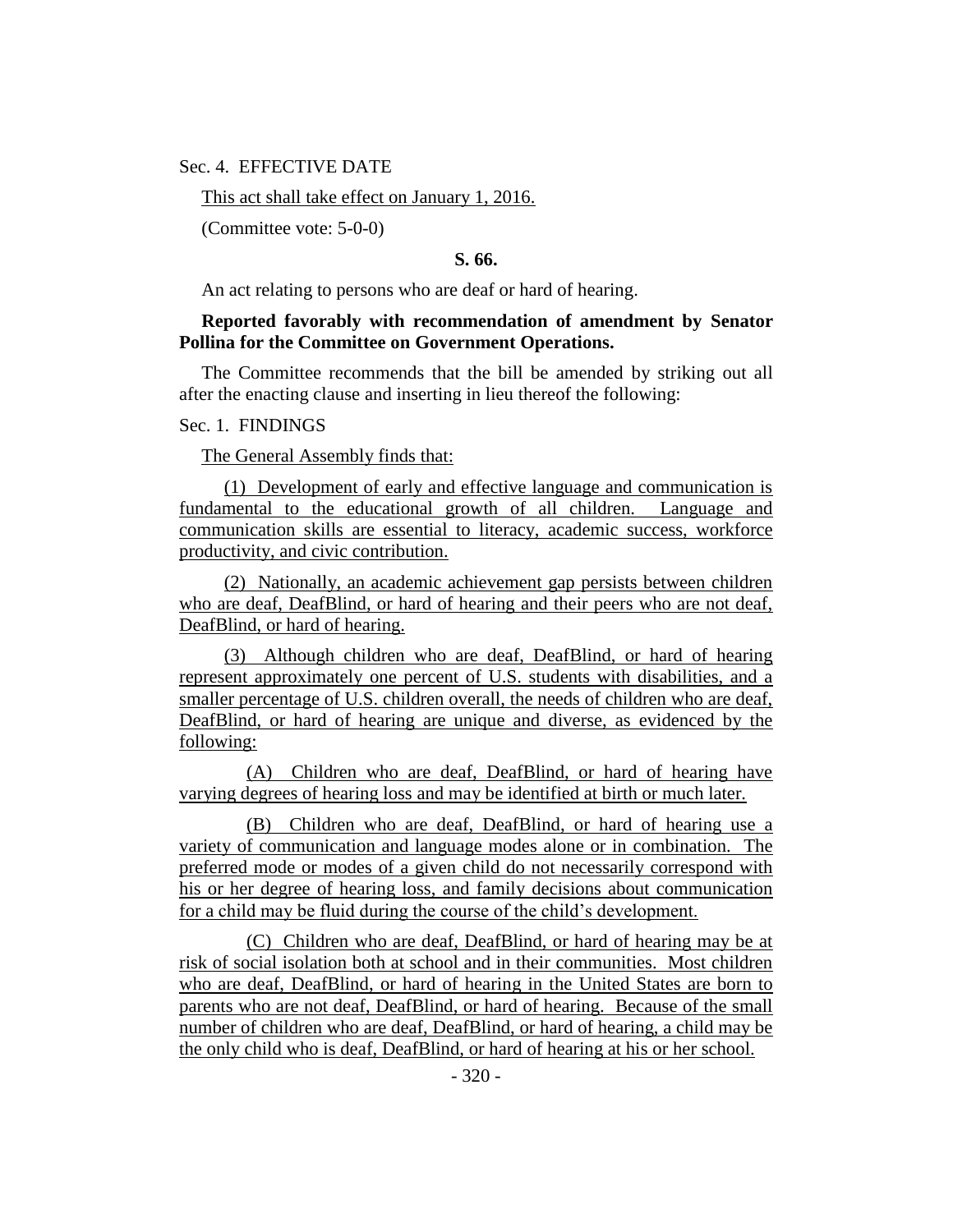(D) Many children who are deaf, DeafBlind, or hard of hearing have secondary or coexisting conditions that impact their educational needs.

(4) Although federal law requires that schools consider the language and communication needs of children who are deaf, DeafBlind, or hard of hearing who qualify for individualized education programs (IEPs), the states are generally responsible for ensuring that federal requirements are carried out and otherwise ensuring that the unique language and communication needs of children who are deaf, DeafBlind, or hard of hearing are met. States have addressed these concerns in a variety of ways, including by developing communication plans and state plans and by passing bills of rights for children who are deaf, DeafBlind, or hard of hearing.

(5) The Vermont Center for the Deaf and Hard of Hearing closed in September 2014. Prior to its closing, the Center provided comprehensive and statewide educational, social, and support services to children, youth, and adults who are deaf, DeafBlind, or hard of hearing. These services included the Austine School for the Deaf, which closed in June 2014; several regional classrooms; consultant services for mainstreamed students; a parent-infant program; a family mentoring program; adult services; and numerous other support options. While efforts are underway to replace at least some of the discontinued services, it remains unclear whether the educational needs of children and other persons in the State who are deaf, DeafBlind, or hard of hearing are currently being met.

Sec. 2. 33 V.S.A. chapter 16 is added to read:

# CHAPTER 16. TASK FORCE ON PERSONS WHO ARE DEAF, DEAFBLIND, OR HARD OF HEARING

# § 1601. DEFINITIONS

As used in this chapter:

(1) "Communication or language mode" means one or a combination of the following systems or methods of communication available to children who are deaf, DeafBlind, or hard of hearing: American Sign Language; English-based manual or sign systems; oral, aural, speech-based training; spoken and written English, including speech reading or lip reading; and communication with an assistive technology device to facilitate language and learning.

(2) "Deaf" means having a severe or complete absence of auditory sensitivity that impairs processing of linguistic information through hearing, with or without amplification.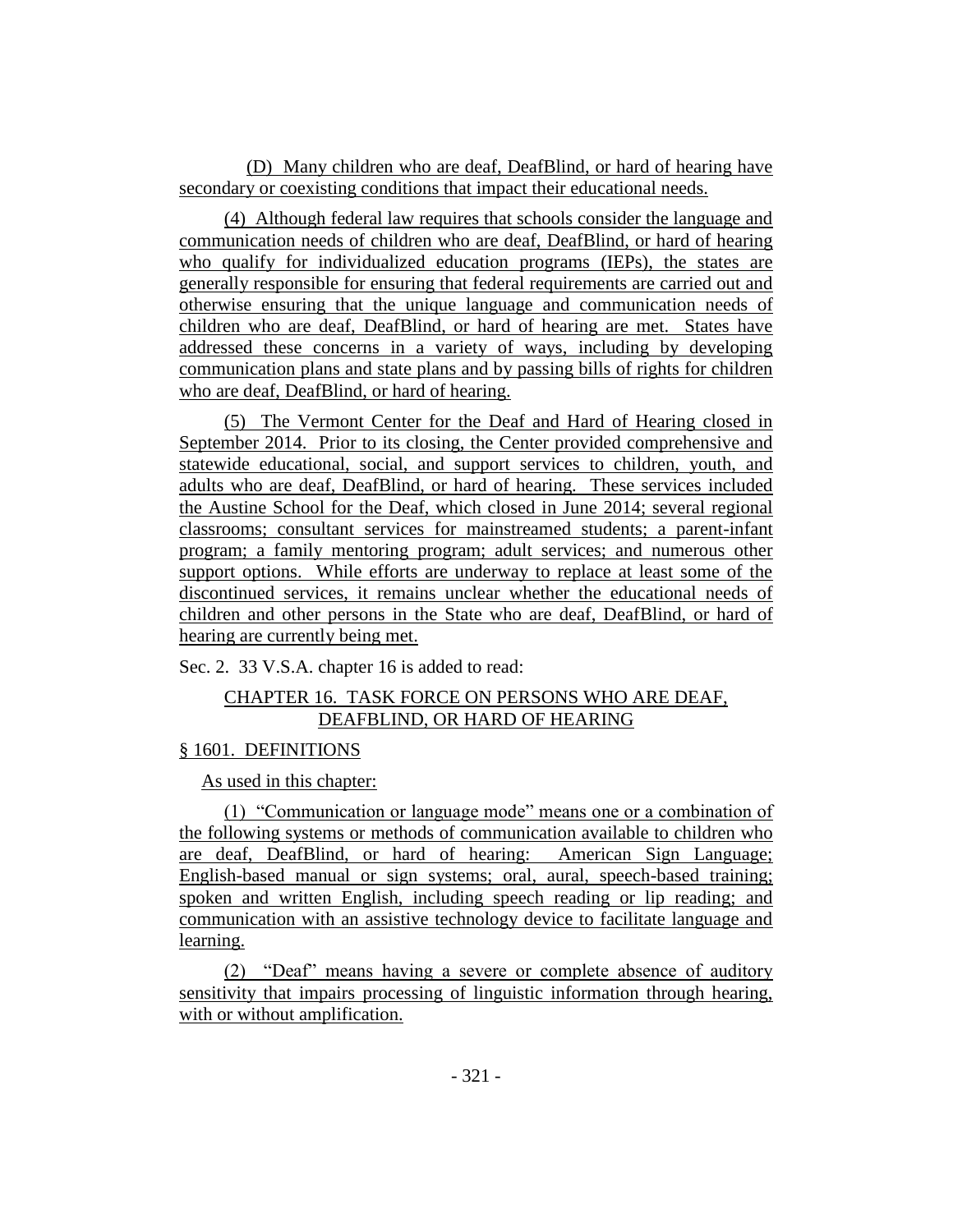(3) "DeafBlind" means having concomitant hearing and visual impairments.

(4) "Hard of hearing" means having some absence of auditory sensitivity with residual hearing, whether permanent or fluctuating.

# § 1602. TASK FORCE ON PERSONS WHO ARE DEAF, DEAFBLIND, OR HARD OF HEARING

(a) Creation; purpose. There is created a Task Force on Persons Who are Deaf, DeafBlind, or Hard of Hearing to assess and make recommendations concerning educational services, resources, and opportunities for children within the State who are deaf, DeafBlind, or hard of hearing and their families and to provide advice and oversight on matters of policy and administration of programs for persons who deaf, DeafBlind, or hard of hearing.

(b) Membership. The Task Force shall consist of the following members:

(1) nine members of the public, appointed by the Governor in a manner that ensures geographically diverse membership while recognizing the concentration of persons who are deaf, DeafBlind, or hard of hearing residing near the former Vermont Center for the Deaf and Hard of Hearing, including:

(A) four members who are deaf, DeafBlind, or hard of hearing, provided that if a member represents an organization for persons who are deaf, DeafBlind, or hard of hearing, no other member on the Task Force shall also represent that organization;

(B) two members who are each a parent or guardian of a child who is deaf, DeafBlind, or hard of hearing;

(C) two members who serve persons who are deaf, DeafBlind, or hard of hearing in a professional capacity, provided that these members do not represent the same organization; and

(D) one member recommended by the Vermont Association for the Deaf;

(2) the Senior Counselor for the Deaf and Hard of Hearing in the Department of Disabilities, Aging and Independent Living's Division of Vocational Rehabilitation or designee;

(3) the Secretary of Education or designee;

(4) the Secretary of Human Services or designee;

(5) a professional Deaf education specialist who understands all communication and language modes, appointed by the Governor;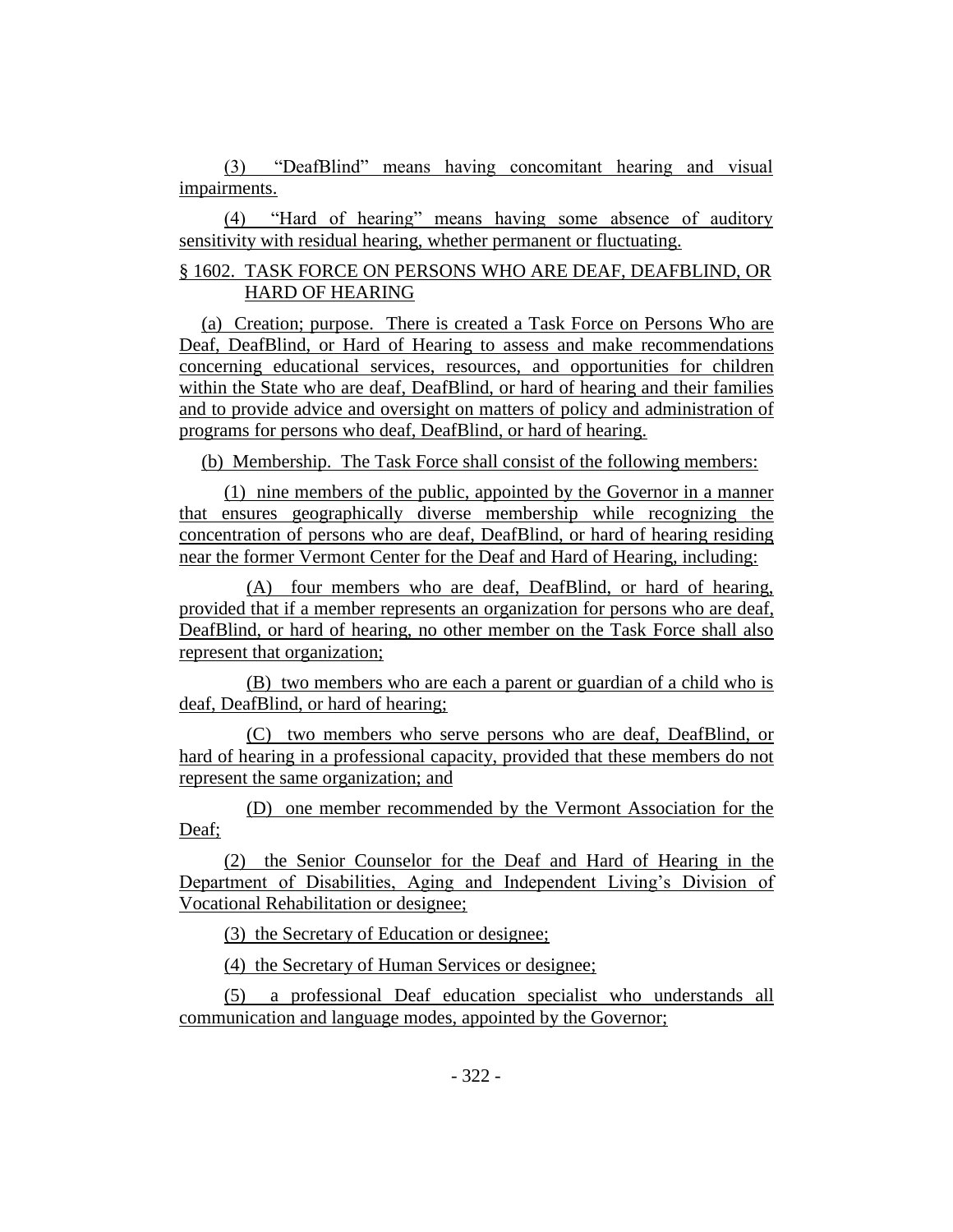(6) a superintendent, selected by the Vermont Superintendents Association; and

(7) a special education administrator, selected by the Vermont Council of Special Education Administrators.

(c) Powers and duties.

(1) The Task Force shall assess the educational services, resources, and opportunities for children in the State who are deaf, DeafBlind, or hard of hearing. It shall make recommendations to the General Assembly, the Governor, and the Agencies of Education and of Human Services with the goal of ensuring that each child is afforded:

(A) the same educational rights as children who are not deaf, DeafBlind, or hard of hearing, including full communication and language access in all educational environments and provision of qualified teachers, interpreters, and paraprofessionals;

(B) appropriate and ongoing educational opportunities that recognize each child's unique learning needs, provide access to a sufficient number of communication or language mode peers, and include exposure to adult role models who are deaf, DeafBlind, or hard of hearing; and

(C) adequate family supports that promote both early development of communication skills and informed participation by parents and guardians in the education of their children.

(2) The Task Force shall advise the General Assembly, the Governor, and the Agencies of Education and of Human Services with respect to policy development and program administration for persons who are deaf, DeafBlind, or hard of hearing. In furtherance of this duty, the Task Force may:

(A) conduct studies concerning the needs of and opportunities for persons within the State who are deaf, DeafBlind, or hard of hearing and their families;

(B) evaluate the adequacy and systemic coordination of existing services and resources for persons throughout the State who are deaf, DeafBlind, or hard of hearing and their families;

(C) review existing and proposed legislation and rules pertaining to persons who are deaf, DeafBlind, or hard of hearing and advise the General Assembly, the Governor, and the Agencies of Education and of Human Services regarding revisions, coordination, services, and appropriations;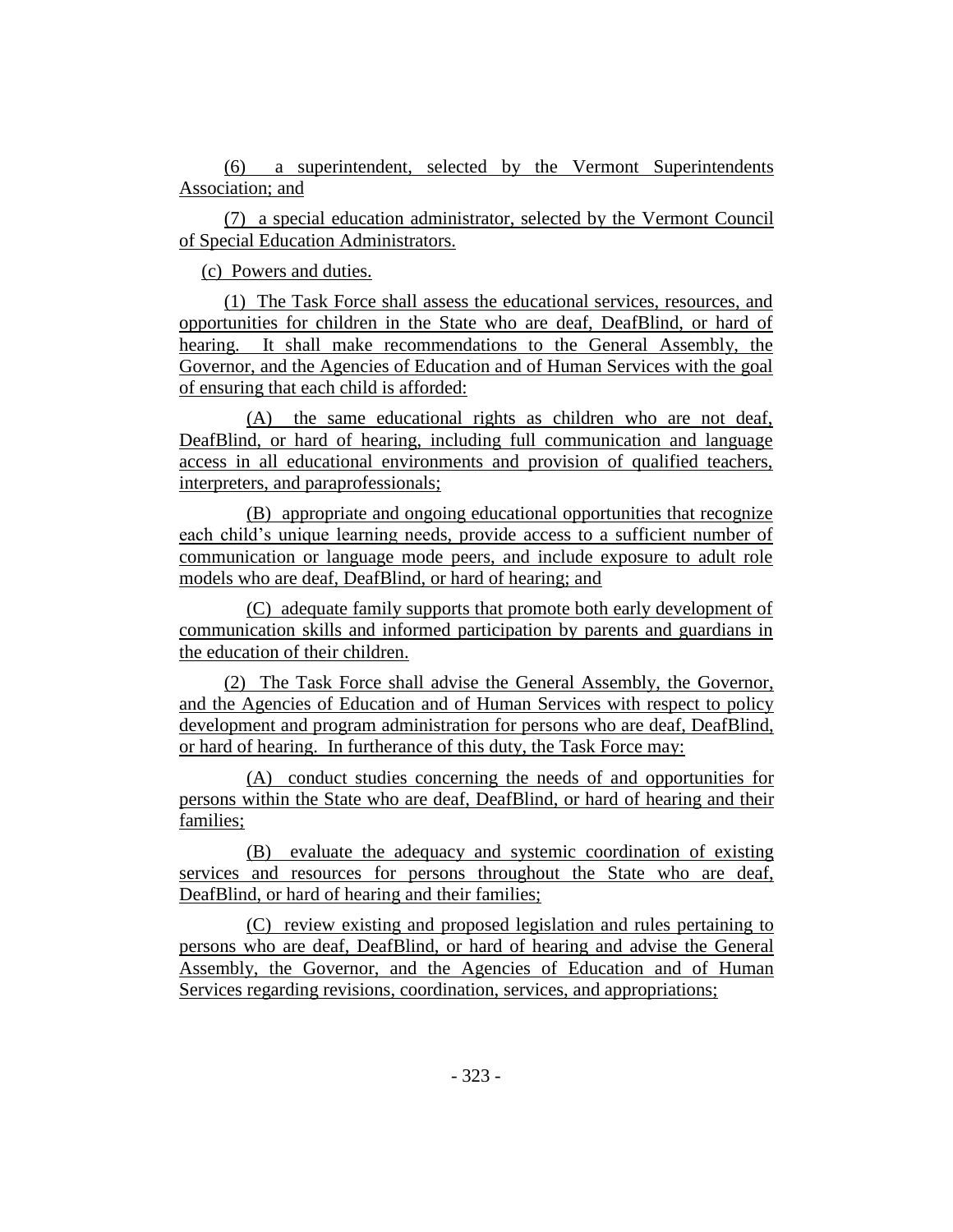(D) examine delivery models in other states in order to evaluate the adequacy and systemic coordination of existing services and resources for persons throughout the State who are deaf, DeafBlind, or hard of hearing;

(E) encourage and foster local community action on behalf of persons who are deaf, DeafBlind, or hard of hearing;

(F) publicize its findings; and

(G) carry out specific projects assigned by the General Assembly or Governor.

(3) The Task Force shall oversee and monitor the qualification of interpreters for persons who are deaf, DeafBlind, or hard of hearing practicing in the State, including the certification of sign language interpreters.

(d) Assistance. The Task Force shall have the administrative, technical, and legal assistance of the Department of Disabilities, Aging and Independent Living (DAIL). The Task Force and DAIL may consult with the Agency of Education and with national experts on education of persons who are deaf, DeafBlind, or hard of hearing as necessary to fulfill their obligations under this section.

(e) Reports. On or before January 15 of each year, notwithstanding 2 V.S.A. § 20(d), the Task Force shall submit a written report to the Senate and House Committees on Education, the Senate Committee on Health and Welfare, the House Committee on Human Services, the Governor, and the Agencies of Education and of Human Services with its findings pursuant to activities carried out under subsection (c) of this section and recommendations for administrative and legislative action.

(f) Appointments; meetings.

(1) The Senior Counselor for the Deaf and Hard of Hearing in DAIL's Division of Vocational Rehabilitation or designee shall convene the first meeting of the Task Force on or before July 1, 2015 and shall select interpretive services for the meeting if a member so requests.

(2) At its first meeting, the Task Force shall elect a chair and vice chair.

(3) The Chair shall select interpretive services for any Task Force meeting if a member so requests.

(g) Reimbursement.

(1) Members of the Task Force who are not State employees or otherwise compensated or reimbursed for their attendance shall be entitled to per diem compensation and reimbursement of expenses pursuant to 32 V.S.A. § 1010, payable by DAIL.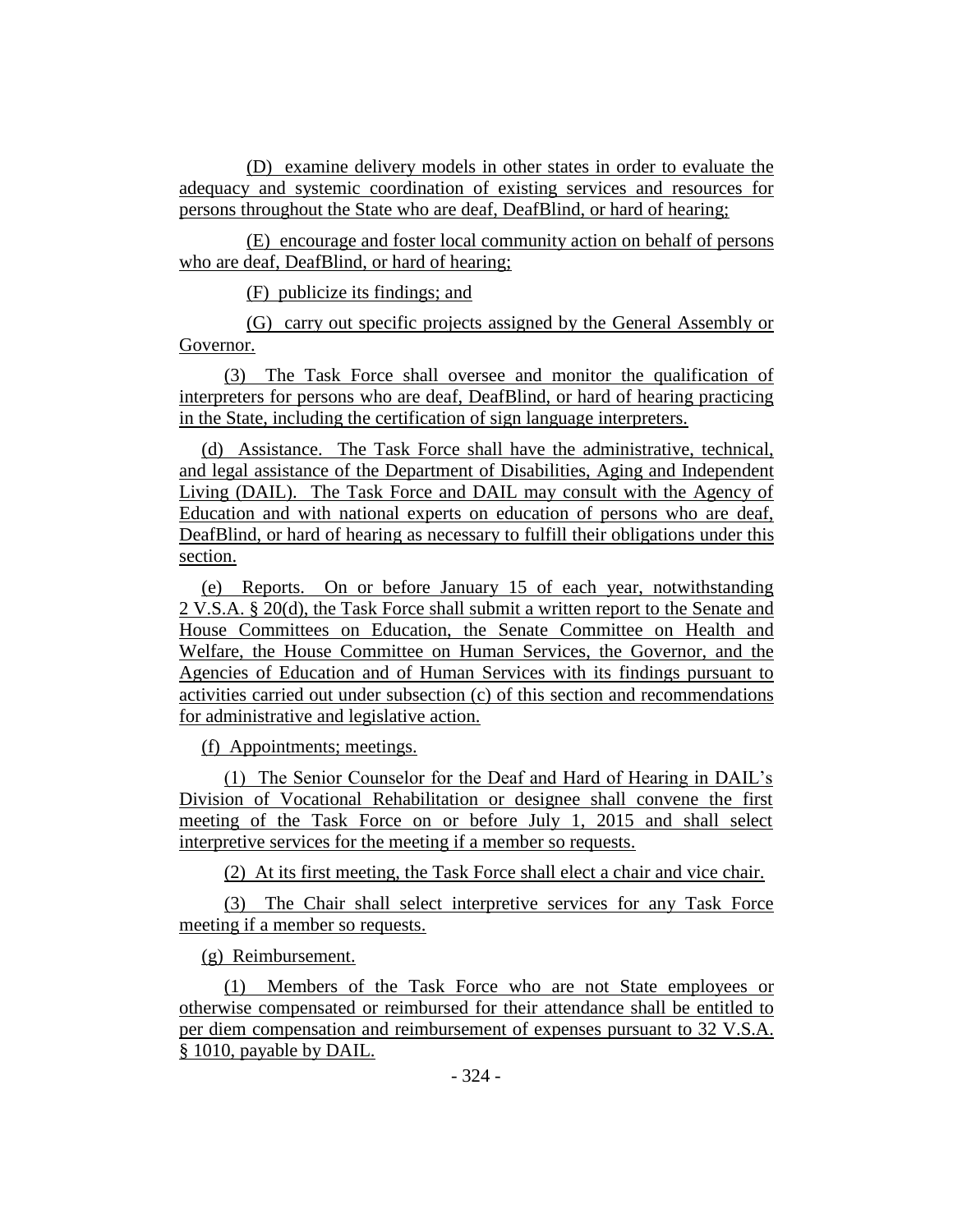(2) DAIL shall pay for interpretive services necessary to conduct all Task Force meetings.

Sec. 3. REPORT; ADDITIONAL POWERS AND DUTIES OF THE TASK FORCE ON PERSONS WHO ARE DEAF, DEAFBLIND, OR HARD OF HEARING

On or before January 15, 2016, the Task Force on Persons Who are Deaf, DeafBlind, or Hard of Hearing shall submit a written report to the Senate and House Committees on Education, the Senate Committee on Health and Welfare, the House Committee on Human Services, the Governor, and the Agencies of Education and of Human Services. The report shall include the following:

(1) A comprehensive assessment of the educational services and resources presently available to children in the State who are deaf, DeafBlind, or hard of hearing and their families, including:

(A) identification of all losses of or reductions in services and resources arising from the closures of the Austine School for the Deaf and the Vermont Center for the Deaf and Hard of Hearing;

(B) evaluation of the adequacy of existing services and resources, including, if appropriate, determination of whether these services and resources are accessible statewide, offer adequate family supports, and provide adequate opportunities for direct contact with communication or language mode peers; and

(C) evaluation of the need for services and resources not currently available, adequate, or accessible.

(2) A proposal to restore and expand educational opportunities for children in the State who are deaf, DeafBlind, or hard of hearing and their families that:

(A) ensures that the quality of services available prior to the closings of the Austine School for the Deaf and the Vermont Center for the Deaf and Hard of Hearing is maintained;

(B) assesses the risks and benefits of educating children who are deaf, DeafBlind, or hard of hearing at a mainstream school, including impacts on academic achievement, extracurricular involvement, and social integration;

(C) addresses the desirability and feasibility of establishing a centralized school for children who are deaf, DeafBlind, or hard of hearing; and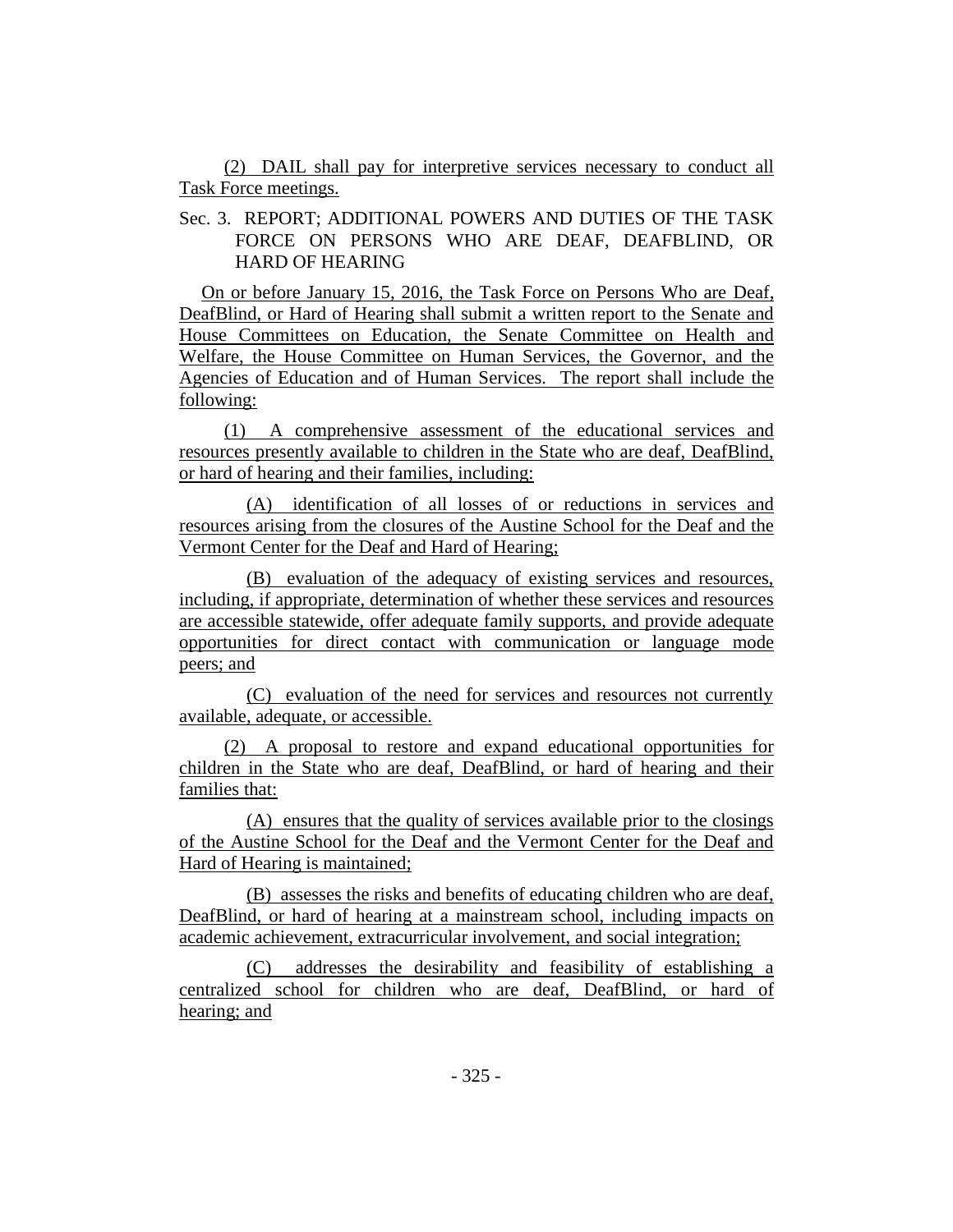(D) recommends alternative methods of ensuring that children in the State who are deaf, DeafBlind, or hard of hearing are not socially isolated and have adequate opportunities for direct contact with language or communication mode peers.

(3) An evaluation of 16 V.S.A. § 3823 (the Austine School; financing) and 2013 Acts and Resolves No. 45 (an act relating to the Austine School) that:

(A) assesses whether the General Assembly should waive or otherwise alter the Vermont Center for the Deaf and Hard of Hearing's obligation under 16 V.S.A. § 3823(c), as modified by 2013 Acts and Resolves No. 45, to repay capital appropriations made to or for the benefit the Austine School from the proceeds of certain sales of the Center's real property; and

(B) evaluates the adequacy of the service plan developed by the Secretary of Education pursuant to 2013 Acts and Resolves No. 45.

(4) A recommendation regarding whether the General Assembly should adopt a Bill of Rights specific to persons who are deaf, DeafBlind, or hard of hearing.

(5) Recommendations regarding the need for and potential structure of a State agency division or other staffed entity responsible for overseeing concerns of persons who are deaf, DeafBlind, or hard of hearing and their families, including recommendations regarding what supports are necessary to ensure that this entity is fully functional.

(6) An assessment of whether paraprofessionals who provide instructional support in public schools to students who are deaf, DeafBlind, or hard of hearing are sufficiently qualified and receive adequate training.

(7) An assessment of and recommendations regarding the needs of persons in Vermont who are DeafBlind, including the needs of children who are DeafBlind.

Sec. 4. 16 V.S.A. § 2955a is added to read:

# § 2955a. DATA REPORTING; STUDENTS WITH DISABILITIES

The Agency of Education shall post on its website the data it submits to the U.S. Secretary of Education pursuant to 20 U.S.C. § 1418 (data collection and reporting requirements concerning students with disabilities) within one month of the date of submission. To the extent permitted under 20 U.S.C. § 1232g (family educational and privacy rights), and any regulations adopted thereunder, and in a manner that protects sensitive, personally identifiable, or confidential information, the Agency's posting shall disaggregate all data pertaining to children who are deaf, DeafBlind, or hard of hearing.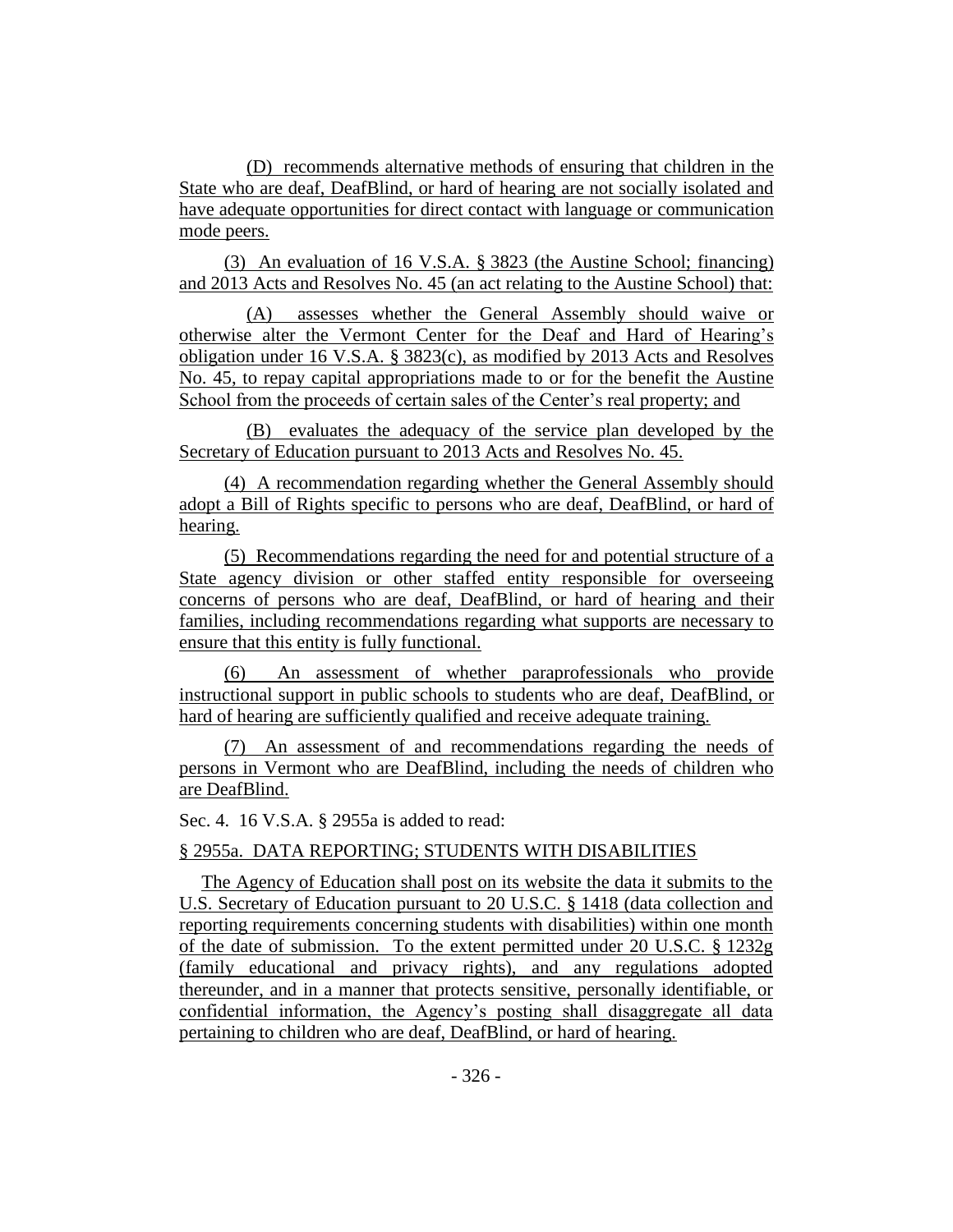Sec. 5. 1 V.S.A. chapter 5, subchapter 5 is amended to read:

# Subchapter 5. Interpreters for Judicial, Administrative, and Legislative Proceedings

### § 331. DEFINITIONS

As used in this subchapter:

(1) "Person who is deaf or hard of hearing" means any person, including a person who is DeafBlind, who has such difficulty hearing, even with amplification, that he or she cannot rely on hearing for communication.

(2) "Proceeding" means any judicial proceeding, contested case under 3 V.S.A. chapter 25, or other hearing before an administrative agency not included under 3 V.S.A. chapter 25.

(3) "Qualified interpreter" means an interpreter for a person who is deaf or hard of hearing, including a person who is DeafBlind, who meets standards of competency established by the national or Vermont Registry of Interpreters for the Deaf as amended, by rule, by the Vermont Commission of the Deaf and Hard of Hearing Task Force on Persons Who are Deaf, DeafBlind, or Hard of Hearing.

\* \* \*

#### § 336. RULES; INFORMATION; LIST OF INTERPRETERS

(a) The Vermont Commission of the Deaf and Hard of Hearing shall Task Force on Persons Who are Deaf, DeafBlind, or Hard of Hearing may, by rule, establish factors to be considered by the presiding officer under section 333 of this title before appointing an interpreter who is not a qualified interpreter. Such factors shall encourage the widest availability of interpreters in Vermont while at the same time ensuring that the interpreter:

(1) is able to communicate readily with the person who is deaf, DeafBlind, or hard of hearing;

(2) is able to interpret accurately statements or communications by the person who is deaf, DeafBlind, or hard of hearing;

(3) is able to interpret the proceedings to the person who is deaf, DeafBlind, or hard of hearing;

(4) shall maintain confidentiality;

(5) shall be impartial with respect to the outcome of the proceeding;

(6) shall not exert any influence over the person who is deaf, DeafBlind, or hard of hearing; and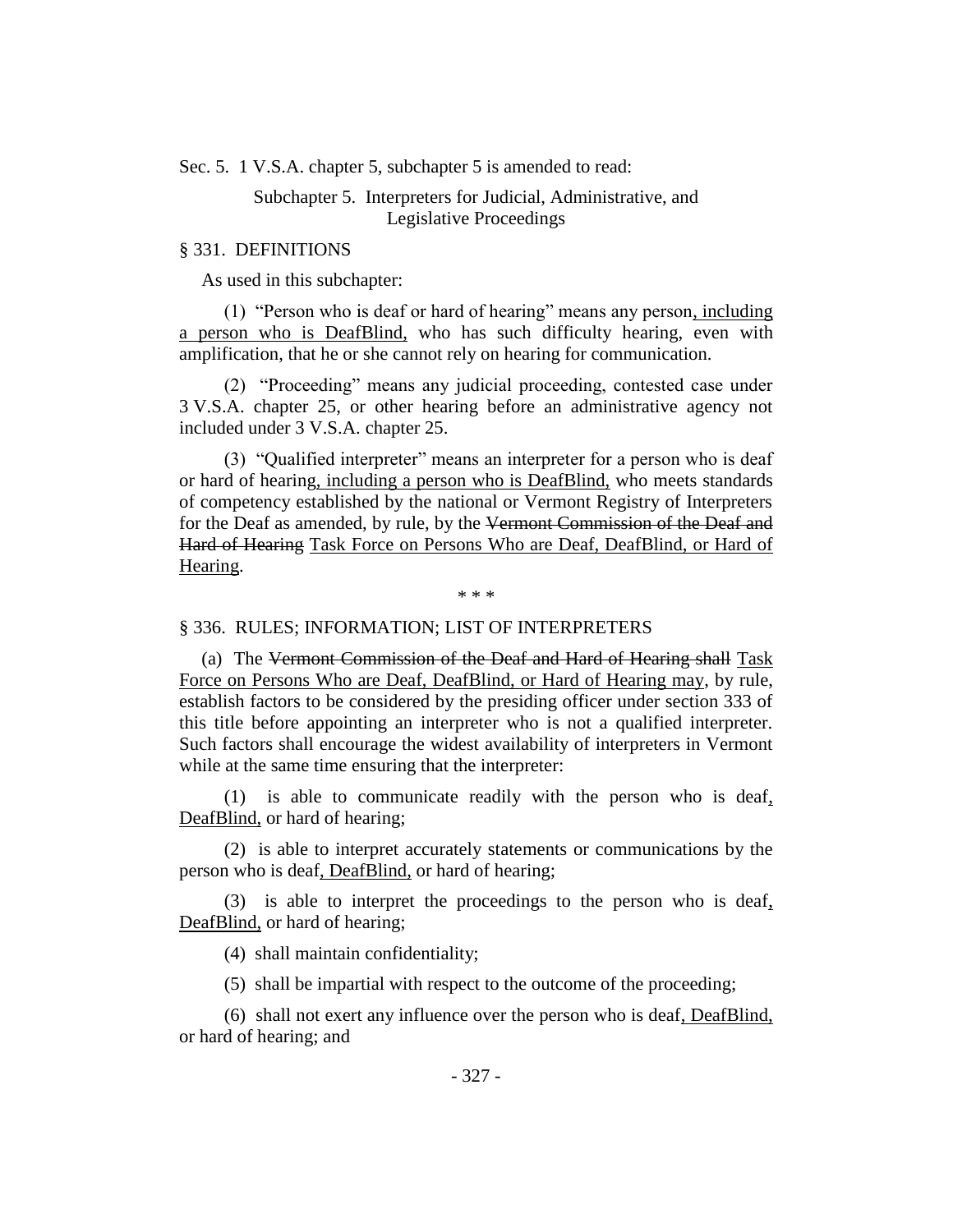(7) shall not accept assignments the interpreter does not feel competent to handle.

(b) Rules established by the Vermont Commission of the Deaf and Hard of Hearing Task Force on Persons Who are Deaf, DeafBlind, or Hard of Hearing pursuant to subdivision 331(3) of this title amending the standards of competency established by the national or Vermont Registry of the Deaf shall be limited to the factors set forth in subsection (a) of this section.

(c) The Vermont Commission of the Deaf and Hard of Hearing shall Task Force on Persons Who are Deaf, DeafBlind, or Hard of Hearing may prepare an explanation of the provisions of this subchapter which shall may be distributed to all State agencies and courts.

\* \* \*

Sec. 6. EFFECTIVE DATE

This act shall take effect on passage.

And that after passage the title of the bill be amended to read:

An act relating to persons who are deaf, DeafBlind, or hard of hearing.

(Committee vote: 5-0-0)

# **Reported favorably with recommendation of amendment by Senator Nitka for the Committee on Appropriations.**

The Committee recommends that the recommendation of amendment of the Committee on Government Operations be amended as follows:

First: In Sec.2, 33 V.S.A. § 1602, in subsection (f), by adding a new subdivision (4) to read:

(4) The Task Force may meet up to eight times each year to perform its functions under this section, unless the Commissioner of Disabilities, Aging, and Independent Living approves additional meetings.

Second: By adding a new Sec. 5 to read as follows:

Sec. 5. REPEAL

33 V.S.A. §§ 1601 and 1602 (Task Force on Persons Who are Deaf, Deaf Blind, or Hard of Hearing) are repealed on February 1, 2018.

And by renumbering the remaining sections to be numerically correct.

(Committee vote: 6-0-1)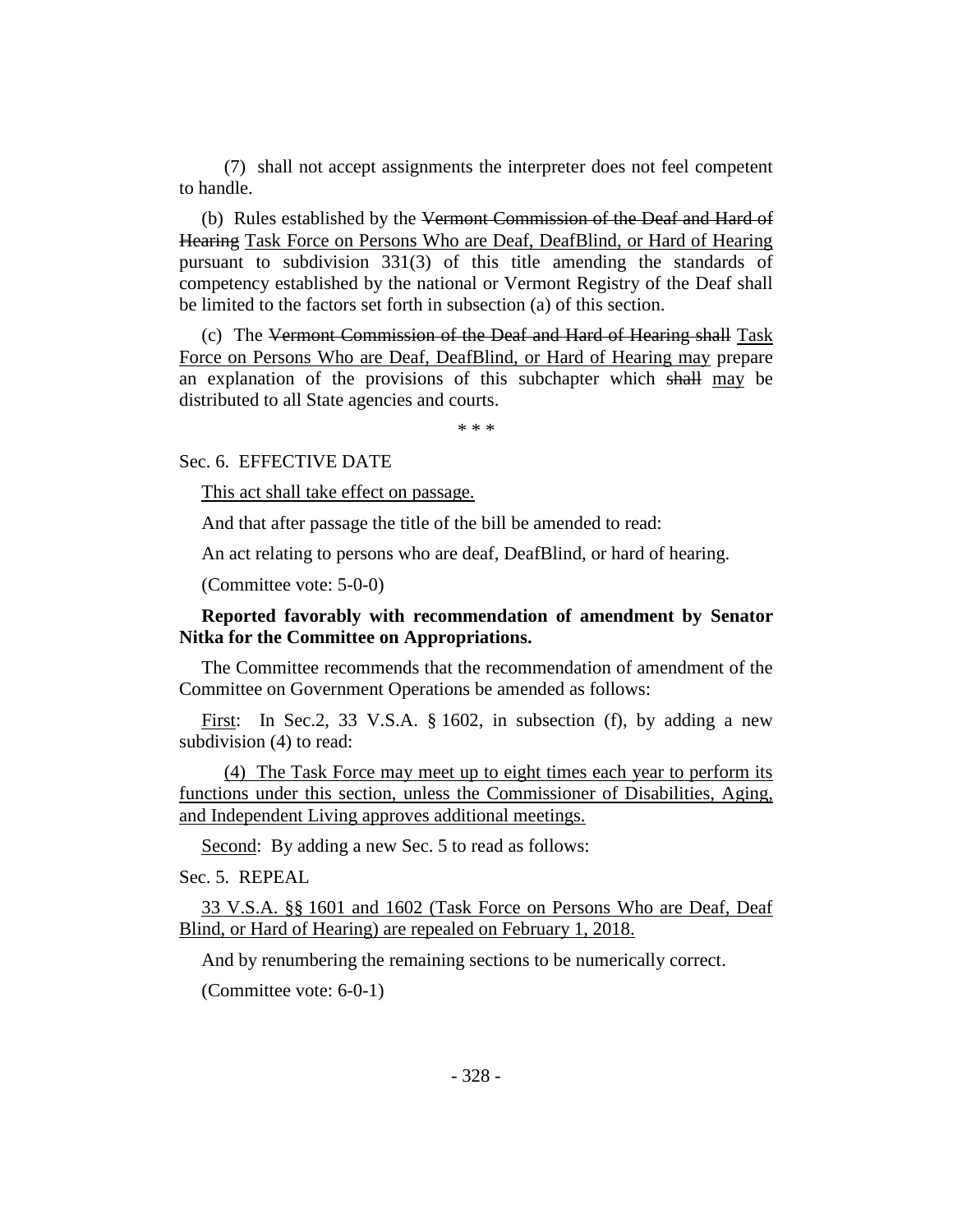An act relating to forfeiture of property associated with an animal fighting exhibition.

# **Reported favorably with recommendation of amendment by Senator Ashe for the Committee on Judiciary.**

The Committee recommends that the bill be amended by striking out all after the enacting clause and inserting in lieu thereof the following:

Sec. 1. 13 V.S.A. § 352 is amended to read:

#### § 352. CRUELTY TO ANIMALS

A person commits the crime of cruelty to animals if the person:

\* \* \*

(5)(A) owns, possesses, keeps, or trains an animal engaged in an exhibition of fighting, or possesses, keeps, or trains any animal with intent that it be engaged in an exhibition of fighting, or permits any such act to be done on premises under his or her charge or control; or

(B) owns, possesses, ships, transports, delivers, or keeps a device, equipment, or implement for the purpose of training or conditioning an animal for participation in animal fighting, or enhancing an animal's fighting capability.

\* \* \*

Sec. 2. 13 V.S.A. § 364 is amended to read:

### § 364. ANIMAL FIGHTS

(a) A person who participates in a fighting exhibition of animals shall be in violation of subdivisions 352(5) and (6) of this title.

(b) In Notwithstanding any provision of law to the contrary, in addition to seizure of fighting birds or animals involved in a fighting exhibition, a law enforcement officer or humane officer may seize:

(1) any equipment associated with that activity;

(2) any other personal property which is used to engage in a violation or further a violation of subdivisions 352(5) and (6) of this title; and

(3) monies, securities, or other things of value furnished or intended to be furnished by a person to engage in or further a violation of subdivisions 352(5) and (6) of this title.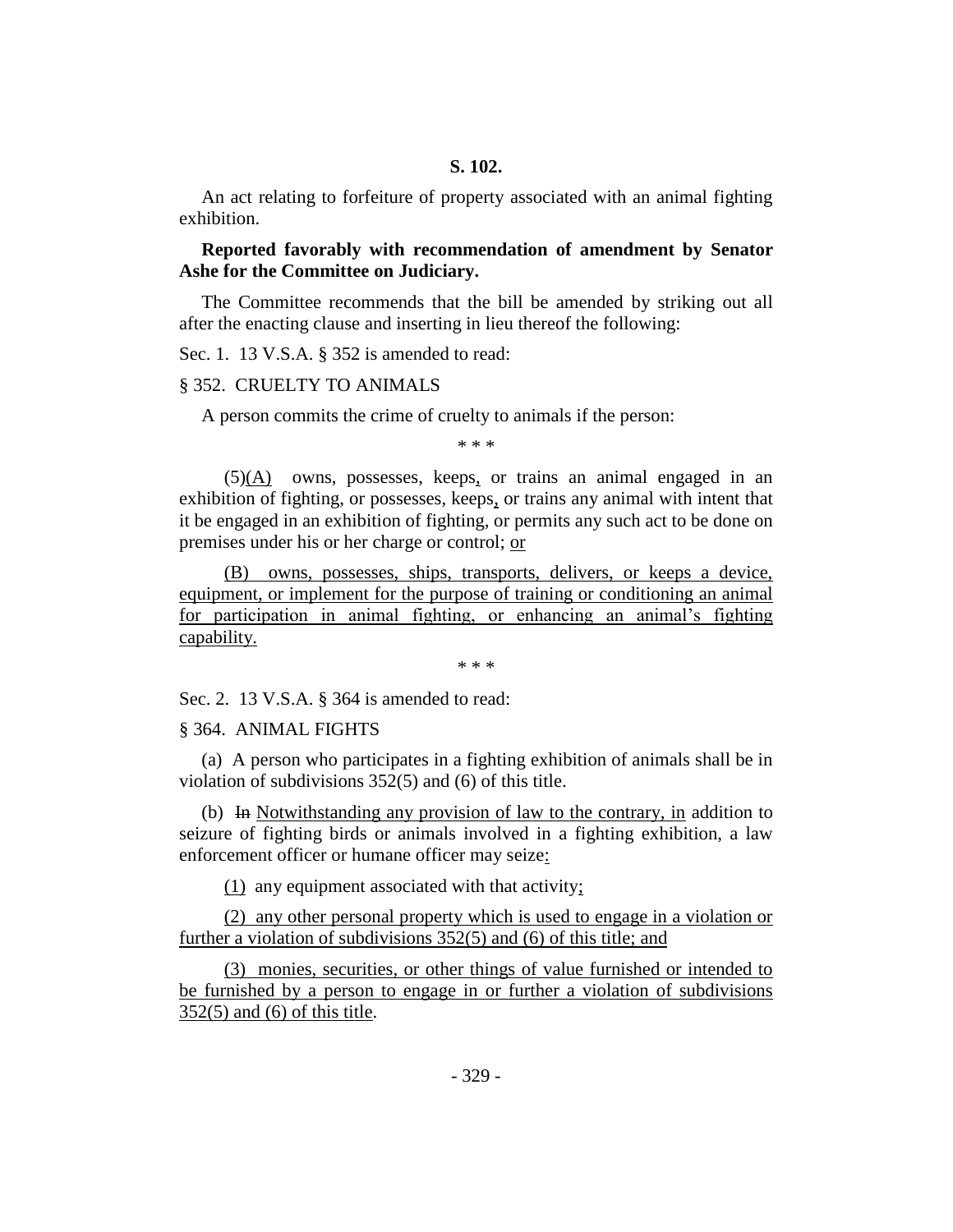(c) In addition to the imposition of a penalty under this chapter, conviction under this section shall result in forfeiture of all seized fighting animals and, equipment, and other property subject to seizure under this section. The animals may be destroyed humanely or otherwise disposed of as directed by the court.

(d) Property subject to forfeiture under this subsection may be seized upon process issued by the court having jurisdiction over the property. Seizure without process may be made:

(1) incident to a lawful arrest;

(2) pursuant to a search warrant; or

(3) if there is probable cause to believe that the property was used or is intended to be used in violation of this section.

(e) Forfeiture proceedings instituted pursuant to the provisions of this section for property other than animals are subject to the procedures and requirements for forfeiture as set forth in 18 V.S.A. chapter 84, subchapter 2.

Sec. 3. 18 V.S.A. § 4241 is amended to read:

§ 4241. SCOPE

(a) The following property shall be subject to this subchapter:

\* \* \*

(7) Any property seized pursuant to 13 V.S.A. § 364.

(b) This subchapter shall not apply to any property used or intended for use in an offense involving two ounces or less of marijuana or in connection with hemp or hemp products as defined in 6 V.S.A. § 562. This subchapter shall apply to property for which forfeiture is sought in connection with:

(1) a violation under chapter 84, subchapter 1 of this title that carries by law a maximum penalty of ten years' incarceration or greater; or

(2) a violation of 13 V.S.A. § 364.

Sec. 4. 18 V.S.A. § 4242 is amended to read:

§ 4242. SEIZURE

\* \* \*

(b) Any property subject to forfeiture under this subchapter may be seized upon process. Seizure without process may be made when:

(1) the seizure is incident to an arrest with probable cause or a search under a valid search warrant;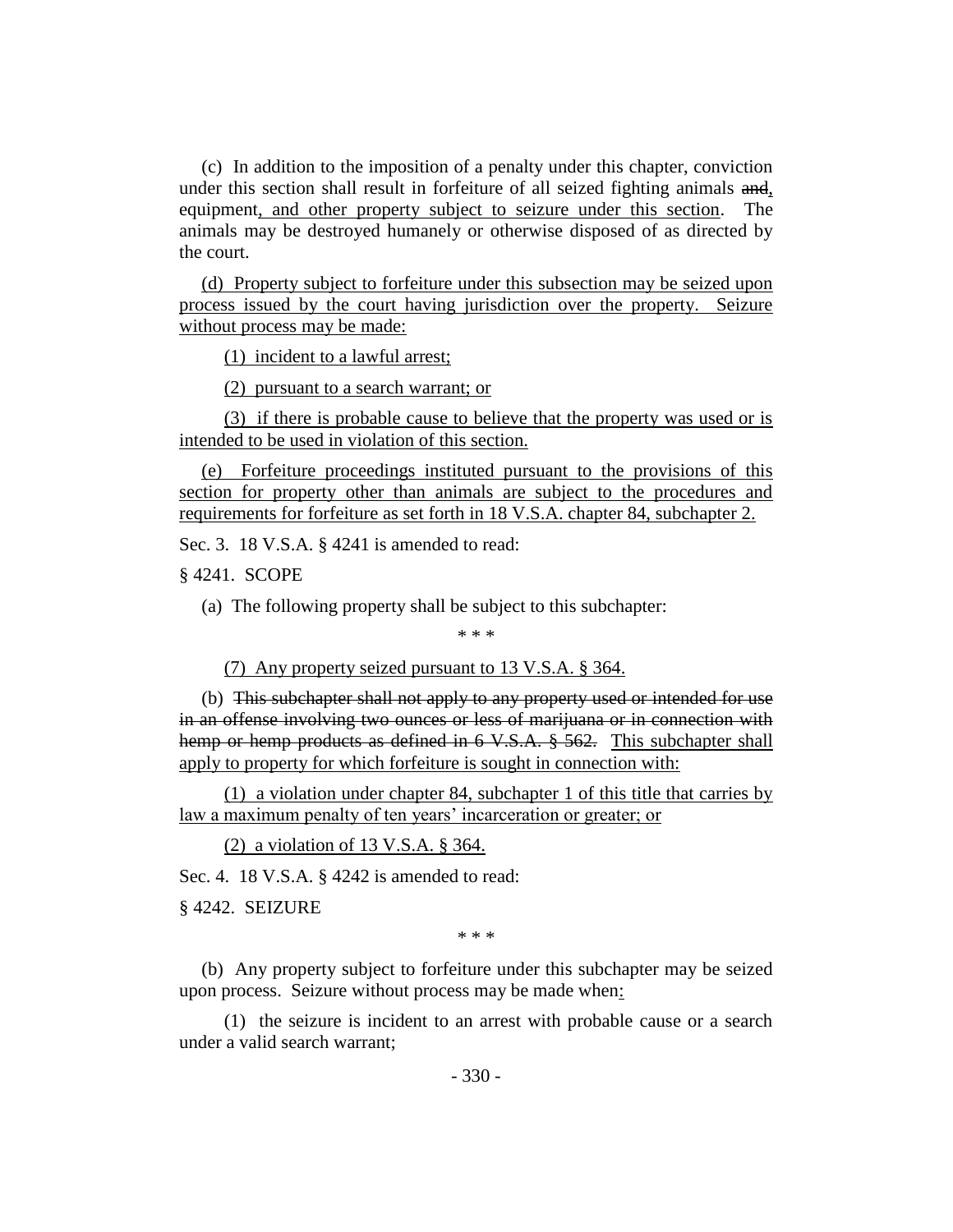(2) the property subject to seizure has been the subject of a prior judgment in favor of the state State in a forfeiture proceeding under this subchapter; or

(3) the seizure is incident to a valid warrantless search.

(c) If property is seized without process under subdivision  $(b)(1)$  or  $(3)$  of this section, the state State shall forthwith petition the court for a preliminary order or process under subsection (a) of this section.

(d) All Notwithstanding subsection 4241(b) of this title, all regulated drugs the possession of which is prohibited under this chapter are contraband and shall be automatically forfeited to the state and destroyed.

Sec. 5. 18 V.S.A. § 4243 is amended to read:

§ 4243. PETITION FOR JUDICIAL FORFEITURE PROCEDURE

(a) The State Conviction required. An asset is subject to forfeiture by judicial determination under section 4241 of this title and 13 V.S.A. § 364 if:

(1) a person is convicted of the criminal offense related to the action for forfeiture; or

(2) a person is not charged with a criminal offense related to the action for forfeiture based in whole or in part on the person's agreement to provide information regarding the criminal activity of another person.

(b) Evidence. The State may introduce into evidence in the judicial forfeiture case the fact of a conviction in the Criminal Division or any agreement made under subdivision (a)(2) of this section.

(c) Burden of proof. The State bears the burden of proving by clear and convincing evidence that the property is an instrument of or represents the proceeds of the underlying offense.

(d) Notice. Within 60 days from when the seizure occurs, the State shall notify the any owners, possessors, and lienholders of the property of the action, if known or readily ascertainable. Upon motion by the State, a court may extend the time period for sending notice for a period not to exceed 90 days for good cause shown.

(e) Return of property. If notice is not sent in accordance with subsection (d) of this section, and no time extension is granted or the extension period has expired, the law enforcement agency shall return the property to the person from whom the property was seized. An agency's return of property due to lack of proper notice does not restrict the agency's authority to commence a forfeiture proceeding at a later time. Nothing in this subsection shall require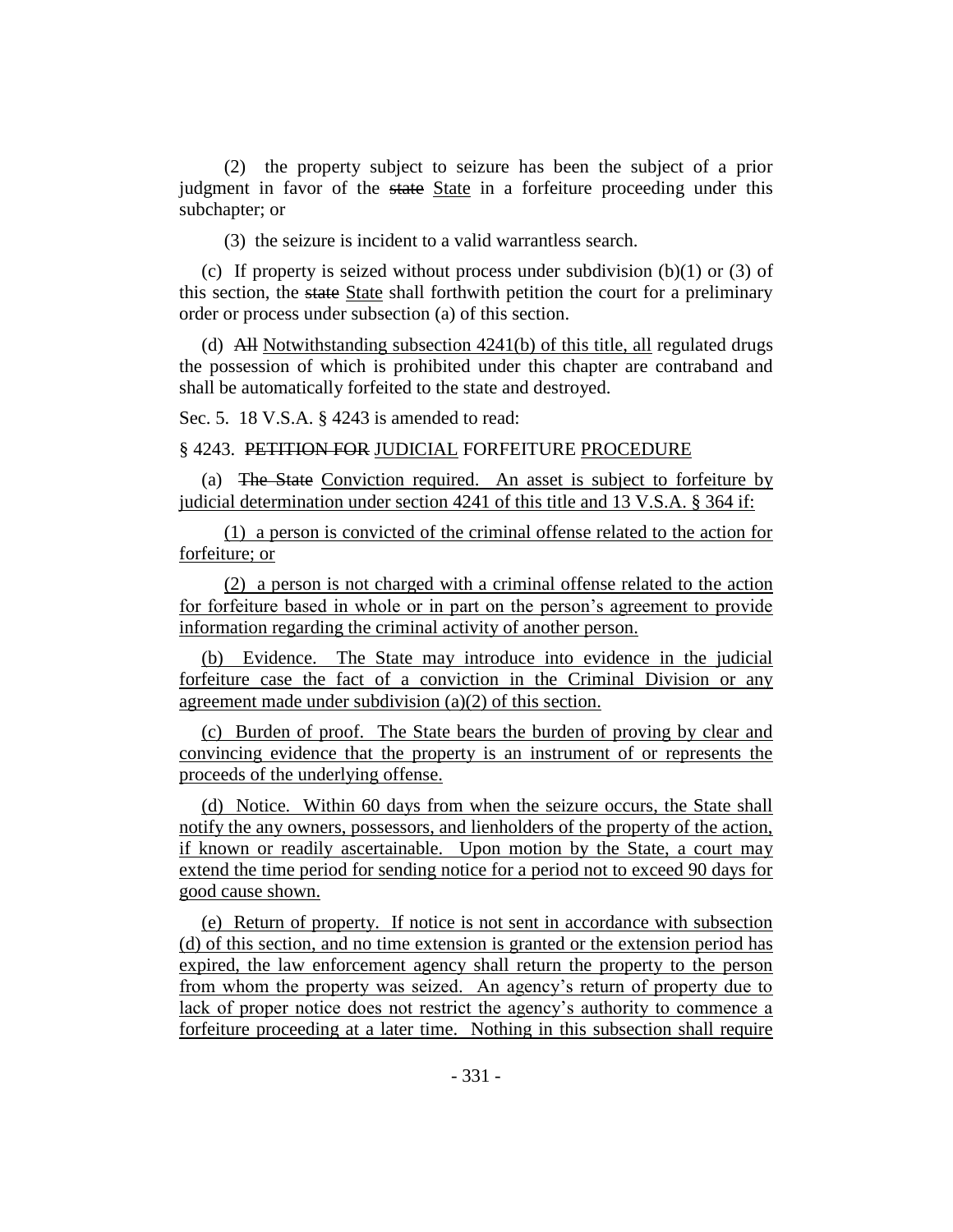the agency to return contraband, evidence, or other property that the person from whom the property was seized is not entitled to lawfully possess.

(f) Filing of petition. Except as provided in section 4243a of this title, the State shall file a petition for forfeiture of any property seized under section 4242 of this title promptly, but not more than 14 days from the date the preliminary order or process is issued. The petition shall be filed in the superior court Superior Court of the county in which the property is located or in any court with jurisdiction over a criminal proceeding related to the property.

 $(\mathbf{b})(g)$  Service of petition. A copy of the petition shall be sent by certified mail to served on all persons named in the petition as provided for in the Vermont Rules of Civil Procedure. In addition, the state State shall cause notice of the petition to be published in a newspaper of general circulation in the state State, as ordered by the court. The petition shall state:

(1) the facts upon which the forfeiture is requested, including a description of the property subject to forfeiture, and the type and quantity of regulated drug involved;

(2) the names of the apparent owner or owners, lienholders who have properly recorded their interests, and any other person appearing to have an interest; and, in the case of a conveyance, the name of the person holding title, the registered owner, and the make, model, and year of the conveyance.

Sec. 6. 18 V.S.A. § 4243a is added to read:

## § 4243a. ADMINISTRATIVE FORFEITURE PROCEDURE

(a) Scope. Forfeiture of property described in section 4241 of this title and in 13 V.S.A. § 364 that does not exceed \$25,000 in value may be administratively forfeited under this section.

(b) Notice. Within 60 days from seizure, all persons known to have an ownership, possessory, or security interest in seized property must be notified of the seizure and the intent to forfeit the property. Notice shall be served as provided for in the Vermont Rules of Civil Procedure. If there is reason to believe that notice may have an adverse result, a supervisory law enforcement official of the seizing agency may extend the period for sending notice for a period not to exceed 30 days. Upon motion to the Superior Court by the State, the Court may extend the period for sending notice for a period not to exceed 60 days.

(c) Content of notice. The notice shall contain:

(1) a description of the property;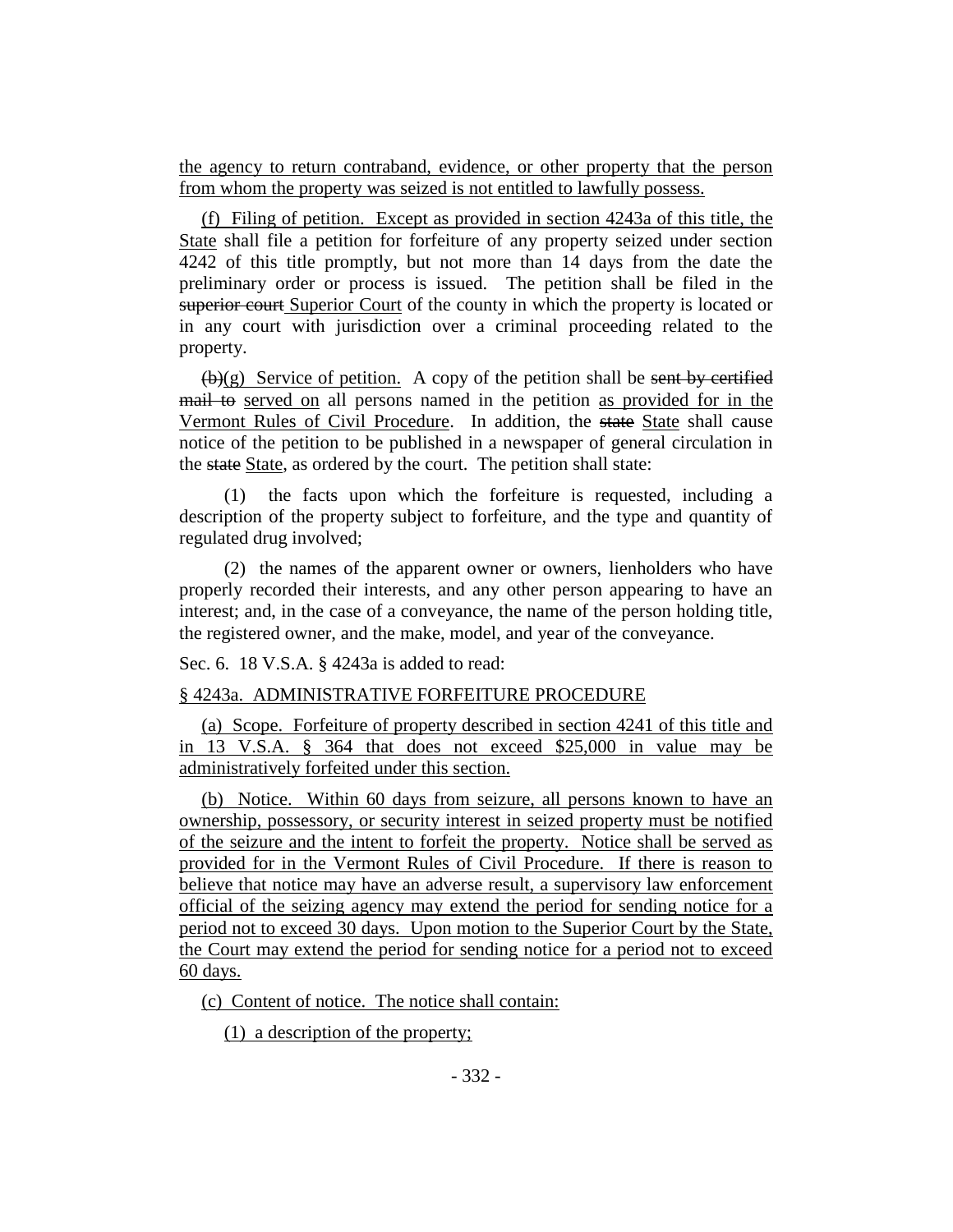(2) the date of the seizure; and

(3) notice of the right to obtain judicial review of the forfeiture and of the procedure for obtaining that judicial review.

(d) Return of property. If notice is not sent in accordance with subsection (b) of this section, and no time extension is granted or the extension period has expired, the law enforcement agency shall return the property to the person from whom the property was seized. An agency's return of property due to lack of proper notice does not restrict the agency's authority to commence a forfeiture proceeding at a later time. Nothing in this subsection shall require the agency to return contraband, evidence or other property that the person from whom the property was seized is not entitled to lawfully possess.

(e) Claims.

(1) Any person claiming property seized under this section may file a claim with the Superior Court.

(2) A claim under this subsection must be filed within 60 days after notice is received.

(3) A claim shall:

(A) identify the specific property being claimed;

(B) state the claimant's interest in such property; and

(C) be made under oath.

Sec. 7. 18 V.S.A. § 4244 is amended to read:

## § 4244. FORFEITURE HEARING

(a) The court Within 60 days following service of notice of seizure and forfeiture under sections 4243 and 4243a of this title, a claimant may file a demand for judicial determination of the forfeiture. The demand must be in the form of a civil complaint accompanied by a sworn affidavit setting forth the facts upon which the claimant intends to rely, including, if relevant, the noncriminal source of the asset or currency at issue. The demand must be filed with the court administrator in the county in which the seizure occurred.

(b) Except as provided in section 4243a, the Court shall hold a hearing on the petition no less than 14 nor more than 30 days after notice. For good cause shown, or on the court's own motion, the court may stay the forfeiture proceedings pending resolution of related criminal proceedings. If a person named in the petition is a defendant in a related criminal proceeding and the proceeding is dismissed or results in a judgment of acquittal, the petition shall be dismissed as to the defendant's interest in the property as soon as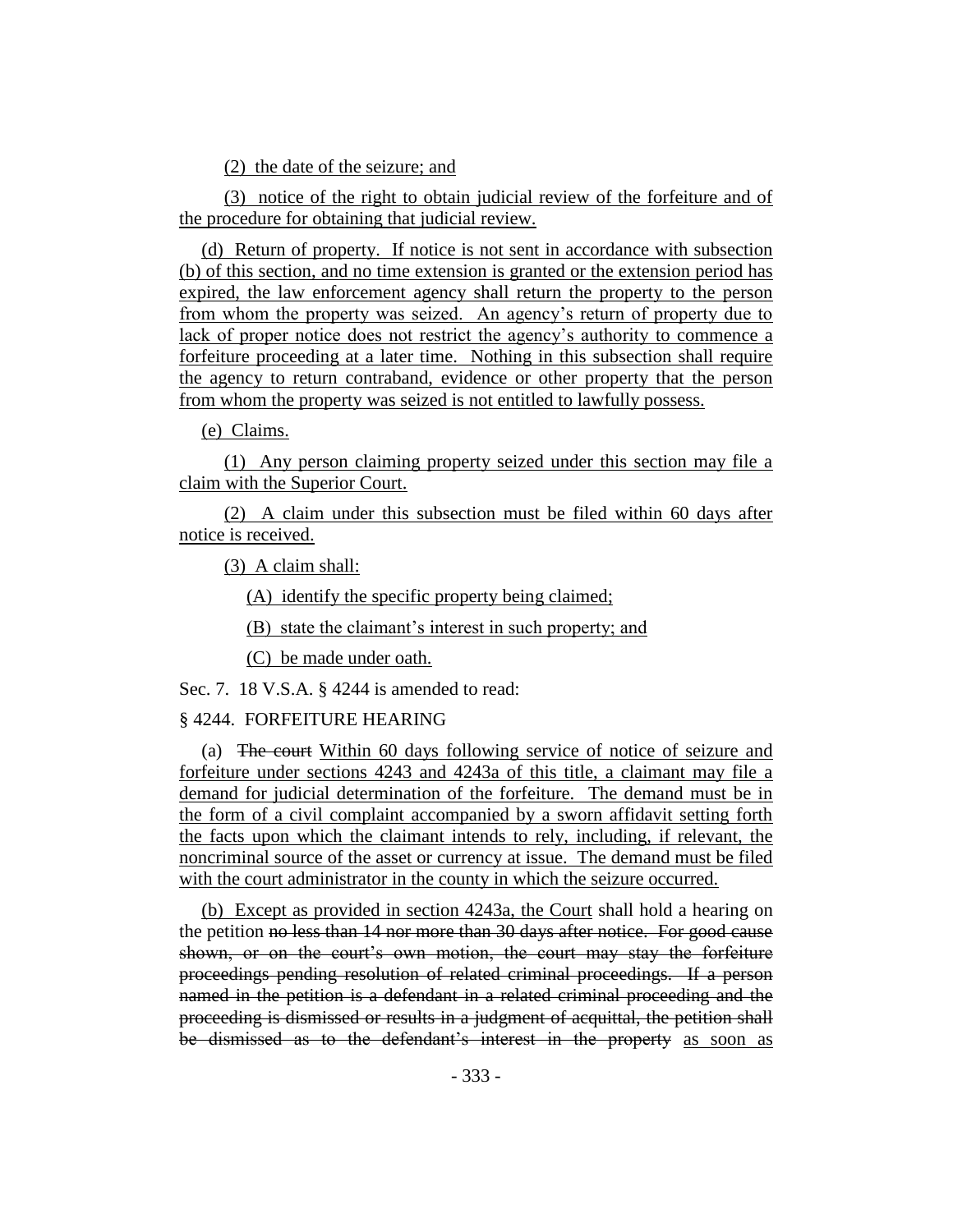practicable after, and in any event no later than 90 days following, the conclusion of the criminal prosecution.

 $(\theta)(c)$  A lienholder who has received notice of a forfeiture proceeding may intervene as a party. If the court Court finds that the lienholder has a valid, good faith interest in the subject property which is not held through a straw purchase, trust or otherwise for the actual benefit of another and that the lienholder did not at any time have knowledge or reason to believe that the property was being or would be used in violation of the law, the court Court upon forfeiture shall order compensation to the lienholder to the extent of the lienholder's interest.

(d) The Court shall not order the forfeiture of property if an owner, co-owner, or person who regularly uses the property, other than the defendant, shows by a preponderance of the evidence that the owner, co-owner, or regular user did not consent to or have any express or implied knowledge that the property was being or was intended to be used in a manner that would subject the property to forfeiture, or that the owner, co-owner, or regular user had no reasonable opportunity or capacity to prevent the defendant from using the property.

 $\overline{(e)(e)}$  The proceeding shall be against the property and shall be deemed civil in nature. The state State shall have the burden of proving all material facts by clear and convincing evidence.

 $(d)(f)$  The court Court shall make findings of fact and conclusions of law and shall issue a final order. If the petition is granted, the court Court shall order the property held for evidentiary purposes, delivered to the state treasurer State Treasurer, or, in the case of regulated drugs or property which is harmful to the public, destroyed.

Sec. 8. 18 V.S.A. § 4247 is amended to read:

## § 4247. DISPOSITION OF PROPERTY

(a) Whenever property is forfeited and delivered to the state treasurer State Treasurer under this subchapter, the state treasurer State Treasurer shall, no sooner than 90 days of the date the property is delivered, sell the property at a public sale held under 27 V.S.A. chapter 13.

(b) The proceeds from the sale of forfeited property shall first be used to offset any costs of selling the property, and then, after any liens on the property have been paid in full, applied to payment of seizure, storage, and forfeiture expenses. Remaining proceeds shall be distributed as follows:

 $(1)(A)$  Sixty percent shall be distributed among the:

(i) Judiciary;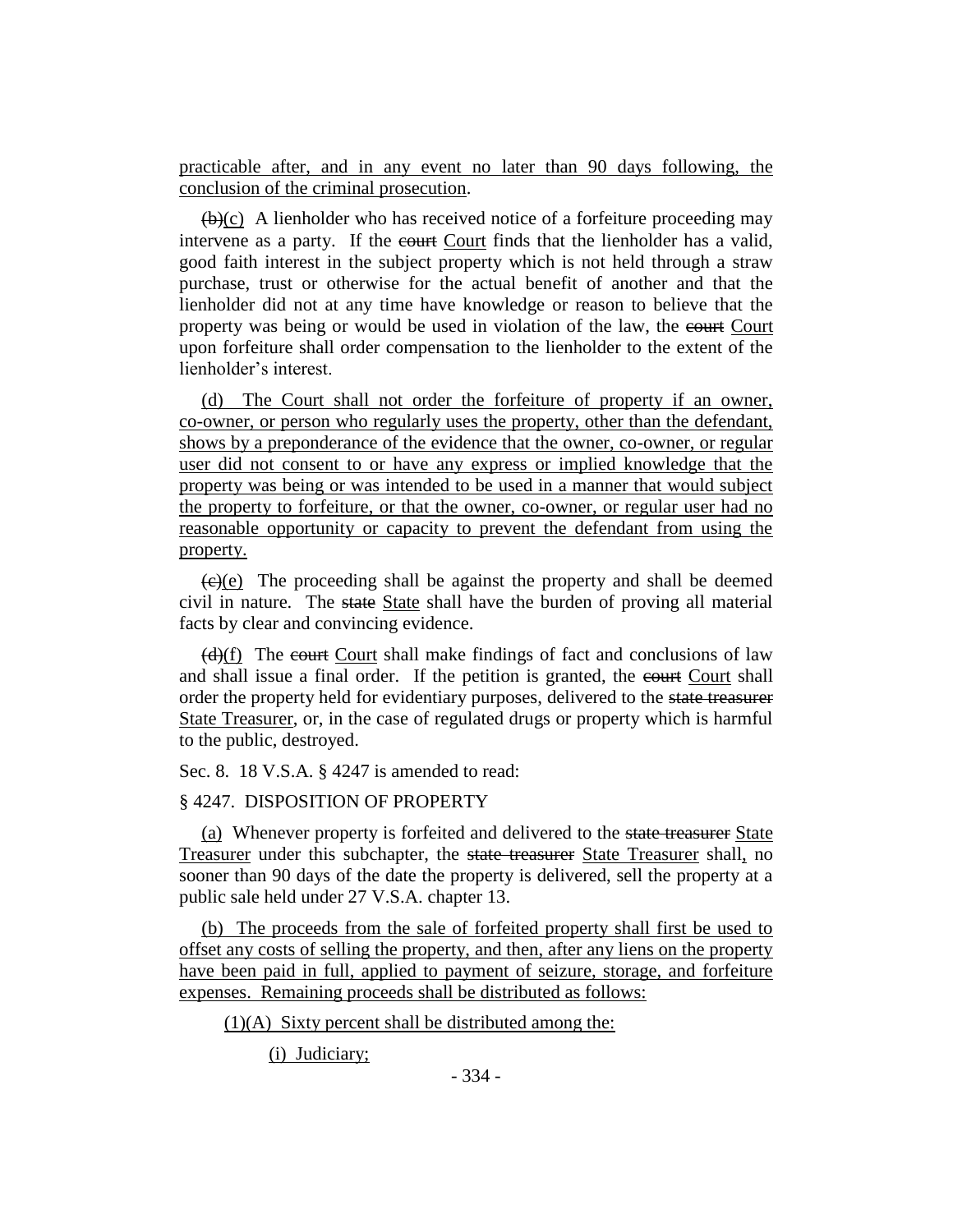(ii) Office of the Attorney General;

(iii) Office of the Defender General;

(iv) Department of State's Attorneys and Sheriffs; and

(v) State and local law enforcement agencies.

(B) The Governor's Criminal Justice and Substance Abuse Cabinet is authorized to determine the allocations among the groups listed in subdivision (A) of this subdivision (1), and may allocate proceeds to the prosecutor and law enforcement agency or agencies that participated in the enforcement effort resulting in the forfeiture. The proceeds shall be held by the Treasurer until the Cabinet notifies the Treasurer of the allocation determinations, at which time the Treasurer shall forward the allocated amounts to the appropriate agency operating funds.

(1) The remaining 40 percent shall be deposited in the General Fund. Sec. 9. ANIMAL CRUELTY RESPONSE TASK FORCE

(a) Creation. There is created a task force to evaluate the state of animal cruelty investigation and response in Vermont, including the resources devoted to animal investigation and response services and to recommend ways to consolidate, collaborate, or reorganize to use more effectively limited resources while improving the response to animal cruelty.

(b) Membership. The Task Force shall be composed of the following members:

(1) a representative from the Governor's office;

(2) a member of the Vermont State Police;

(3) a member of the VT Police Chiefs Association;

(4) a representative of the VT Animal Control Association;

(5) a Humane Officer from a VT humane society focusing on domestic animals;

(6) a Humane Officer of a VT humane society focusing on large animals (livestock);

(7) a representative of the Vermont Humane Federation;

(8) a representative of the Vermont Federation of Dog Clubs;

(9) the Executive Director of the Department of State's Attorneys and Sheriffs or designee;

(10) a representative of the Vermont Veterinary Medical Association;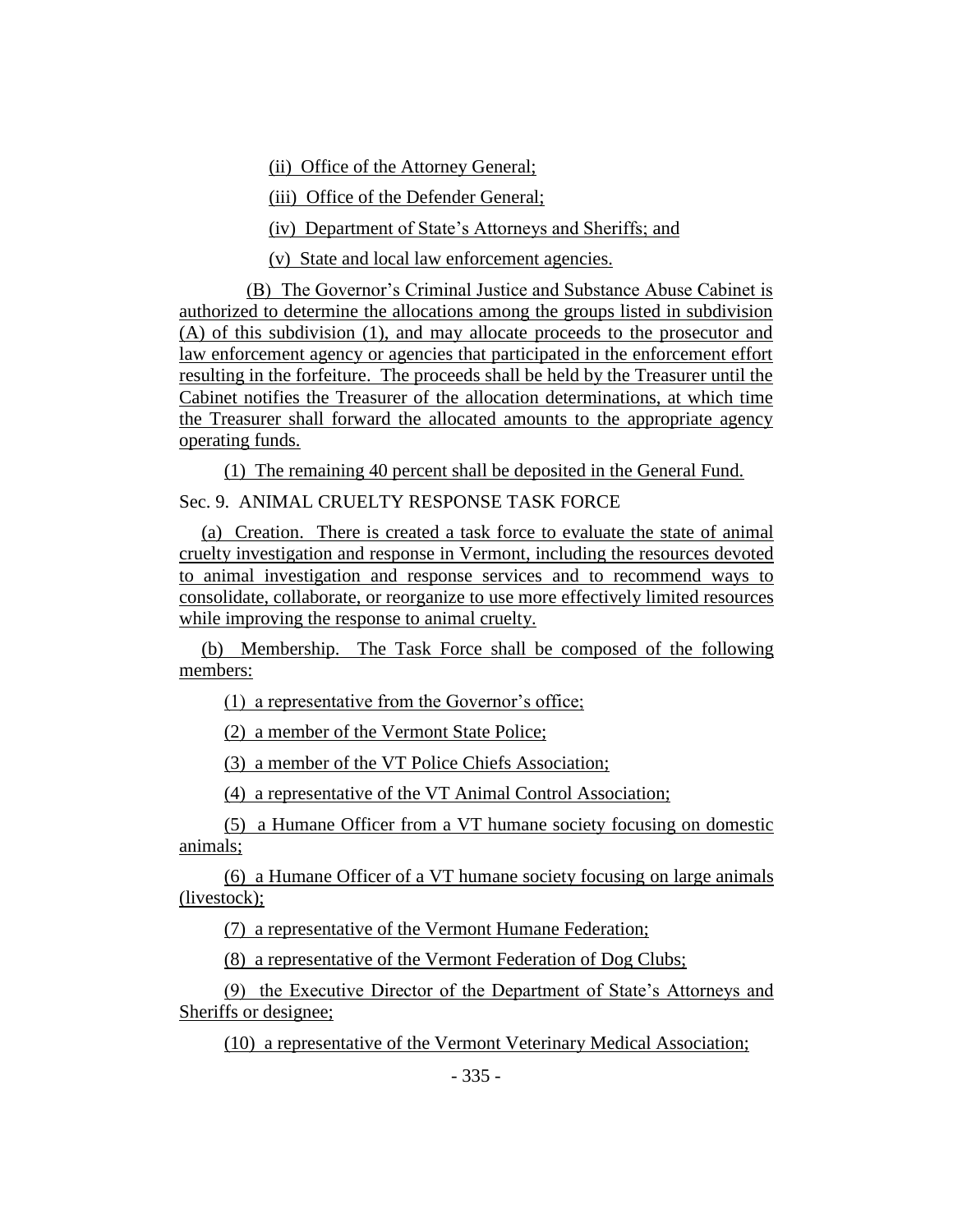(11) a representative of the Vermont Agency of Agriculture, Food and Markets;

(12) a representative of the VT Constables Association;

(13) a representative of the VT Town Clerks Association; and

(14) a representative of the Department for Children and Families.

(c) Powers and duties. The Task Force, in consultation with the Office of the Defender General, shall study and make recommendations concerning:

(1) training for humane agents, animal control officers, law enforcement officers, and prosecutors;

(2) the development of uniform response protocols for receiving, investigating, and following up on complaints of animal cruelty, including sentencing recommendations;

(3) the development of a centralized data collection system capable of sharing data collected from both the public and private sectors on animal cruelty complaints and outcomes;

(4) funding the various responsibilities that are involved with an animal cruelty investigation, including which State agencies should be responsible for any State level authority and oversight; and

(5) any other issue the Task Force determines is relevant to improve the efficiency, process, and results of animal cruelty response actions in Vermont.

(d) Report. On or before January 15, 2016, the Task Force shall report its findings and recommendations to the House and Senate Committees on Judiciary.

(e) Meetings and sunset.

(1) The representative from the Governor's office shall call the first meeting of the Task Force.

(2) The Task Force shall select a chair from among its members at the first meeting.

(3) The Task Force shall hold its first meeting no later than August 15, 2015.

(4) Meetings of the Task Force shall be public meetings.

(5) The Task Force shall cease to exist on January 16, 2016.

Sec. 10. EFFECTIVE DATE

This act shall take effect on July 1, 2015.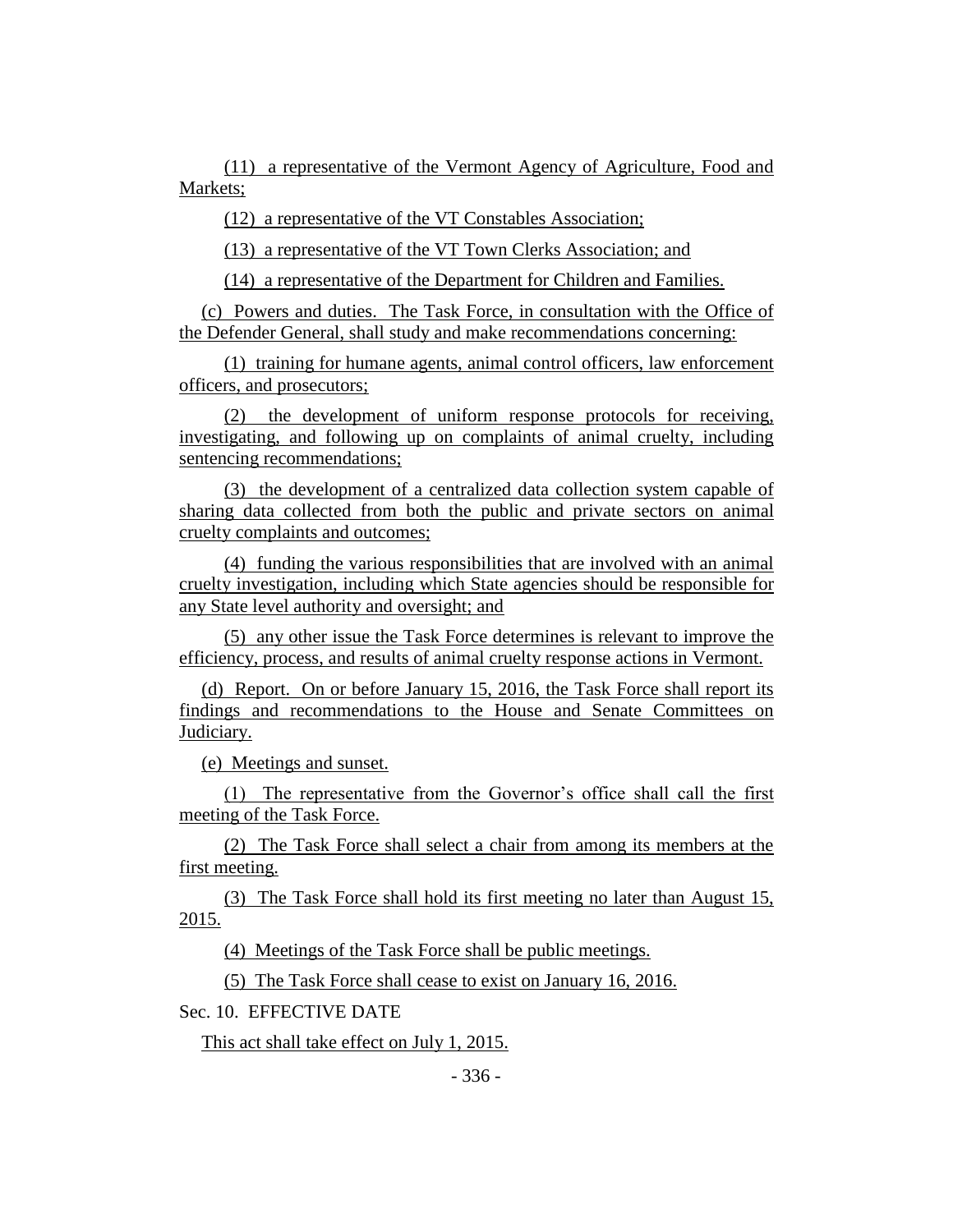And that after passage the title of the bill be amended to read:

An act relating to forfeiture of property associated with animal fighting and certain regulated drug possession, sale, and trafficking violation.

(Committee vote: 5-0-0)

## **S. 133.**

An act relating to an employee's use of benefits.

# **Reported favorably with recommendation of amendment by Senator Baruth for the Committee on Economic Development, Housing & General Affairs.**

The Committee recommends that the bill be amended in Sec. 2, 21 V.S.A. § 495j by striking out subsection (a) in its entirety and inserting in lieu thereof the following:

(a) An employer, employment agency, or labor organization shall not discharge or penalize an employee because the employee has used, or attempted to use, accrued employer-provided sick leave or other employer-provided benefits.

(Committee vote: 3-0-2)

## **CONFIRMATIONS**

The following appointments will be considered by the Senate, as a group, under suspension of the Rules, as moved by the President *pro tempore,* for confirmation together and without debate, by consent thereby given by the Senate. However, upon request of any senator, any appointment may be singled out and acted upon separately by the Senate, with consideration given to the report of the Committee to which the appointment was referred, and with full debate; and further, all appointments for the positions of Secretaries of Agencies, Commissioners of Departments, Judges, Magistrates, and members of the Public Service Board shall be fully and separately acted upon.

Robert Ide of Peacham – Commissioner, Department of Motor Vehicles – By Sen. Kitchel for the Committee on Transportation. (3/12/15)

Sue Minter of Waterbury Center – Secretary, Agency of Transportation – By Sen. Westman for the Committee on Transportation. (3/13/15)

Nancy Waples of Hinesburg – Superior Court Judge – Sen. Ashe for the Committee on Judiciary. (3/13/15)

William Hoser of Chester – Member of the Vermont Board of Medical Practice – By Sen. McCormack for the Committee on Health and Welfare. (3/13/15)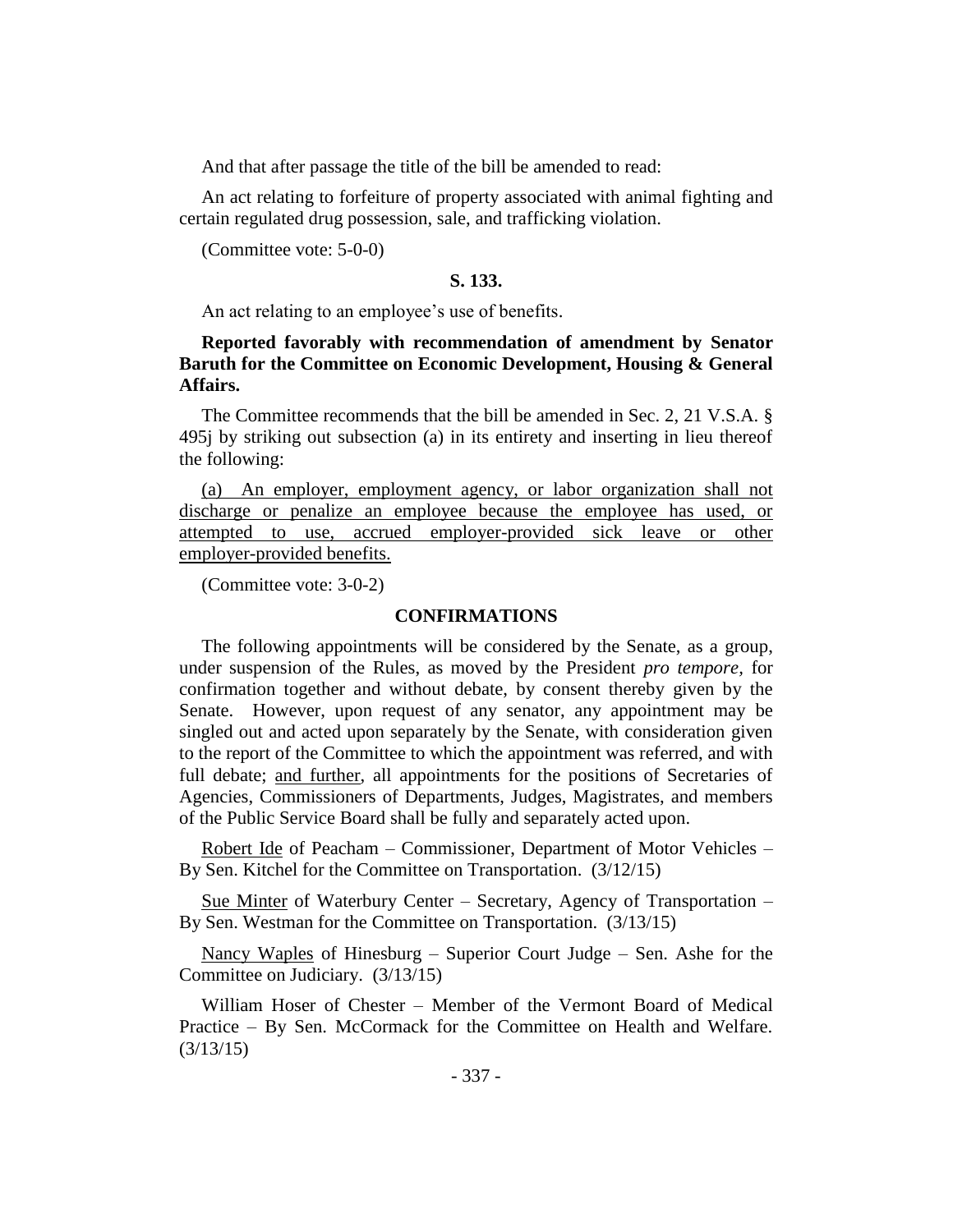Sarah Flynn of Burlington – Member of the Community High School of Vermont Board – By Sen. Zuckerman for the Committee on Education. (3/13/15)

Churchill Hindes of Colchester – Member, Vermont State Colleges Board of Trustees – By Sen. Zuckerman for the Committee on Education. (3/13/15)

Michael Pieciak of Winooski – Member, Vermont State Colleges Board of Trustees – By Sen. Zuckerman for the Committee on Education. (3/13/15)

Patricia Boucher of Enosburg Falls – Member of the Parole Board – Sen. McAllister for the Committee on Institutions. (3/17/15)

## **PUBLIC HEARINGS**

**Tuesday, March 17, 2015** – Room 11 – 5:30 P.M. – 7:30 P.M. – Re: Consolidation of Call Centers - PSAPS - Senate and House Committees on Government Operations.

**Tuesday, March 24, 2015** – Room 11 – 6:00 P.M. – 8:00 P.M. – Re: Renewable Energy Siting – Jt. Mtg. Senate and House Committees on Natural Resources and Energy.

## **REPORTS ON FILE**

### **Reports 2015**

Pursuant to the provisions of 2 V.S.A.  $\S20(c)$ , one (1) hard copy of the following report is on file in the office of the Secretary of the Senate. Effective January 2010, pursuant to Act No. 192, Adj. Sess.  $(2008)$  §5.005 $(g)$ some reports will automatically be sent by electronic copy only and can be found on the State of Vermont Legislative webpage.

1. Working Lands Enterprise Initiative Annual Report: Fiscal Year 2014. (Vermont Agency of Agriculture, Food and Markets) (March 2015)

### **NOTICE OF JOINT ASSEMBLY**

### **Pending adoption of J.R.S. 18:**

(For text of resolution, see Senate Journal of March 12, 2015, page 206.)

**Thursday, March 19, 2015 - 10:30 A.M.** – House Chamber - Retention of four Superior Court Judges and two Magistrates.